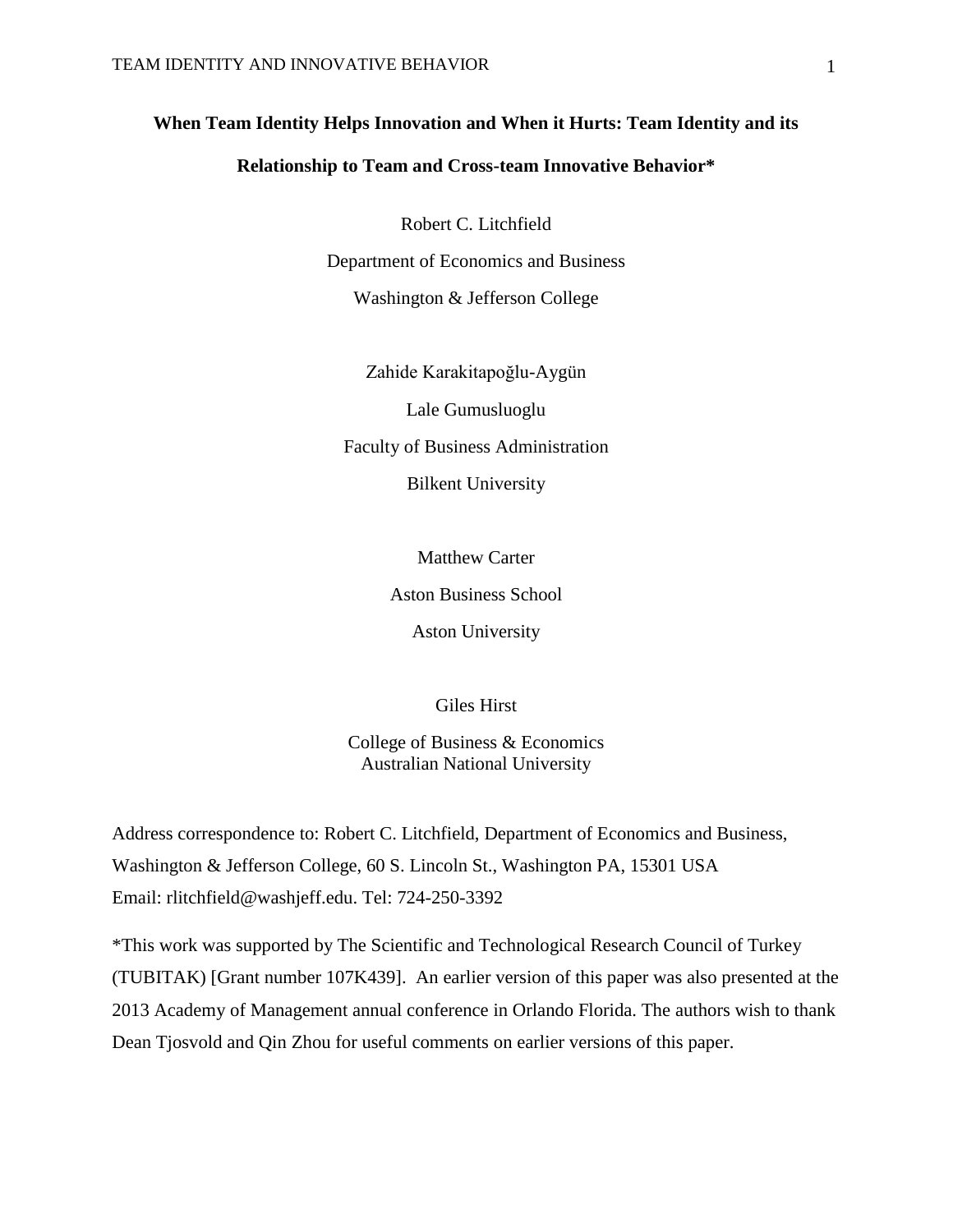## **Author Bios**

**Robert C. Litchfield** is an associate professor in the Department of Economics and Business at Washington & Jefferson College. He received his Ph.D. in industrial/organizational psychology from The Ohio State University. Rob's research focuses on creativity and innovation and in particular seeks to understand how motivational forces shape the generation, development, and use of creative ideas.

**Zahide Karakitapoglu-Aygün** is an associate professor at Faculty of Business Administration at Bilkent University. Her research interests include commitment, transformational leadership, paternalistic leadership, organizational justice, team innovation and team processes. She published in several journals such as *Journal of Cross-Cultural Psychology, Personality and Social Psychology Bulletin, Leadership, Journal of Business Ethics, European Journal of Social Psychology, Journal of Social Psychology* and *Journal of Business Research.*

**Lale Gumusluoglu** is an assistant professor at Faculty of Business Administration at Bilkent University. Her research interests include leadership, knowledge workers, individual and teamlevel innovation & creativity, commitment and justice. Her articles were published in journals such as *Journal of Product Innovation Management, Journal of Business Research, Leadership*  and *European Management Review.*

**Matthew Carter** is currently a senior research fellow in the Work and Organizational Psychology Department at Aston Business School, Aston University. His research interests include team process, work design and performance. He has published in several journals such as *Journal of Organizational Behavior*, *International Journal of Human Resource Management*, and *European Journal of Work and Organizational Psychology*.

**Giles Hirst** is Chair of Leadership at the Australian National University. Giles serves on the editorial boards of The British Journal of Management, The Journal of Organizational Behavior and The Journal of Personnel Psychology. He has published in The *Journal of International Business Studies, The Journal of Applied Psychology*, *The Academy of Management Journal, The Leadership Quarterly* and *The Journal of Organizational Behavior*. He has received more than \$800,000 of research grants and more than half a million dollars of industry research funding. He studies leadership, creativity and innovation.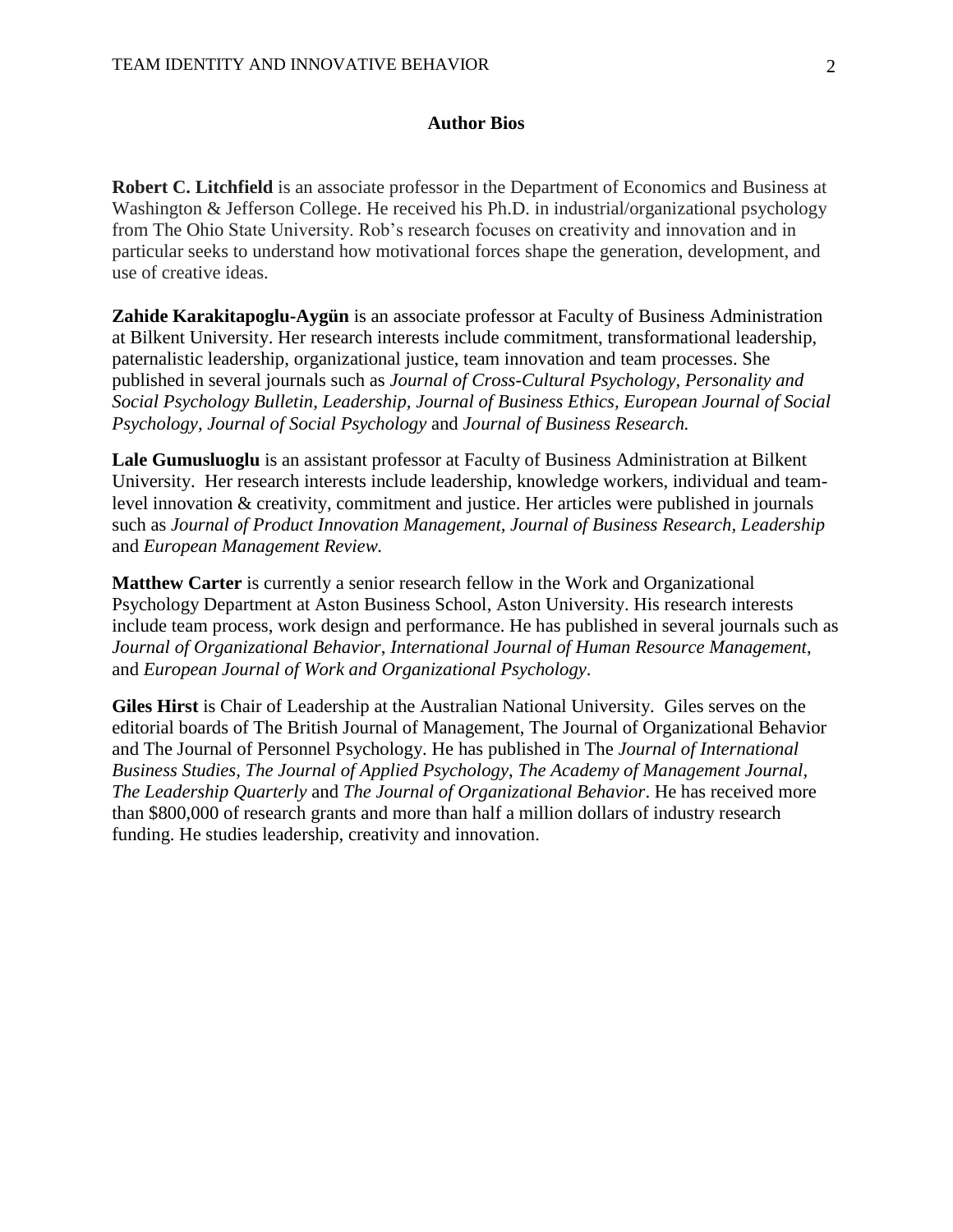### **Abstract**

Although the success of team-based organizations requires innovative behavior within and across teams, little research has considered how to foster both types of activity. This is problematic as strong team attachments such as team identification may have mixed effects on team innovative behavior, and may even negatively impact cross-team innovative behavior. The present research explains these mixed effects through intra- and intergroup aspects of social identity theory and the concept of team reflexivity. Effects of team identification on team innovative behavior were expected to be contingent upon team reflexivity, such that team identification would be positively related to team innovative behavior only when team reflexivity was high. Where a team's innovative behavior involves working across team boundaries with other teams, i.e. crossteam innovative behavior, this interaction between team identification and reflexivity was further expected to be qualified by perceived interdependence with another team. In a sample of 61 Turkish research and development (R&D) teams comprising 305 employees and 61 team leaders, the association between team identity and team innovative behavior was moderated by team reflexivity as predicted. Further, team identity was positively associated with cross-team innovative behavior only when reflexivity and perceived interdependence between teams were both high, and negatively associated when reflexivity was low and perceived interdependence between teams was high.

Keywords: Team identity, team innovative behavior, cross-team innovative behavior, reflexivity, perceived interdependence, intergroup behavior

#### Practitioner Points:

\*Team identity does little to benefit innovative behavior and can actually harm it across teams if unaccompanied by collective reflection.

\*Managers should work to increase team identity and reflexivity in tandem through practices such as participation in decision making.

\*Cueing teams to perceive themselves as interdependent with other teams in multiteam systems is most likely to benefit innovative behavior when individual teams' identities are strong *and*  teams engage in collective reflection.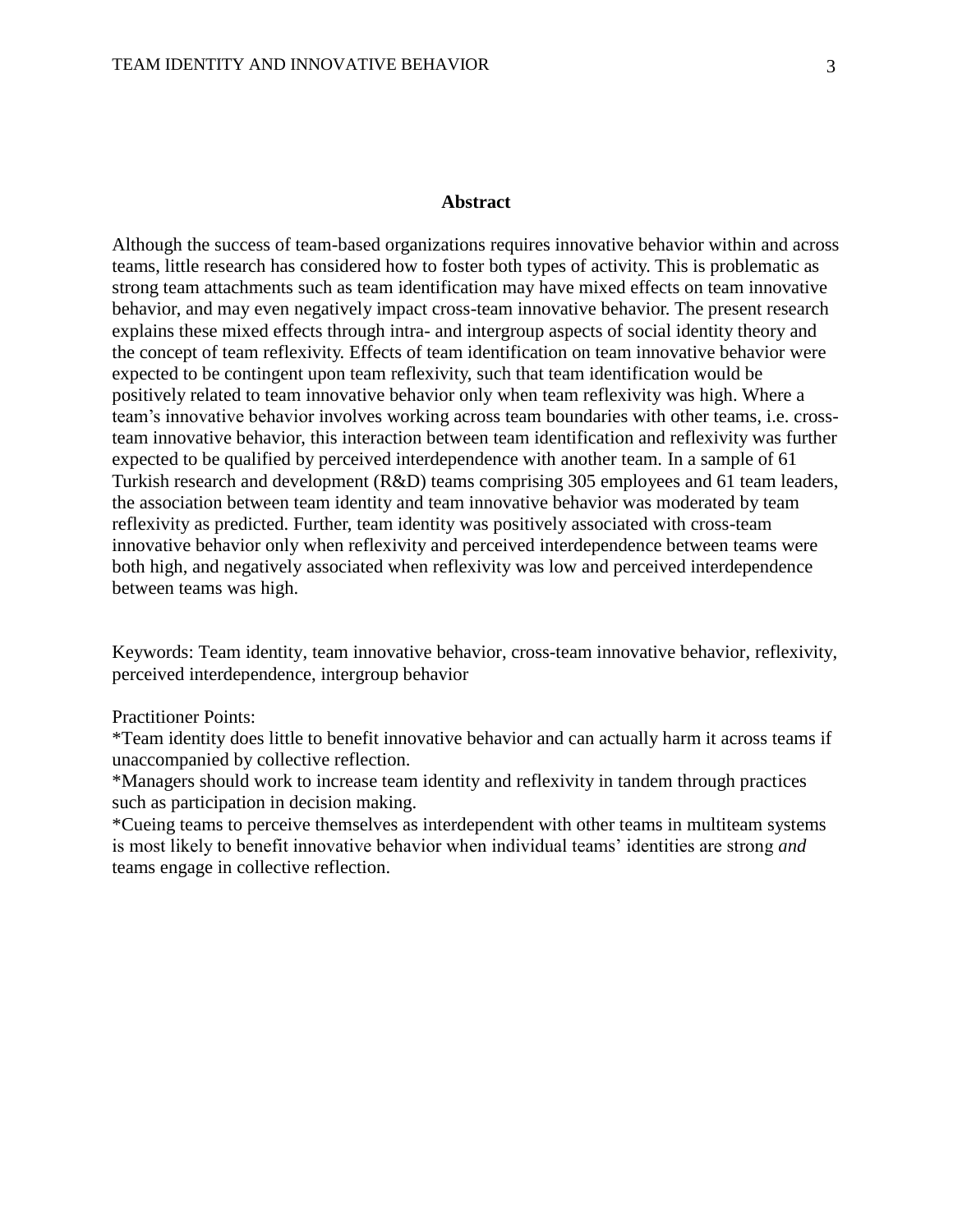When does a stronger team bond lead to innovative behavior? A significant body of research suggests that some type of psychological attachment of individuals to their teams is beneficial to innovation on average (for meta-analyses, see Hülsheger, Anderson, and Salgado, 2009; Sivasubramaniam, Liebowitz, and Lackman, 2012), but there is also a longstanding recognition that team bonds may fail to encourage innovative behavior (e.g., the "isolationist" teams identified by Ancona and Caldwell, 1992). Team identification, a strong form of attachment where individuals partially derive their self-definition from the team, exhibits particularly mixed effects on innovation-related behaviors (cf., Hirst, van Dick, and van Knippenberg, 2009a; Janssen and Huang, 2008; Glynn, Kazanjian, and Drazin, 2010). Although team identification motivates individuals to act on the team's behalf, it does not necessarily encourage them to engage in innovative behavior. Innovative behavior is concerned with doing things differently and changing approaches; highly-identified teams may or not be inclined to engage in such actions. Negative effects of team psychological attachment have repeatedly been reported in contexts where teams need to engage in innovative behavior across the team boundary (Ancona and Caldwell, 1992; Dougherty and Heller, 1994; Glynn et al., 2010), yet existing research does not differentiate innovative behavior focused within versus across teams. Understanding this variation is important because multi-team contexts are becoming more typical yet many organizations do little to support teams within these structures (Barczak, Griffin, and Kahn, 2009). From a strategic innovation perspective, understanding the drivers of innovative behavior within and across the team boundary is critical as teams need to engage internally in innovative behavior and it is rare for large scale innovation to rely on just one team. In complex innovation projects such as aircraft design, R&D teams' work frequently bumps up against that of other R&D teams. For instance, the work of avionics and cable harness design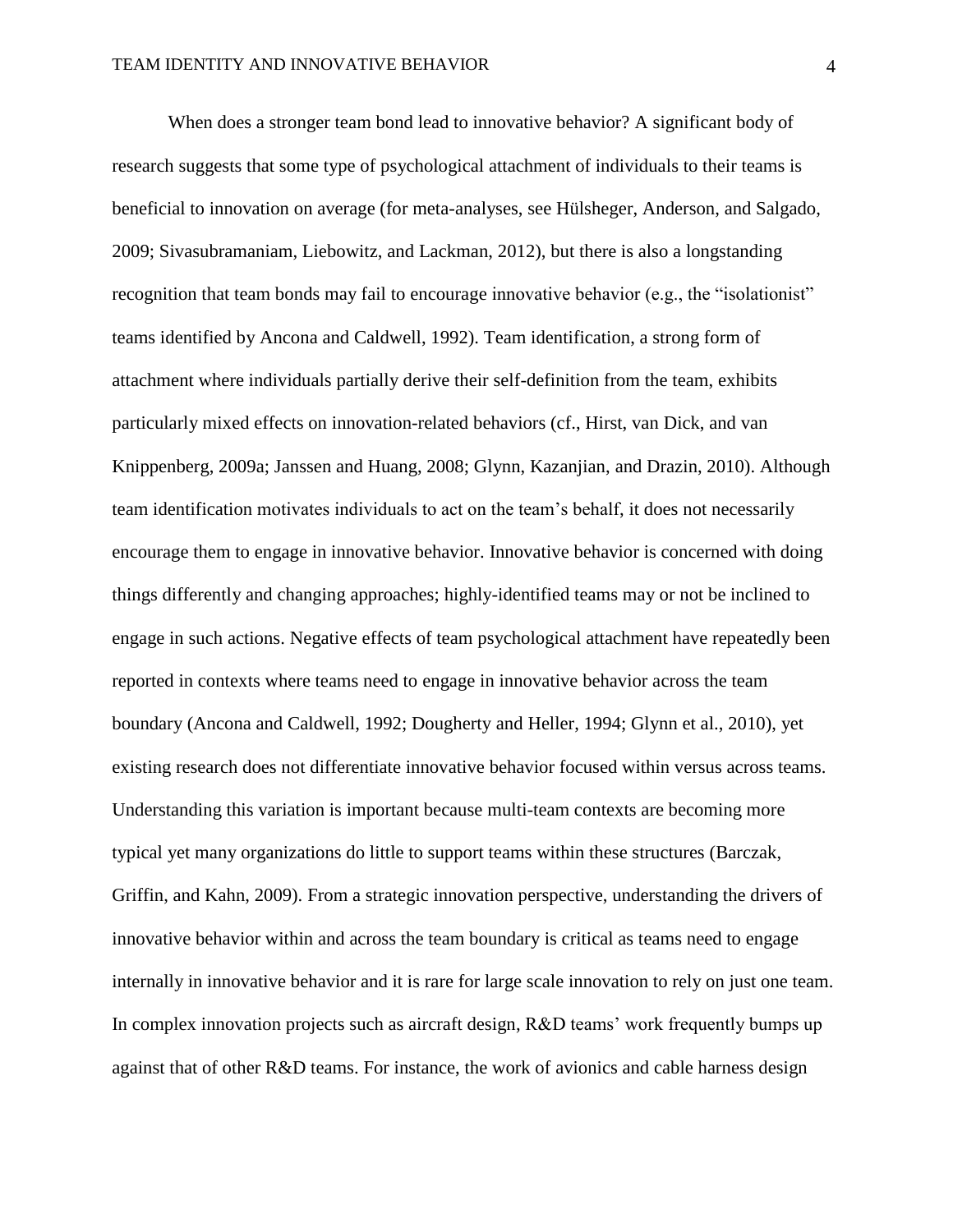teams intersects in the placement and technology of flight recorders in an aircraft. In this article, we seek to clarify conditions under which team identification will be likely to energize teamlevel innovative behavior within and across the team boundary.

To understand the role of attachments of team members to their team as antecendents of both team- and cross-team innovative behavior we focus on *team identity* (i.e., team identification at the team level; Lembke and Wilson, 1998) and use social identity theory. We leverage the concept of team reflexivity to explain when strong team identities will be likely to lead to team innovative behavior. Based on intergroup theory (Sherif, Harvey, White, Hood, and Sherif, 1961), we also consider the role of perceived interteam interdependence in determining when effects of team identity will extend to cross-team innovative behavior. Social identity theory proposes that strong identification with a team will motivate behavior that is perceived as consistent with that team's identity, and that this perception of consistency is determined not by a team's goals themselves but rather by a team's recognition of what behavior will maintain team identity while pursuing its goals (Ellemers, De Gilder, and Haslam, 2004; Pettigrew and Tropp, 2006). In R&D contexts where innovative behavior is integral to team performance, a strong team identity might be expected to exert some positive force toward team innovative behavior (Markham and Lee, 2014; Mascitelli, 2000). However, the introduction of novelty and therefore risk to a team's routines might also be seen as threatening even when innovation is important (Ancona and Caldwell, 1992; Dougherty and Heller, 1994). A social identity approach recognizes that if a team construes novelty as a threat, a strong team identity will not be likely to lead to innovative behavior (Janssen and Huang, 2008). Taking both views of team identity effects into account suggests that even when a team's formal role focuses on innovation, it may or may not reliably recognize innovative behavior as identity-consistent. For a strong team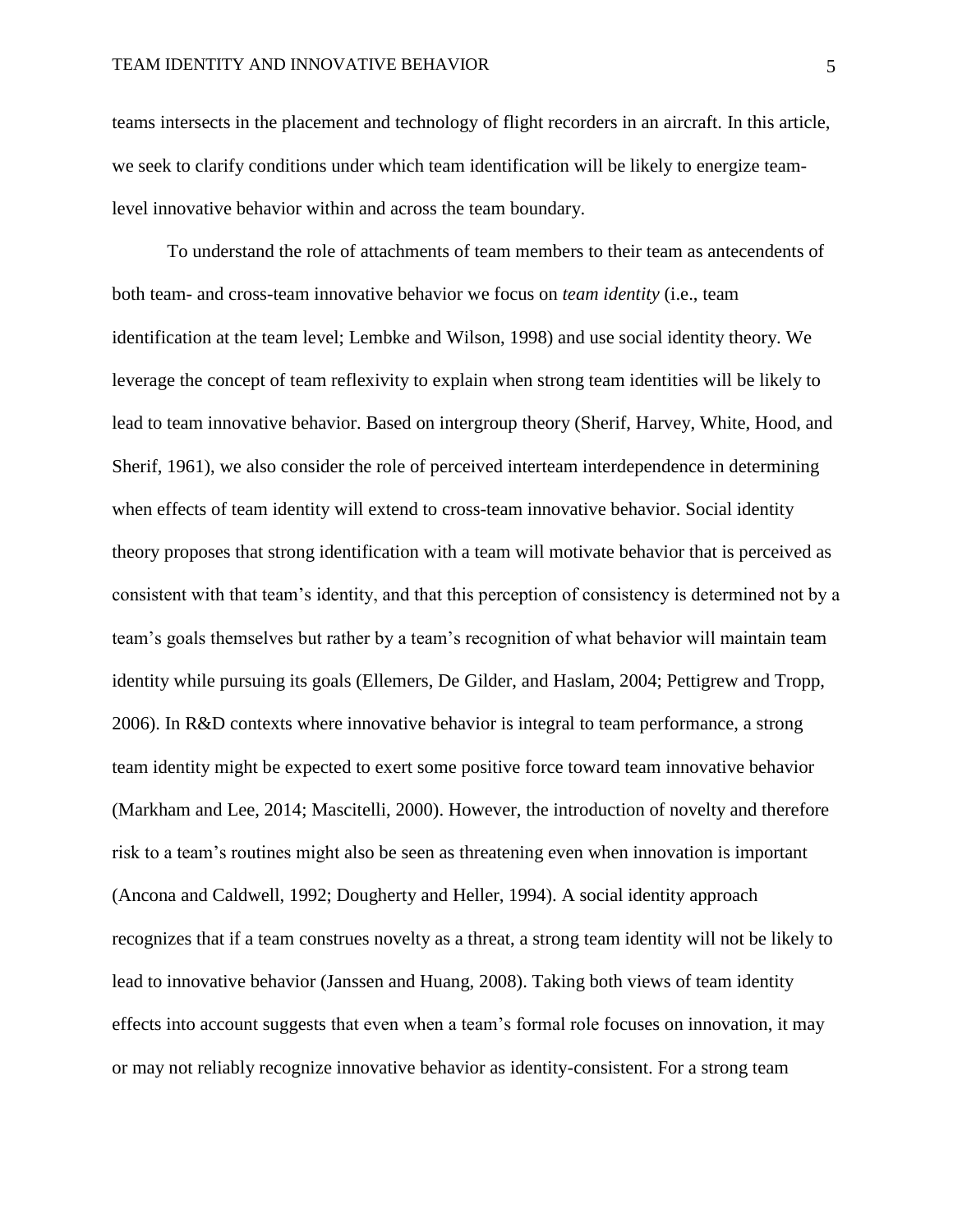identity to reliably increase team-level innovative behavior, teams require processes that serve as a collective reminder that innovative behavior is identity-consistent and important to achieving team goals. In short, teams need processes that *legitimize* innovative behavior (Dougherty and Heller, 1994). Such processes have been described in the teams literature as *reflexivity* (Schippers, West, and Dawson, 2015; West, 1996; 2000). Reflexive teams routinely reflect on their processes and strategies for meeting goals in order to adapt to their changing environments (West, 1996). As a result, highly reflexive teams develop more sophisticated views of their task environments and are more likely to see how innovative behavior can strengthen the team and its performance on complex problems (West, 2000). Hence, team reflexivity serves the legitimizing role that renders team innovative behavior identity-consistent and energizes its expression.

Although managers may *expect* R&D teams to engage in innovative behavior across the team boundary toward other teams (Barczak et al. 2009), research suggests that most teams will shun such intergroup behavior unless they perceive that their own success is somehow dependent on another team (Gaertner et al., 2000; Hewstone, Rubin, and Willis, 2002). Thus, any effects of team identity on innovative behavior across the team boundary depend upon the extent to which a team perceives interdependence with another team. Intergroup literature additionally shows that, when a team perceives it is dependent upon another team, a strong team identity could lead to either positive or negative effects on cross-team behavior (Gaertner et al., 2000; Sherif et al., 1961). On the positive side, teams that consider how their work meshes with that of other teams may better develop mutual respect and good working relations resulting in cooperative behaviors (Gaertner et al., 2000; Hewstone et al., 2002). Yet, when teams do not engage in adaptive thinking about their task environment, they may perceive other interdependent teams as threats to their identity. This may trigger intergroup competition and may reduce the likelihood of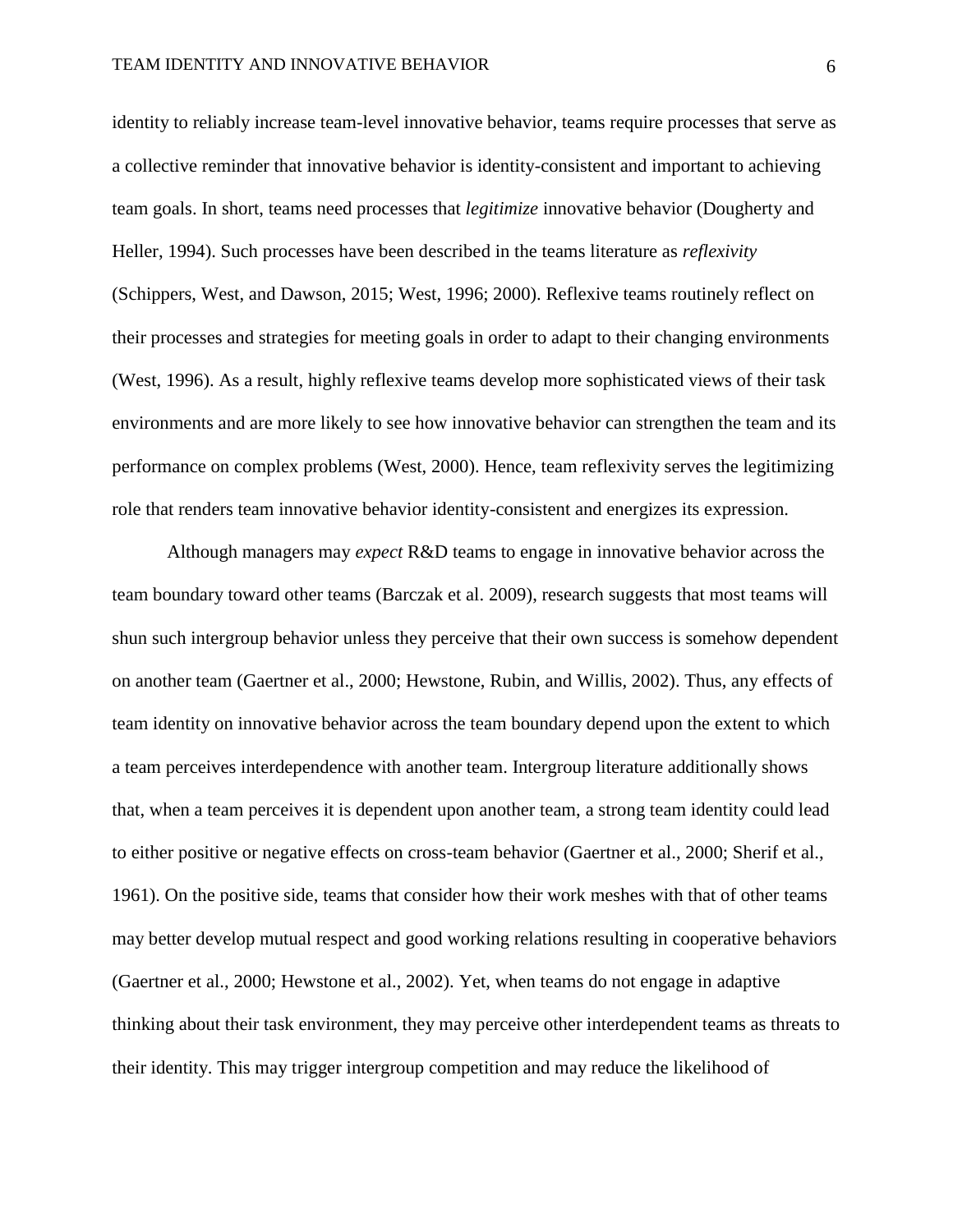innovative behavior that crosses the team boundary (Glynn et al., 2010). Extending social identity theorizing, we propose that team reflexivity describes such adaptive thinking about higher-order aspects of the task environment that intergroup treatments of social identity theory have found to differentially affect intergroup behavior (cf., Gaertner et al., 2000; West, 1996; 2000). In other words, it is reflexivity that leads to either positive or negative effects on crossteam innovative behavior for strongly identified, interdependent teams. We address social identity theory's ambiguity about intergroup effects by proposing that team reflexivity can make this difference between positive and negative effects of team identity on cross-team innovative behavior in teams that perceive interdependence with others by increasing the likelihood that such teams will frame task and role definitions in their work in ways that legitimize cross-team innovative behavior as identity-consistent.

The study reported here, the first to examine both team identification and innovative behavior at the team level, explains when innovative behavior will be motivated by strong team identity by examining the interaction between team identity and team reflexivity. By differentiating team and cross-team innovative behavior and leveraging the interteam concept of perceived interdependence, this study also illuminates when and how the interaction between identity and reflexivity is likely to generalize to cross-team innovative behavior. In doing so this work advances theory and speaks to prominent calls to understand innovation within and across team interfaces (Anderson, Potocnik, and Zhou, 2014) utilizing the natural starting point of the team level of analysis.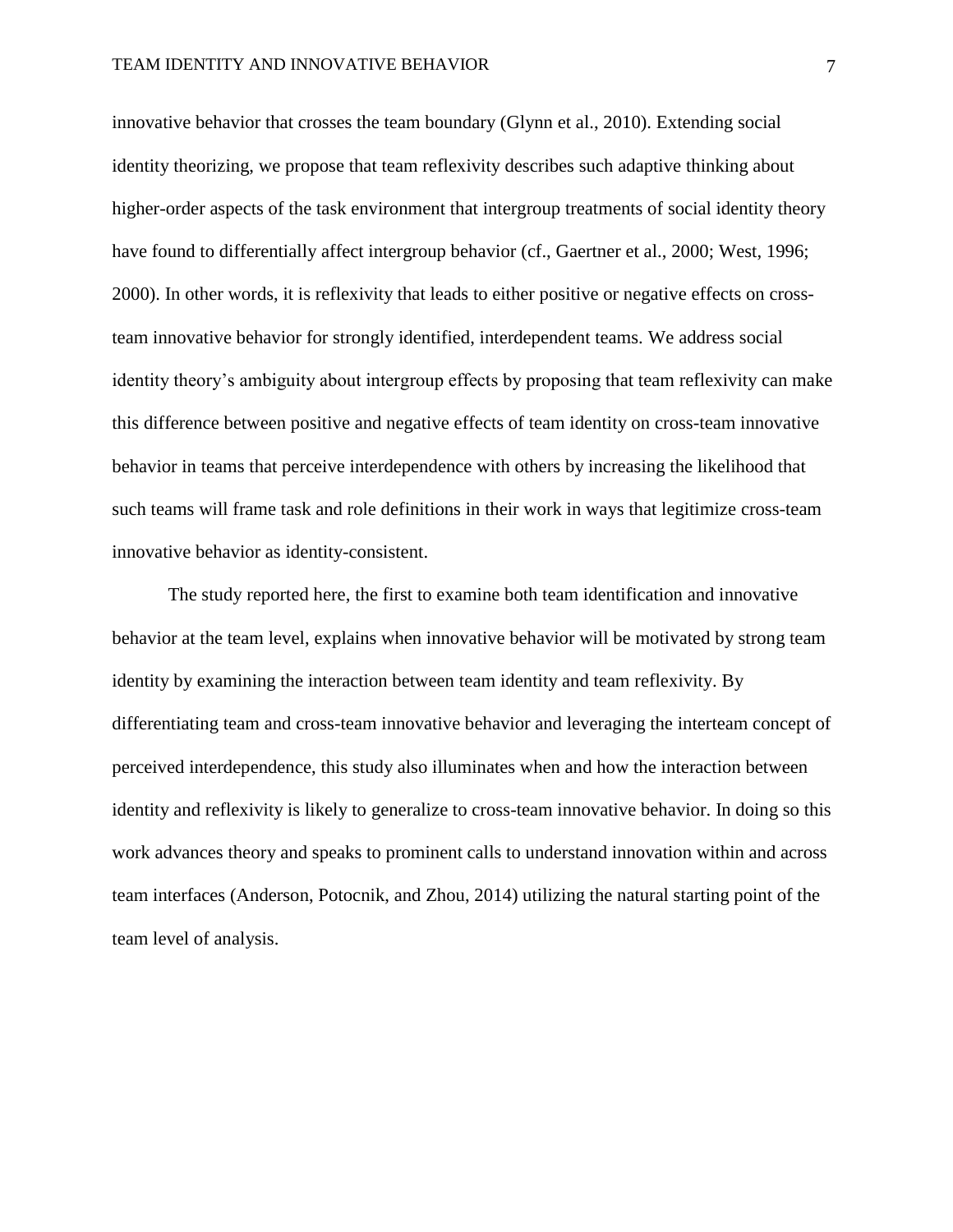#### **Literature Review and Hypotheses**

#### **Innovative Behavior**

*Innovative behavior* is the intentional introduction and application of new ideas, products, processes and procedures to work roles, units or organizations (West and Farr, 1990). Organizations have increasingly implemented teams as the primary unit to develop new innovations (Hülsheger et al., 2009), relying on *team innovative behavior* to drive the intentional introduction and application of new ideas, products, processes and procedures by a team within its domain of operation (West, 2002). This general concept of team innovative behavior does not differentiate innovative behavior within a team's boundaries from innovative behavior that involves other teams. This is important because it is common for teams to work together to produce larger innovative products (Glynn et al., 2010) and yet observers indicate that innovative behavior within teams is not necessarily associated with innovative behavior across the team boundary (Ancona and Caldwell, 1992; Dougherty and Heller, 1994). Accordingly, we propose that team and cross-team innovative behaviors constitute different patterns and processes.

Several research streams converge on this insight that within-team and cross-team behaviors are distinct. For instance, research on multi-team systems (Mathieu, Marks and Zaccaro 2001), team boundary-spanning behaviors (Marrone, 2010), and intergroup theories in social psychology (Ellemers et al., 2004; Pettigrew and Tropp, 2006) all regard behavior between teams as differentiated from behavior that occurs within them. In particular, the boundary spanning literature suggests that cross-boundary interactions with other teams provide an effective means of acquiring knowledge, resources and support necessary for team and organizational performance and innovation (Ancona and Caldwell, 1992; Drach-Zahavy and Somech, 2010; Faraj and Yan, 2009; Hargadon, 1998; Marrone, 2010).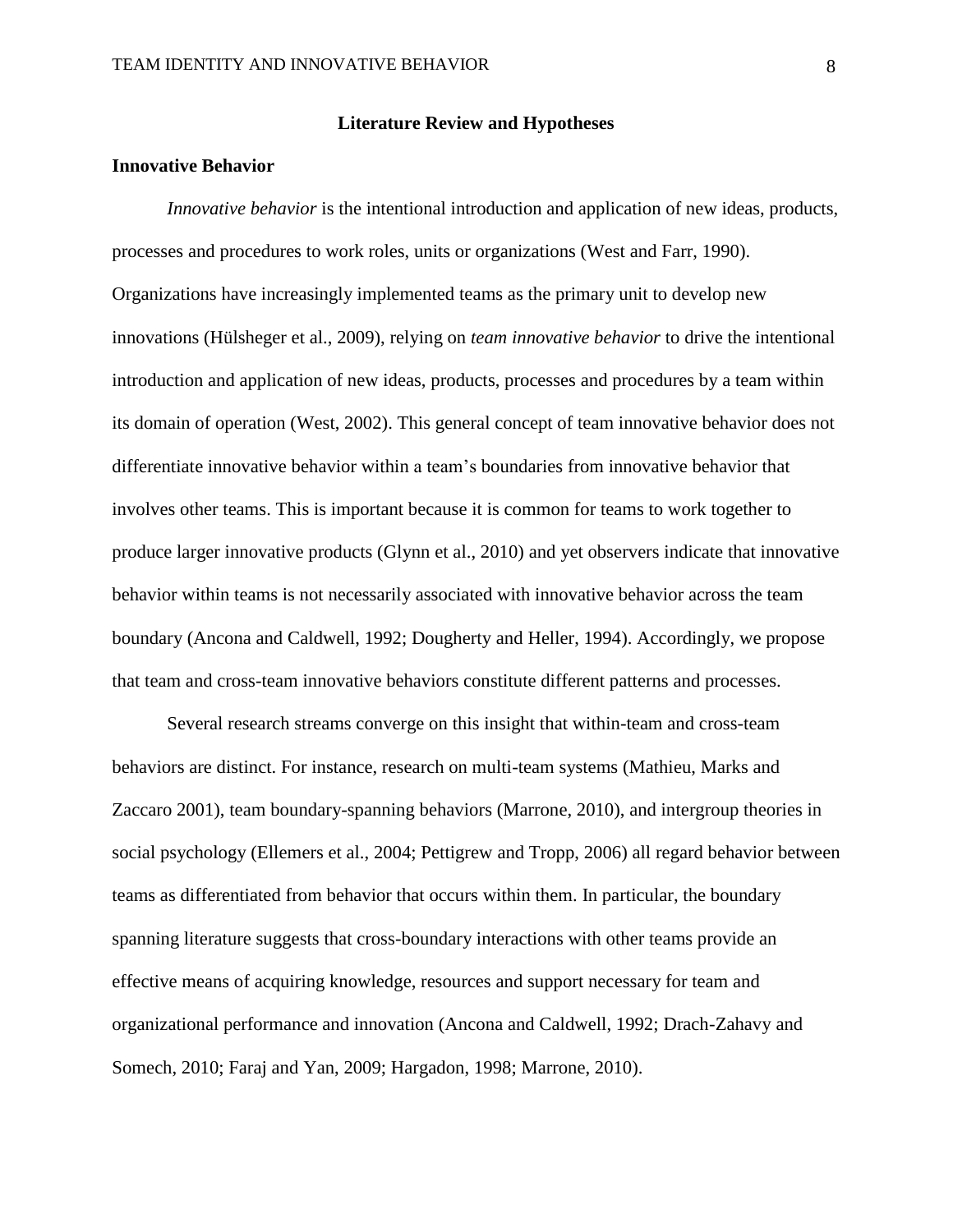Drawing on such diverse perspectives, Richter and colleagues (Richter, Scully, and West, 2005; Richter et al., 2006) proposed a general and integrative framework for intergroup effectiveness. They argue that cross-team behaviors in organizations are driven by teams' need for resources and/or to respond to organization-level demands for cooperation (Richter et al., 2005). Whereas team innovative behaviors are concerned with directly creating, developing, and implementing new ideas to accomplish the team's work, the general inter-team effectiveness work of Richter and colleagues suggests that "groups may be most likely to cooperate in order to both provide each other with valuable resources and to work on collaborative mandates, problems, or opportunities" (2005, p. 184). In line with Richter and colleagues' general interteam framework, we argue that in a multi-team innovation context such as with R&D teams, crossteam innovative behavior will be focused on obtaining resources such as time, staff, and ideas to support the team's internal efforts and contextualizing the team's efforts in light of broader organizational demands for cooperation toward innovation through actions such as allocating roles and tasks and responding to problems common to organizational innovation projects. These activities, such as subdividing an innovation problem between teams and acquiring ideas and knowledge from another team, are potentially important innovative behaviors (Amabile, 1988) and are consistent with the task coordination activities found by Ancona and Caldwell (1992) to be most associated with innovation. We therefore define *cross-team innovative behavior* as intentionally working with other teams to obtain ideas and resources and coordinate work to facilitate innovation development and implementation relevant to the team's work.

#### **Team Identity and Team Innovative Behavior**

Team identification refers to the extent to which the individual defines the self in terms of his/her membership in a particular team (van Knippenberg and van Schie, 2000). Although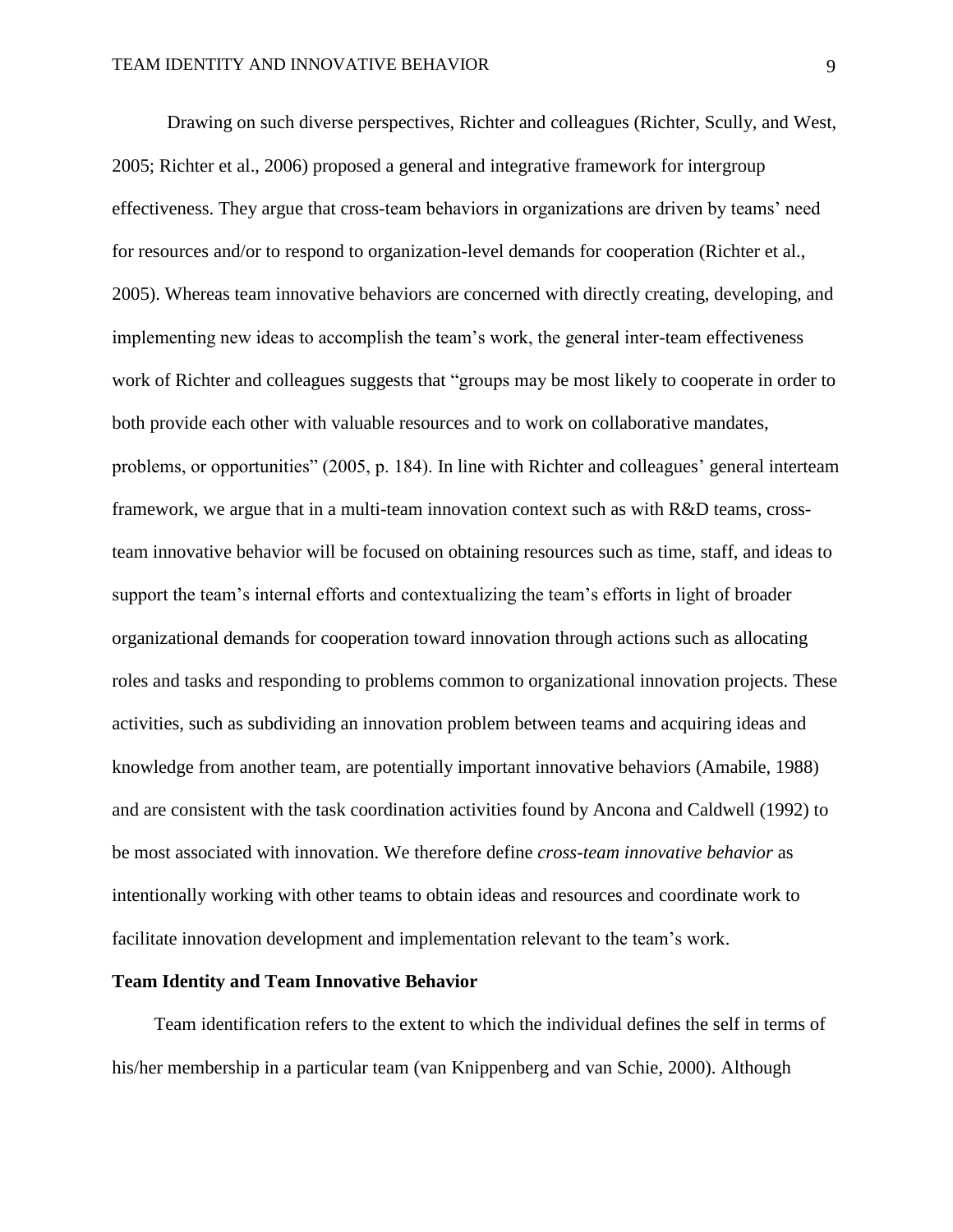identification is at root an individual level construct, the social identity approach (Haslam, 2004; Hogg and Terry, 2000) recognizes that social identification often is a socially shared state. The reason for this is twofold. First, many influences on social identification external to the team, such as the team's prestige or intergroup competition (Ashforth and Mael, 1989; Tajfel and Turner, 1986), are typically shared influences for all group members. Second, group interaction may have a shared influence internal to the team, affecting team member identification (cf., Morgeson and Hofmann, 1999). An increasing body of research articulates both a theoretical and empirical case for the study of collective-level identification with a team, calling it *team identity* (see: Gundlach, Zivnuska, and Stoner, 2006; Lembke and Wilson, 1998; Mitchell, Parker & Giles, 2011; Somech, Desivilya, and Lidogoster, 2009). Team identity, measured as a grouplevel aggregation of individual members' team identification, unifies team members into a socially identifiable whole and encourages members to favor activities that benefit the group's interests (Gundlach et al., 2006; Mitchell et al., 2011; Somech et al., 2009).

Three studies, all focused on individual level of analysis, have examined team identification and its role in fostering either creative or innovative behavior to date, but they return inconsistent findings. In the first, Janssen and Huang (2008) found that team identification enhanced citizenship behavior in a team but was unrelated to creative behavior. Instead, individual differentiation (i.e., perceptions of individuality in terms of thoughts, feelings and behaviors) predicted the extent to which team members came up with unique ideas. The authors concluded that since team identification fosters conformity rather than creativity, team members need a strong sense of individuality as a complementary driver to be able to produce creative ideas that are different from beliefs and values in the team. Yet in another study, Hirst et al. (2009a) found that team identification at the individual level positively affected creative behavior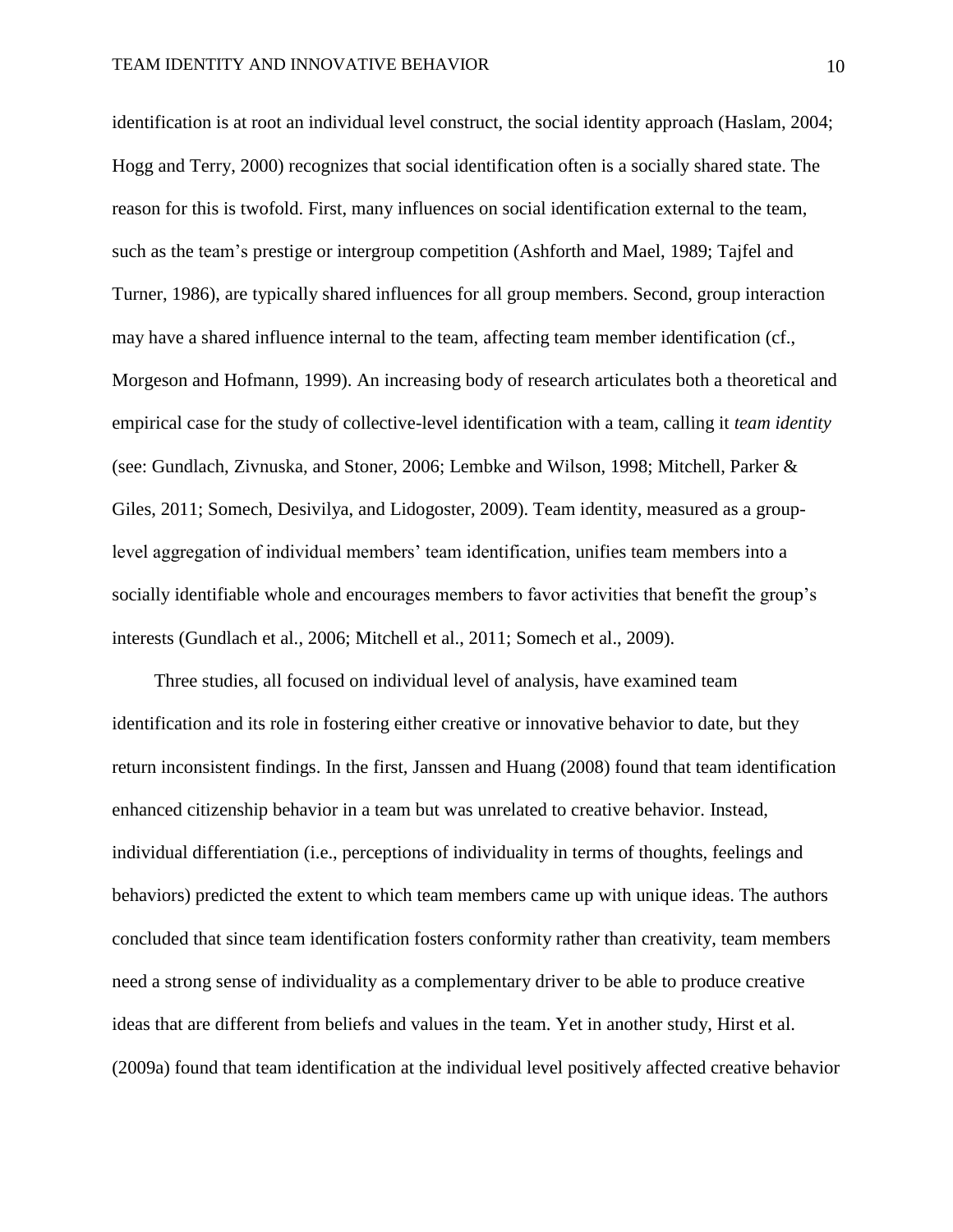through creative effort in a sample of pharmaceutical R&D workers. They argued that identification encourages persistence and creative effort when creativity is highly valued since identification encourages members to view task accomplishment as important. Finally, Glynn et al. (2010) conducted a novel study of a complex, multi-team context finding that team identification interacted with perceived interdependence. Employees who strongly identified with their team and perceived that their team was interdependent with other teams reported lower intentions to innovate. Interestingly, structural interdependence imposed by the organization did not affect innovation intentions – only perceptions of interdependence by employees mattered. The authors concluded that team identification leads individuals to perceive interdependence with another team as a threat, diverting their attention from innovation. This study suggests perceived interdependence as an important condition determining whether increasing identification can actually undermine innovation activities involving other teams.

Although these three prior studies were individual as opposed to team level studies, the divergent results resonate with social identity theory and our theorizing. Specifically, social identity theories propose that identification leads teams to pursue goals in ways that are consistent with their identities (Ellemers et al., 2004). In this regard, a variety of behaviors may come to be viewed as identity-consistent in teams depending upon a team's processes (Hewstone and Brown, 1986), and a team's construal of its roles and relationships can lead it to view as identity-consistent behaviors that are not very helpful in reaching team goals (Gaertner et al., 2000). For instance, the expression of new ideas may not be identity-consistent even in many teams that "appreciate creativity" (Janssen and Huang, 2008, p. 72). Adarves-Yorno, Postmes and Haslam (2006) showed that ideas in a group are more likely to be seen as creative to the extent that they are congruent with group norms of creativity. The narrower the group's latitude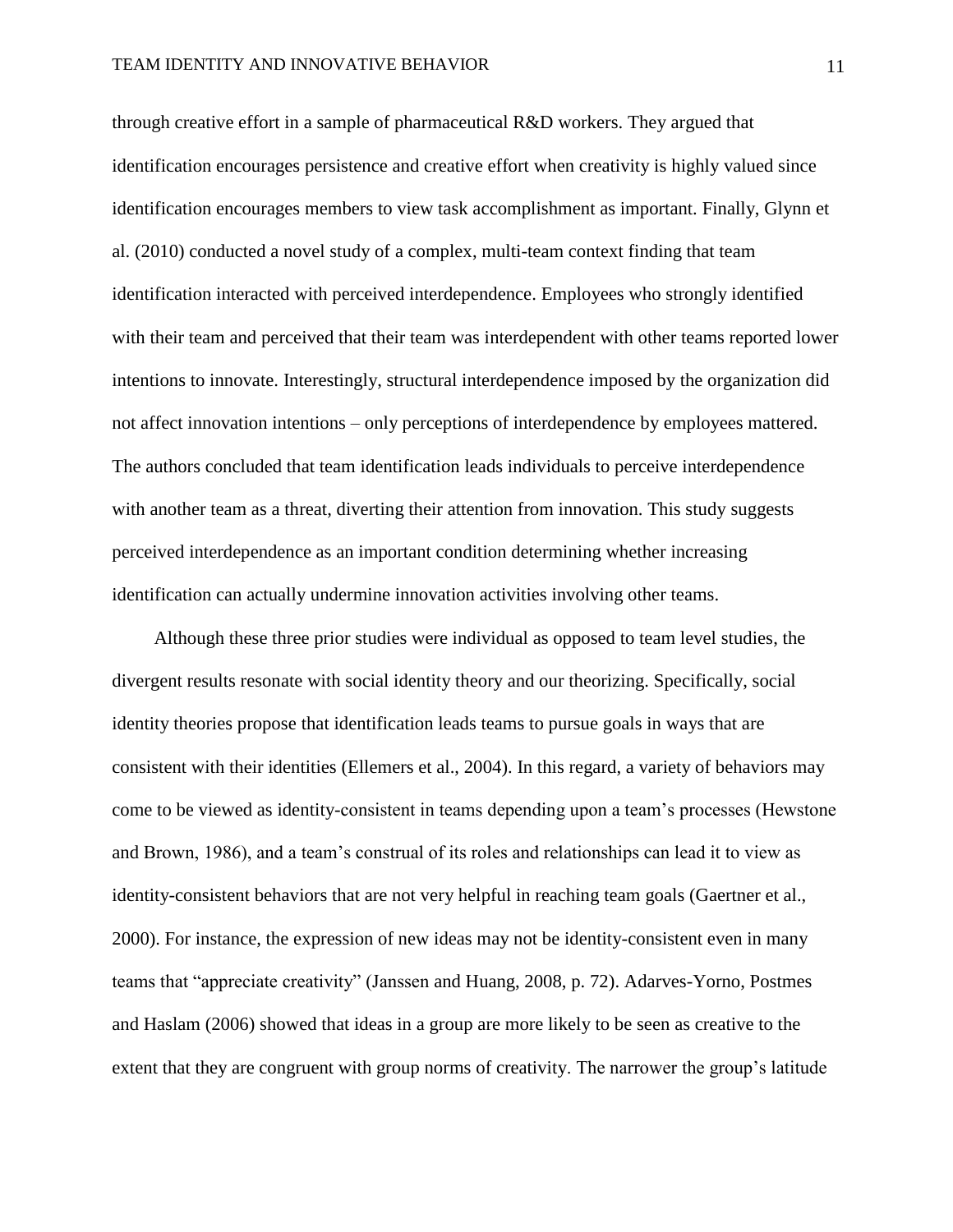of acceptance, the more likely it is that a novel idea will be rejected. In other words, group norms of creativity play a pivotal role in determining the group's creativity (Goncalo and Staw, 2006) and may facilitate creativity's recognition as identity-consistent behavior. In sum, team identity directs efforts toward maintaining the status of the team, but a strong identity alone provides little indication that innovative behavior will be motivated because a team may or may not view such behavior as a way to reach its goals while maintaining its identity. Together, literature suggests that the effect of strong team identity on team innovative behavior depends on whether this behavior is seen as identity-consistent. We propose that team reflexivity is a mechanism that tends to increase teams' perceptions that team innovative behavior is identity-consistent, and further expand this notion to include perceived team interdependence when considering innovative behavior across teams. We explain our thinking below.

#### **The Role of Reflexivity**

Team reflexivity is defined as "the extent to which team members overtly reflect upon the group's objectives, strategies and processes and adapt them to current anticipated endogenous or environmental circumstances" (West, 1996, p. 559). In developing the reflexivity concept, West (2000) reframed individual-level work on active reflection by Schön (1983) and Kahn (1992) at the team level to explain how teams differ in their handling of complex and uncertain task environments where innovation is expected. West (2000) proposed that reflexive teams spend time and effort explicitly unpacking assumptions and ideas and using them to build a collective understanding of their task environment and their work within it, and this leads them to view adaptive and innovative behaviors as legitimate paths to team performance. In contrast, nonreflexive teams may regard adaptive and innovative behaviors as threats to the team's ability to efficiently manage its workload because they have prioritized responding to short term demands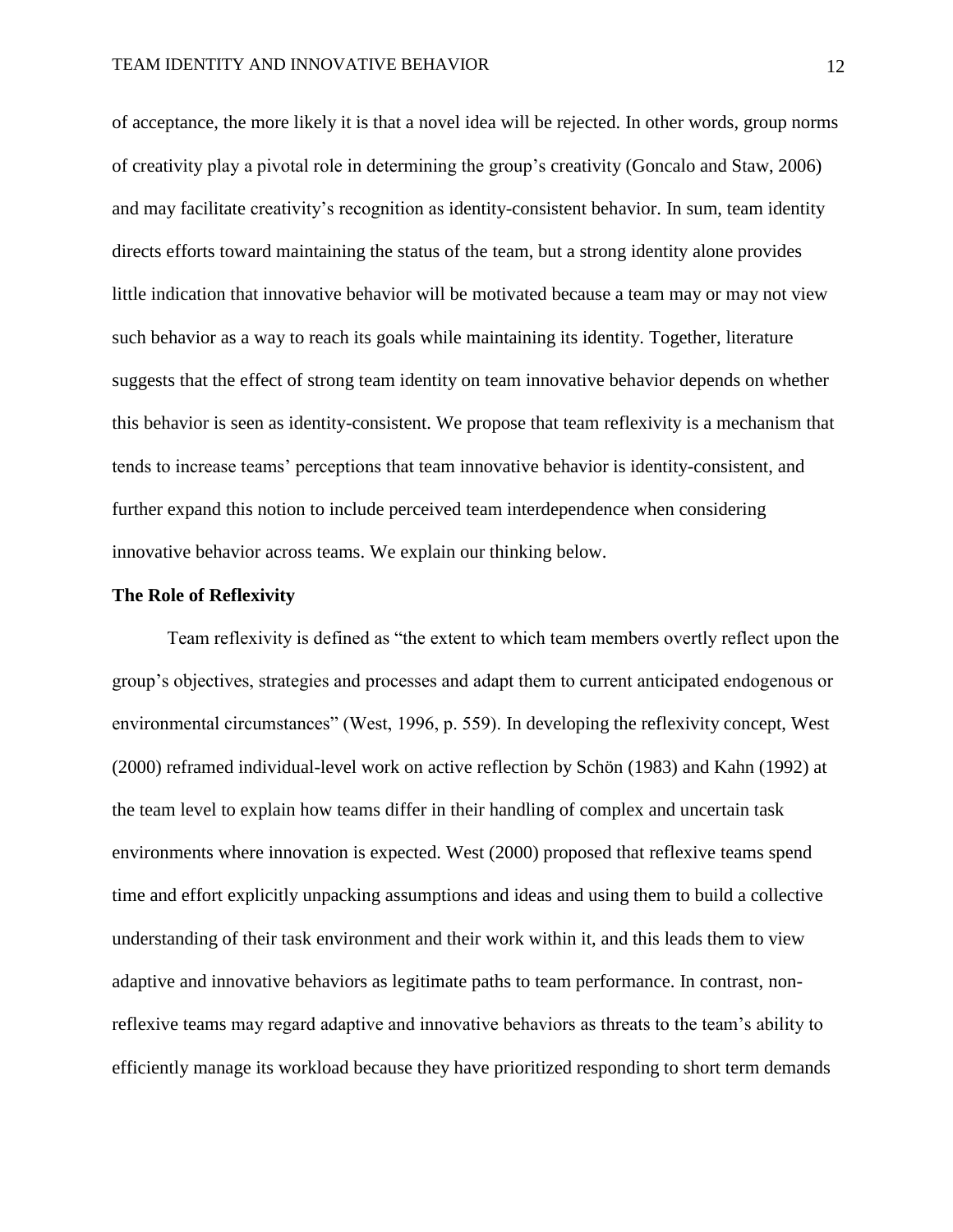over developing a deeper understanding of their task environment and consequently fail to see how such behaviors could make the team more effective (West, 2000). Reflexive teams are more likely to attend to and build upon the comments and actions of others, gather and share information about changing internal and external conditions, address differences of opinion, question problem-solving assumptions, incorporate new solutions to their problems, change the team's knowledge base and develop new techniques to perform better (De Dreu, 2006; Gong, Kim, Lee, and Zhu, 2013; Hirst, van Knippenberg, and Zhou, 2009b; Hoegl and Parboteeah, 2006; Schippers et al., 2015).

The underlying theory of reflective practice (Schön, 1983) focuses on professionals with strong work identities and suggests that reflective techniques may particularly help such individuals to channel the motivation provided by their identities, encouraging them to view learning, creativity, and questioning of status quo thinking as essential to high performance and as identity-consistent. This theme is especially prominent in a study of the development of reflective practice at the team level in an elite consulting firm, where reflection certainly benefits from and may indeed require a strong sense of collective identity to produce team-level results (Argyris, 1993). In this context, a manager learned to inquire about subordinates' perspectives and to accept their concerns as potentially valid – *and* as consistent with rather than threatening to managerial identity (Argyris, 1993). Such reflection legitimizes an openness to new ideas and new behaviors as identity-consistent. In comparison, non-reflective individuals and groups tend to frame hard problems requiring innovative behavior as threats to self-views, linking them implicitly to identity concerns even though the word "identity" is not used (Argyris, 1991; West, 2000). This threat framing leads nonreflective individuals to focus narrowly on coping with the identity threat and to adopt a defensive reasoning where they do not test their ideas, inferences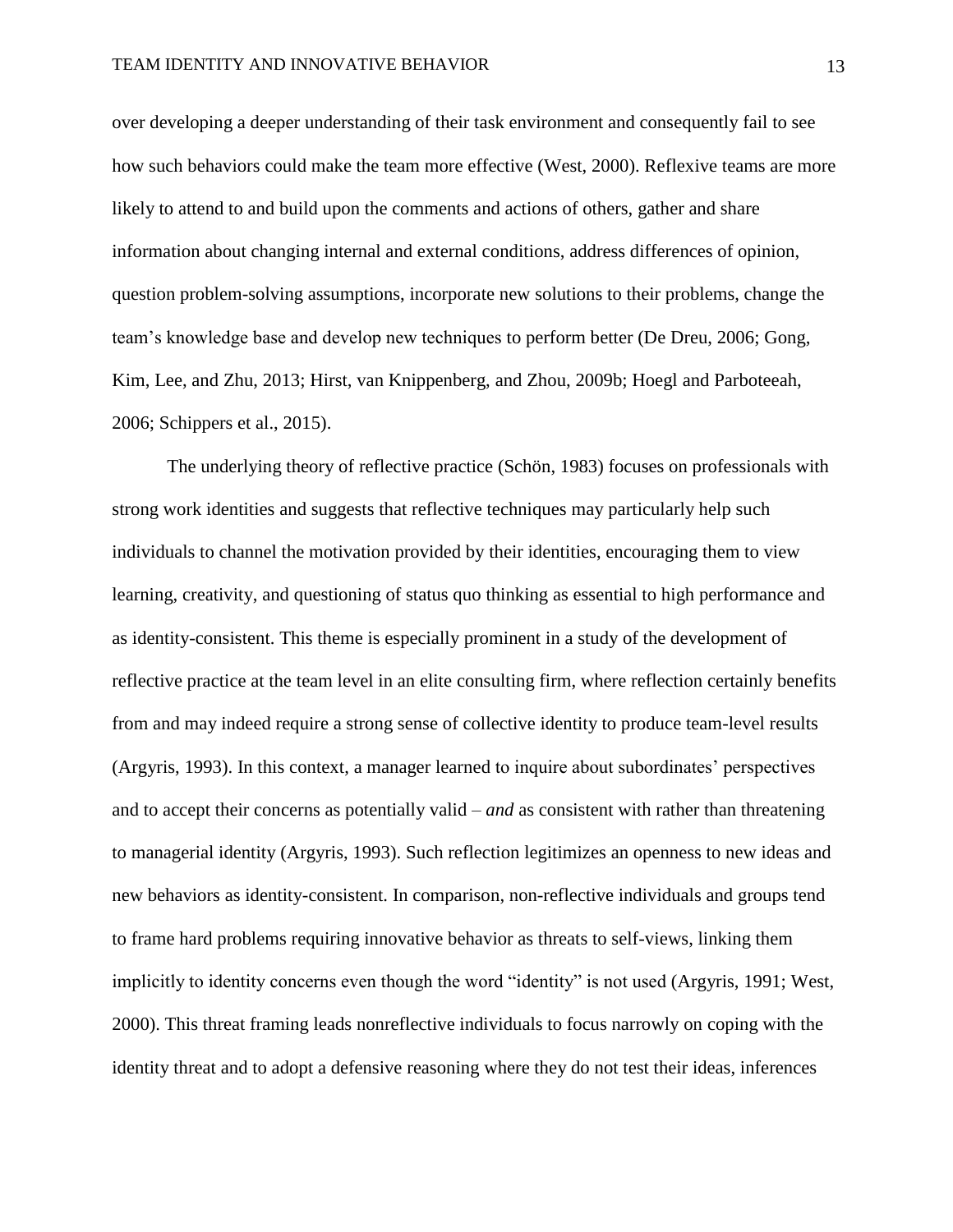and conclusions appropriately (Argyris, 1991; West, 2000; for review of identity threat responses, see Petriglieri, 2011). As a result, non-reflective individuals are less likely to view innovative behavior as helpful in maintaining their identity.

From a social identity perspective, the process of building a collective understanding that legitimizes adaptive and innovative behaviors as performance strategies, labeled *reflexivity* by West (2000), can be described as a process wherein teams come to understand innovative behavior as identity-consistent. Reflexivity acts in conjunction with a strong team identity to enlarge a team's view of what behaviors are consistent with maintaining that identity. This enlargement happens because reflexivity's adaptive approach to understanding group tasks and goals encourages the team to develop a more sophisticated view of its task environment. As reflection develops this more sophisticated view of the task environment, teams are more likely to recognize that innovative behavior, even if it may disrupt short term priorities, serves the team's overarching mission and supports its identity. Reflexivity is essential because identities motivate behavior that is perceived to be identity-consistent and suppress behavior that is viewed as inconsistent with maintaining the identity (Ashforth and Mael, 1989). Without reflexivity, innovative behavior may be seen as less identity-consistent and therefore less motivated by strong team identity.

Team reflexivity requires individuals to engage in behaviors that have the potential to cause them to stand out in a group (West, 2000), and social identity theories note that people pursue a balance between standing out as individuals and blending in to groups (Brewer and Gardner, 1996). Accordingly, teams may be best positioned to leverage their identities when members feel both integrated into the group and respected as individuals (Leonardelli, Pickett, and Brewer, 2010) – feelings that reflexivity seems likely to facilitate. Reflexivity helps the team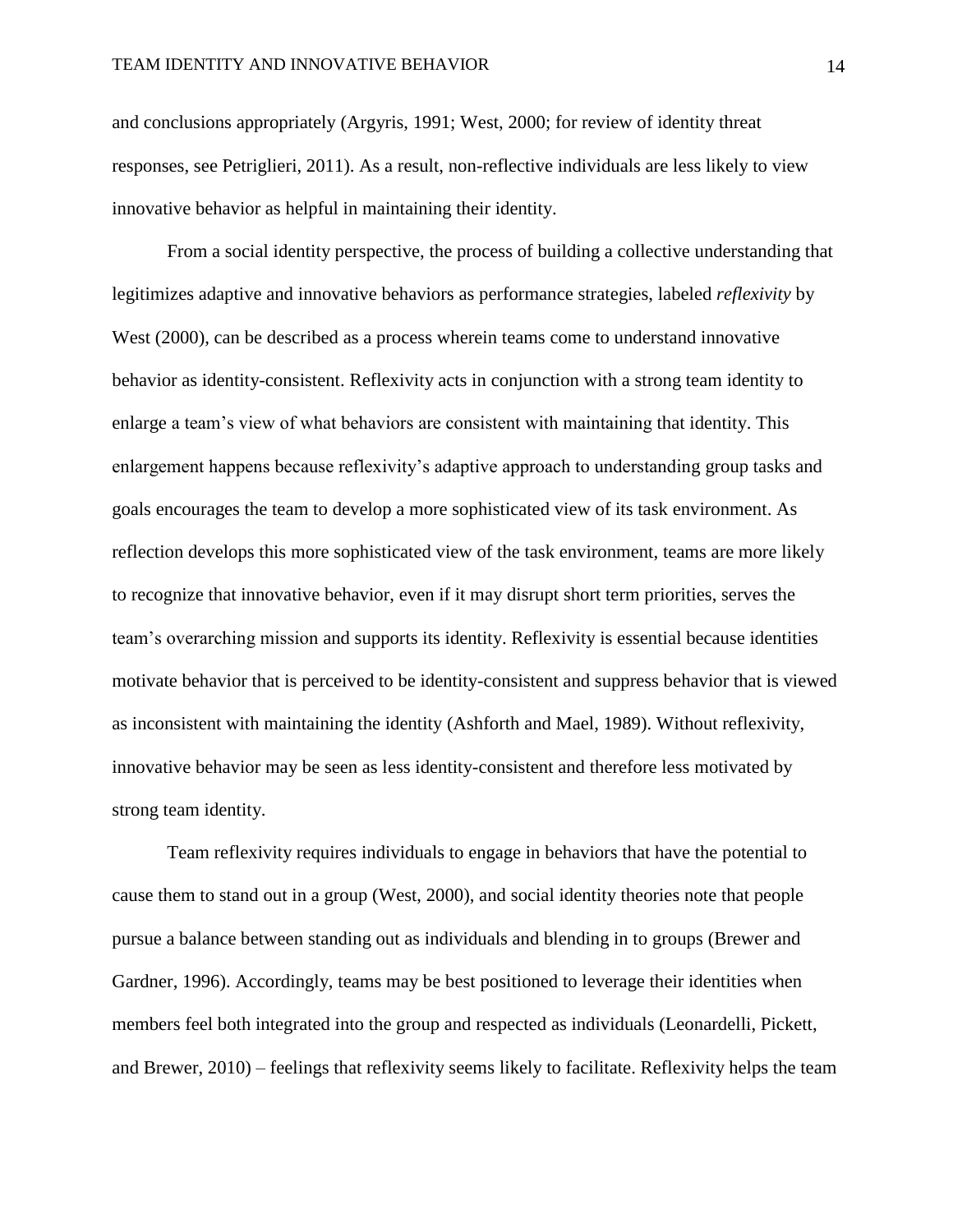collectively think about the relation between self and group that is central to the functional expression of social identity and specifically legitimizes the distinctiveness of the individual without compromising inclusion in the group (Brewer and Gardner, 1996; Ellemers et al., 2004). In sum, we propose that reflexivity moderates effects of team identity encouraging the team to view approaches that are different or novel and potentially challenge the status quo as beneficial and identity consistent. It provides a context where distinctive opinions can be expressed, sparking innovative behavior. Thus we propose:

*Hypothesis 1: Reflexivity moderates effects of team identity on team innovative behavior such that team identity will be most positively associated with team innovative behavior when reflexivity is high.*

#### **Perceived Interteam Interdependence and Cross-team Innovative Behavior**

Teams do not always perceive the need to interact with one another even in R&D structures designed to encourage or require such collaboration (e.g., Ancona and Caldwell, 1992). Although interdependence with another team has long been recognized as a trigger to intergroup effects (Sherif et al., 1961), Glynn et al.'s (2010) finding that perceptual but not structural interdependence affected intentions to innovate in product development highlights the importance of *perceived* interdependence as crucial to understanding its effects in applied contexts. According to social identity theory, behavior that crosses the team boundary is driven – just like any other team behavior – by the team's perception of whether such behavior is consistent with sustaining or enhancing its own identity (Ellemers et al., 2004; Hewstone et al., 2002). Without the perception that a team is dependent upon another team to attain goals that will help it to verify team identity, a social identity approach suggests a team would not reliably engage in any particular behavior across the team boundary because such interactions would not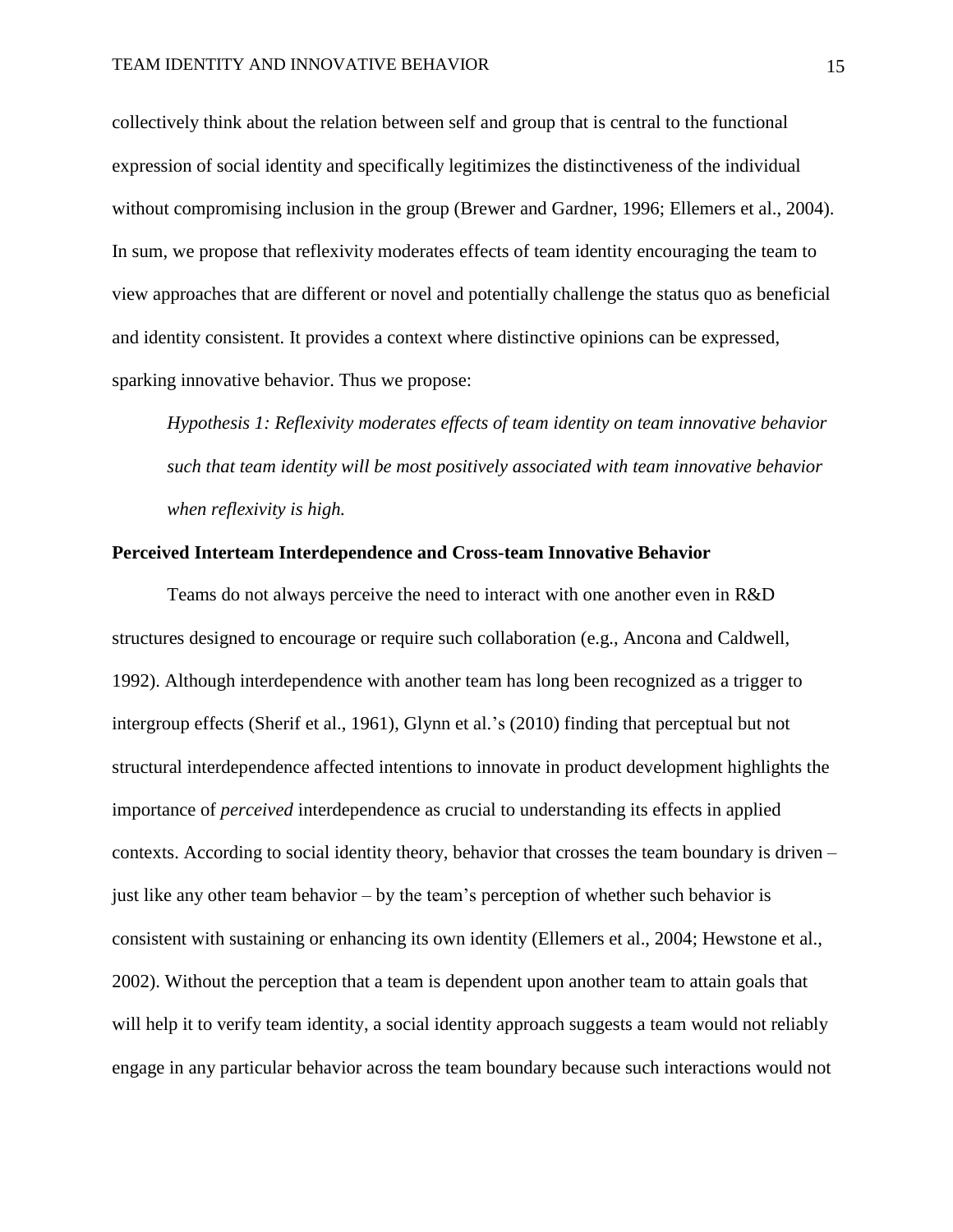be seen as beneficial. As a result, effects of team identity on cross-team innovative behavior are expected to be contingent on the degree of perceived interdependence with another team.

Although Glynn et al. (2010) found that individuals who were highly identified with their team reduced their intentions to innovate when they perceived interteam interdependence, research on social identity and intergroup behavior (for review, see Hewstone et al., 2002) suggests that team identity may spark either positive or negative cross-team behaviors in situations where one highly identified group finds itself dependent on another group to attain its goals. Social identity theory is concerned with implications of the strength of attachment to groups, and research on its intergroup applications does not directly theorize the cognitive mechanism that determines whether these effects are positive or negative. However, intergroup applications of social identity theory do reference the key characteristics of conceptualizing and considering the experience and expertise of the other team and how these may be of use in attaining the focal team's goals in the task environment (Hewstone et al., 2002), and these are very much in line with the process of adaptive and sophisticated representation of task environments described by team reflexivity (West, 2000). As we noted in our discussion of its role in fostering innovative behavior within teams, reflexivity plays an important role enlarging the team's perception of what behaviors are identity-consistent. With cross-team behavior, reflexivity encourages an interdependent team to look across the team boundary as a part of a more complex task framing and therefore to consider cross-team innovative behaviors as legitimate, identity-consistent means to meet team goals. Hence, we expect reflexivity to determine whether any observed relationship between team identity and cross-team innovative behavior is positive (i.e., cooperative intergroup behavior) or negative (i.e., competitive intergroup behavior). Non-reflexive teams are unlikely to develop a sophisticated representation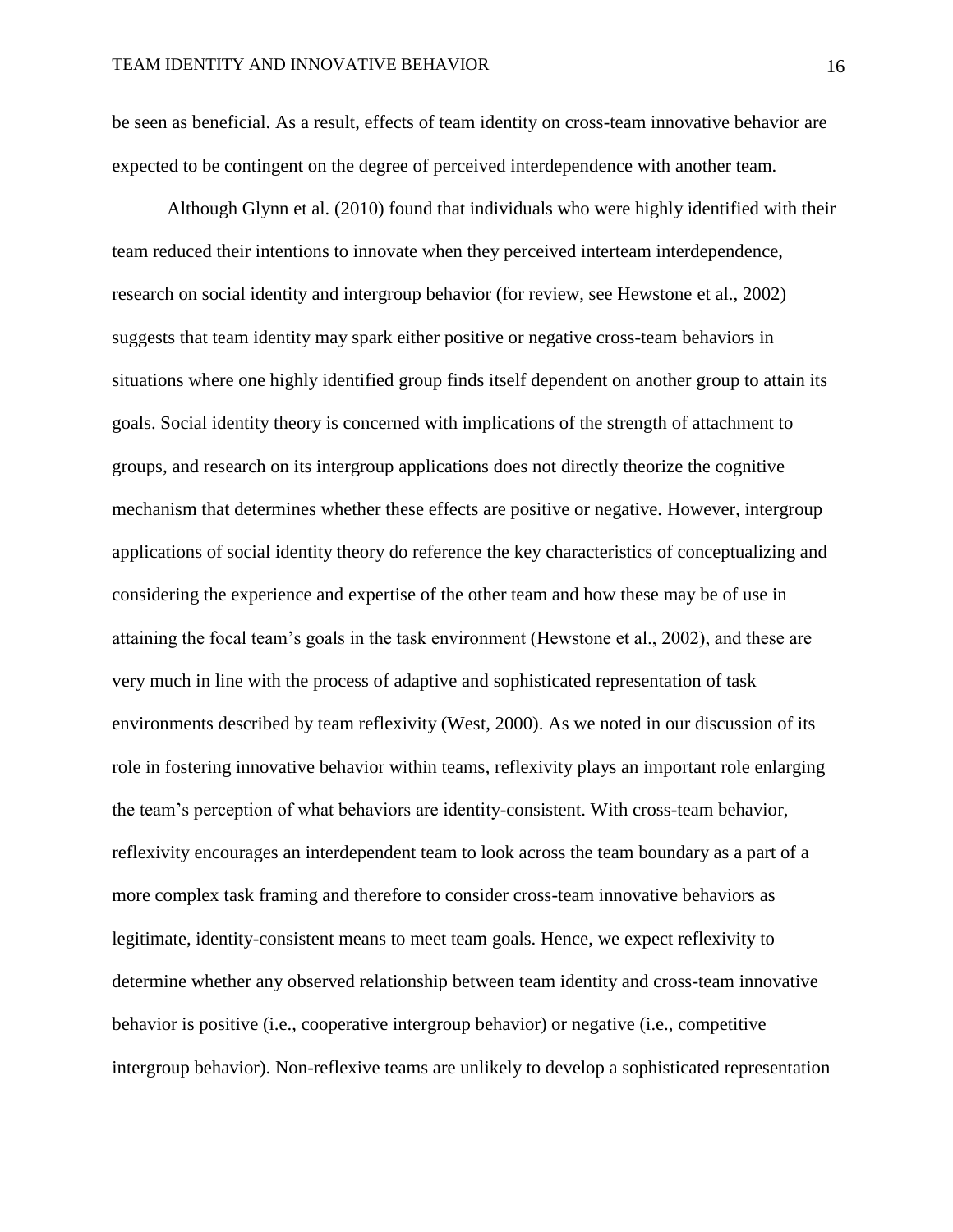of the task environment that includes the resources and uses of the other team (Richter et al., 2006; West, 2000). Consequently, they may view other teams they are dependent upon as threats to their identity and respond in a more competitive and defensive manner by becoming less receptive to cross-team working (Glynn et al., 2010). In contrast, reflexivity equips a highlyidentified team that perceives itself interdependent with another team to engage in more crossteam innovative behavior because reflecting on how to improve teamwork leads a reflexive team to more broadly conceive its goals and to define roles based both on its own and the other team's unique expertise to facilitate productive interactions across the team boundary.

Drawing on this prior work, we propose that for highly interdependent teams, team identity will be associated with either enhanced or reduced cross-team innovative behavior depending upon levels of reflexivity. Teams that are high in perceived interdependence with other teams and are high in team identity *and* reflexivity will exhibit higher levels of cross-team innovative behavior. In comparison teams that perceive high interdependence with another team but exhibit low reflexivity will be less likely to engage in cross-team innovative behavior when team identity is high. Despite perceiving interdependence with another team, such teams will be shackled by less sophisticated representations of their task environment and so fail see the broader needs to collaborate with others and may even see others as threats discouraging crossteam innovative behavior. As noted above, we do not hypothesize any effects of team identity on cross-team innovative behavior when perceived interdependence is low. Formally:

*Hypothesis 2: The association between team identity and cross-team innovative behavior will be moderated by reflexivity and perceived interdependence with another team.* 

*Hypothesis 2a: Team identity will have its strongest positive association with cross-team innovative behavior when reflexivity and perceived interdependence are both high.*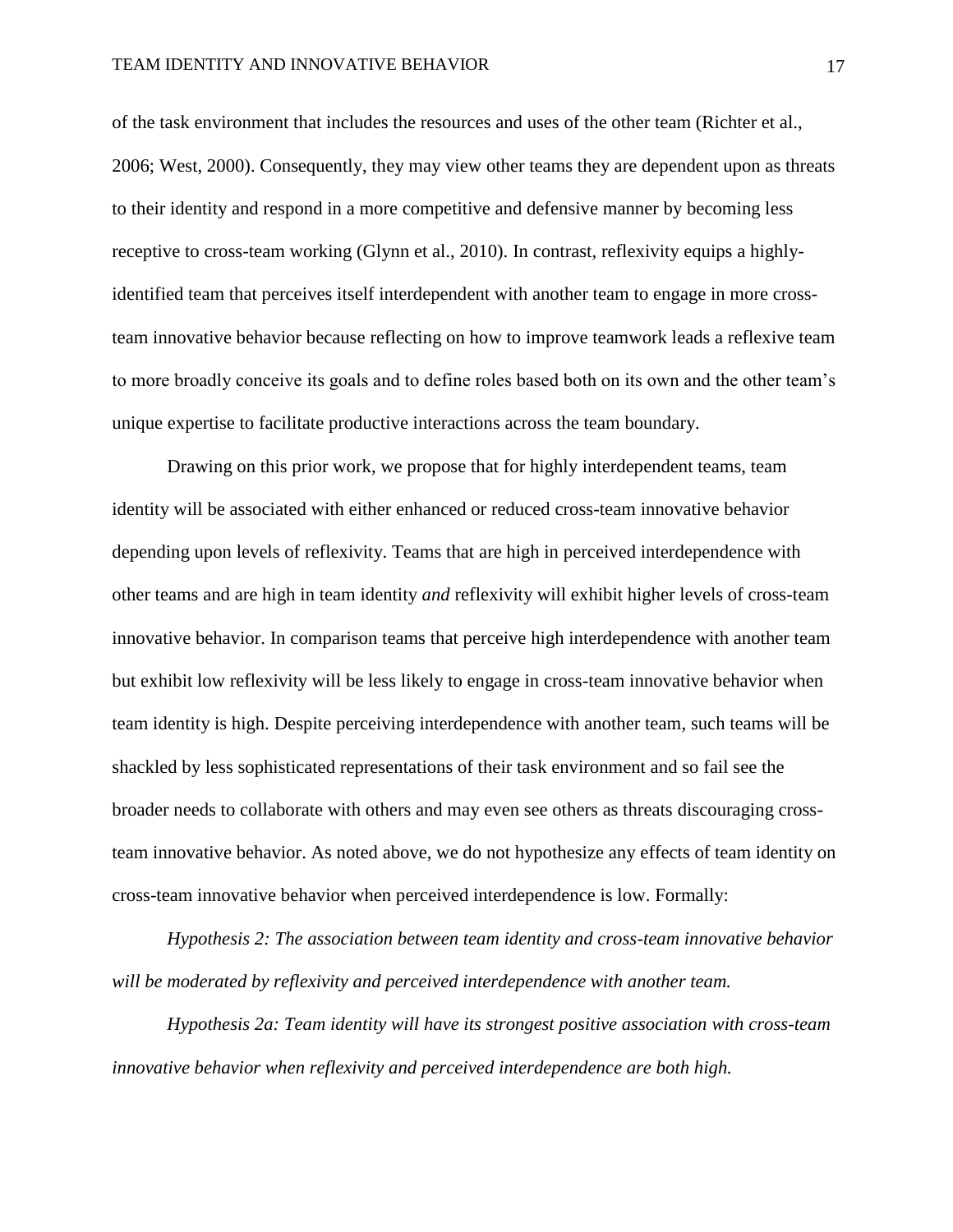*Hypothesis 2b: Team identity will be negatively associated with cross-team innovative behavior when perceived interdependence is high and reflexivity is low.*

### **Method**

#### **Sample and Procedure**

We approached ten Turkish technology companies conducting R&D activities that were well-known internationally for their innovation efforts. We first contacted senior managers of the firms to obtain their permission for the study. We then contacted R&D or HR managers of the nine firms that agreed to participate who provided us with the names of the R&D personnel and their leaders together with the teams they belonged to. We also confirmed with the R&D or HR managers that innovative behavior was an important part of the formal role of teams we surveyed. On each survey we used codes for employees and team leaders. The surveys were distributed (and returned) in envelopes to assure confidentiality. All scale items used in the questionnaire were back translated with native speakers of English and Turkish also checking the scale items for wording, accuracy and clarity.

As the team formed the primary level of analysis, we examined the representativeness of the data collected at the team level. Using the same selection criterion as described in Richter et al. (2006), we excluded teams with very low group-level response rates from further analysis. This criterion applies a formula which assesses the accuracy of incomplete team data in predicting true scores as a function of number of responses per team (*n*) and group size (*N*) using the formula  $([N - n]/Nn)$ . As proposed by Richter et al. (2006), a cut-off point of .32 was employed as values of .32 or lower are generally correlated with true scores at .95 or higher. All teams included in the main analysis were below this proposed cut-off point, and displayed an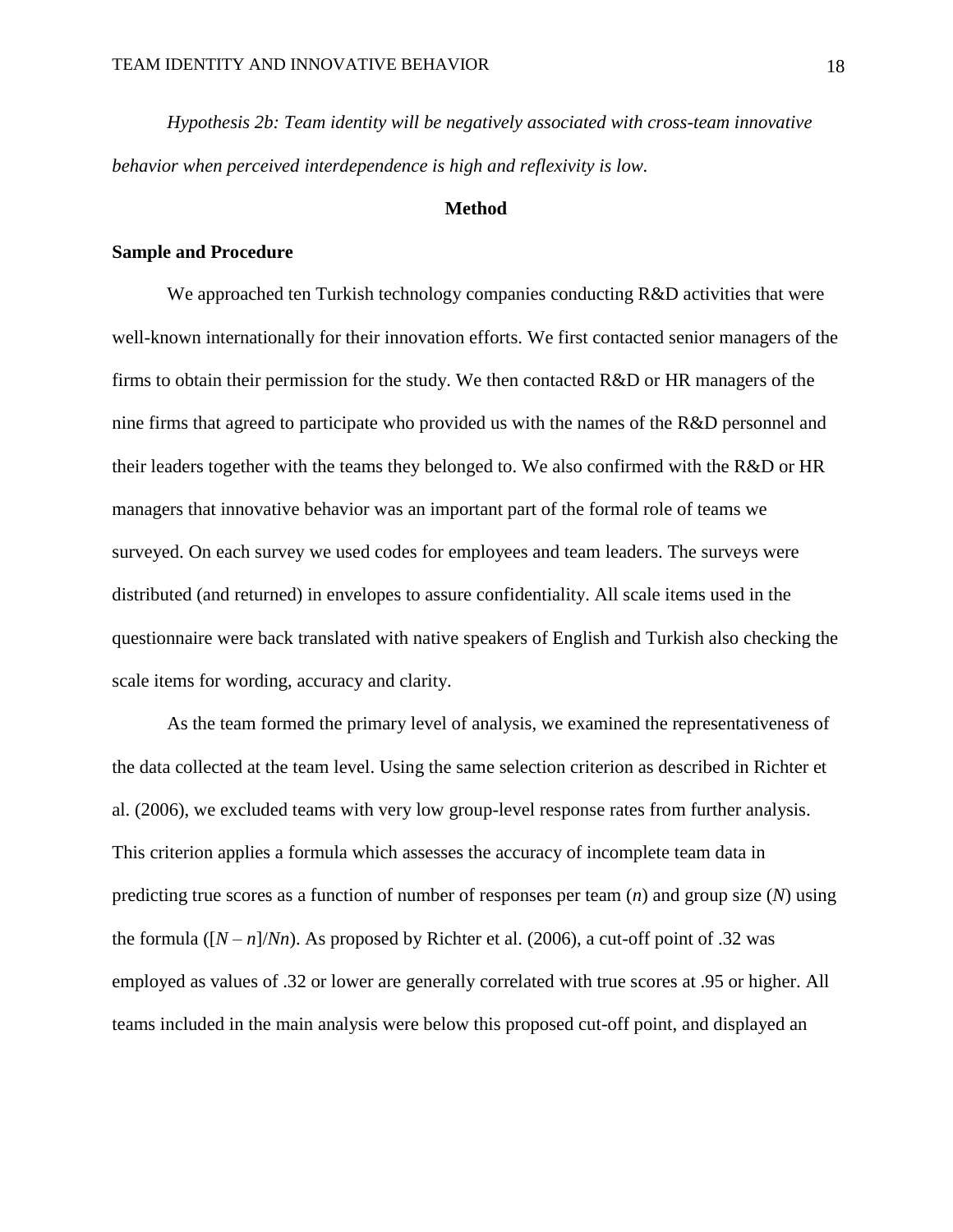average team level response rate of 67% (ranging from 38% to 100%). Adopting these criteria eliminated eight teams.

This final sample included 305 team members and 61 team leaders from 61 teams with the average team comprising of seven members. Teams ranged from 3 to 20 members, with 50 of the 61 teams having between 3 and 9 members. Table 1 shows descriptive sample characteristics. Teams participating in the study were all engaged in R&D work. Hence, all of them were semiautonomous and performed complex tasks that required differential expertise and skills. Team members were physically located in the same unit and typically interacted regularly to achieve shared goals through meetings and more informal interactions. They also had joint responsibilities for accomplishing a set of tasks.

#### **Measures**

All measurement items are provided in the Appendix.

**Team identity.** As noted above, team identity is a team-level measure of team identification. Team members responded individually on a 5-point response scale  $(1 = \text{strongly})$ disagree, 5 = strongly agree) to four items developed by Doosje, Ellemers and Spears (1995), which were then aggregated to the team level as described below.

**Team reflexivity.** Team members responded individually on a 5-point response scale (1= strongly disagree,  $5 =$  strongly agree) to six items reported by Somech (2006), which were then aggregated to the team level as described below.

**Perceived Team interdependence.** Perceived team interdependence was measured by four items with two items adapted from Campion, Medsker, and Higgs (1993) and two items developed by the authors. Team members were first instructed to consider the R&D team with which their team has collaborated the most but at the same time to some extent competed for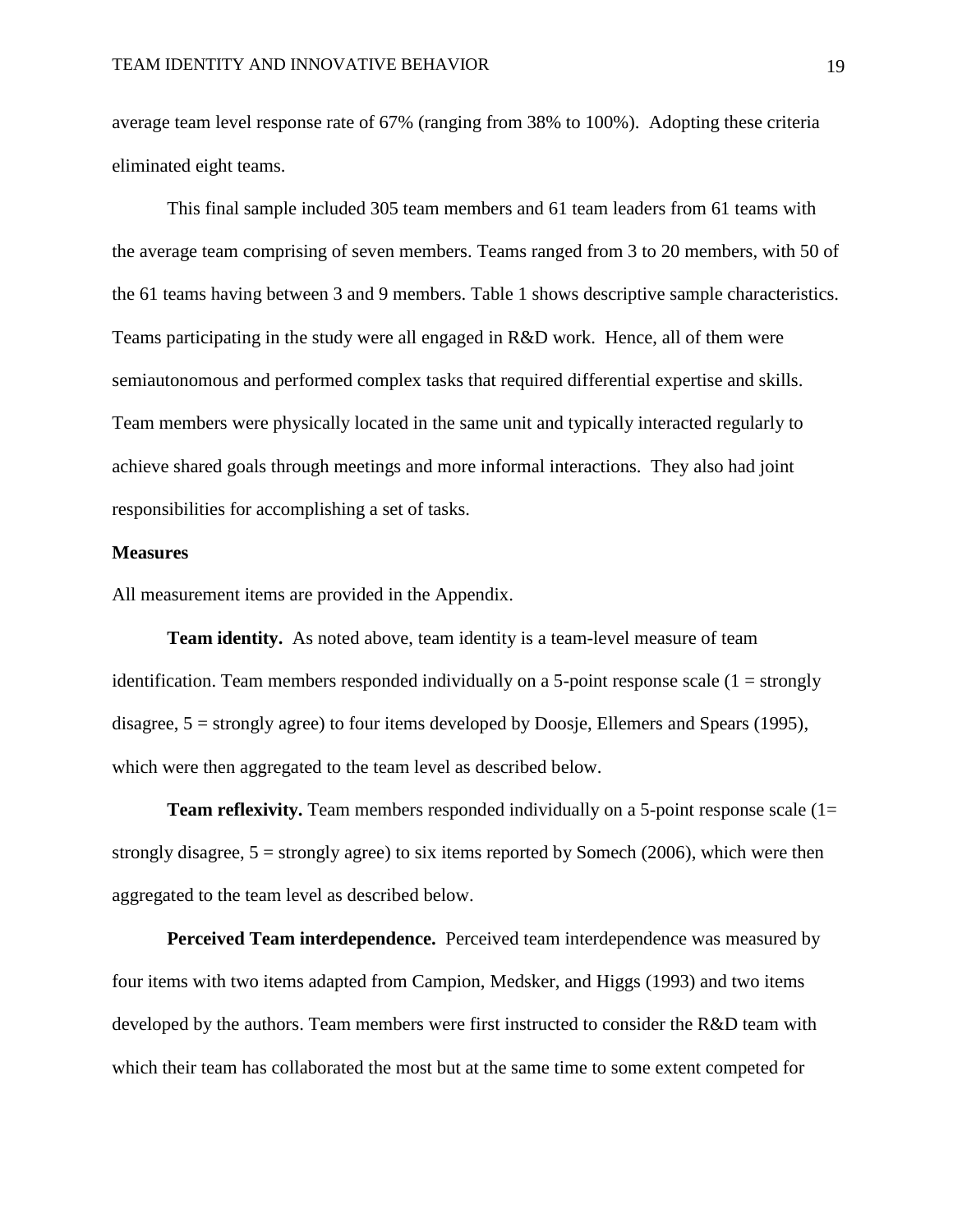resources in the last 12 months when completing this scale. Then, they provided their perceptions of interdependence with the other team individually on a 5-point response scale  $(1 = not at all, 5)$ = very much). Higher scores indicate higher perceived interdependence. Research assistants in the companies were in contact with all the team leaders and members and asked them about the target R&D team. They assured that everyone in the team referenced the same target team. Individual scores were aggregated as described below.

**Team innovative behavior.** Team innovative behavior was measured by four items adapted from De Dreu (2006) and one item from Janssen (2000) to fit the technology intensive context. In a separate team leader questionnaire, team leaders evaluated the innovative behavior of their teams during the last 12 months on a 5-point response scale  $(1 = never, 5 = always)$ .

**Cross-team innovative behavior.** Cross-team innovative behavior was measured on a six item scale adapted from Richter et al. (2005; 2006). We adapted items from Richter's intergroup effectiveness scale that were relevant to our conceptualization of cross-team innovative behavior which captures exchange of ideas and resources, and coordination of work to facilitate innovation development and implementation across teams. Our items were altered from the original health care context in which they were developed by Richter and colleages to fit the innovation context of our study. Team leaders were instructed to consider the R&D team with which their team has collaborated the most but at the same time to some extent competed for resources in the last 12 months when completing this particular scale. Team leaders responded on a 5-point response scale  $(1 = not at all, 5 = very much)$ .

**Control variables.** We controlled for team size as previous research has shown its relationship to within-team innovative behavior (see: Hülsheger et al., 2009). We also controlled for team members' average age and gender. Gender was coded 1=male 0=female, in aggregate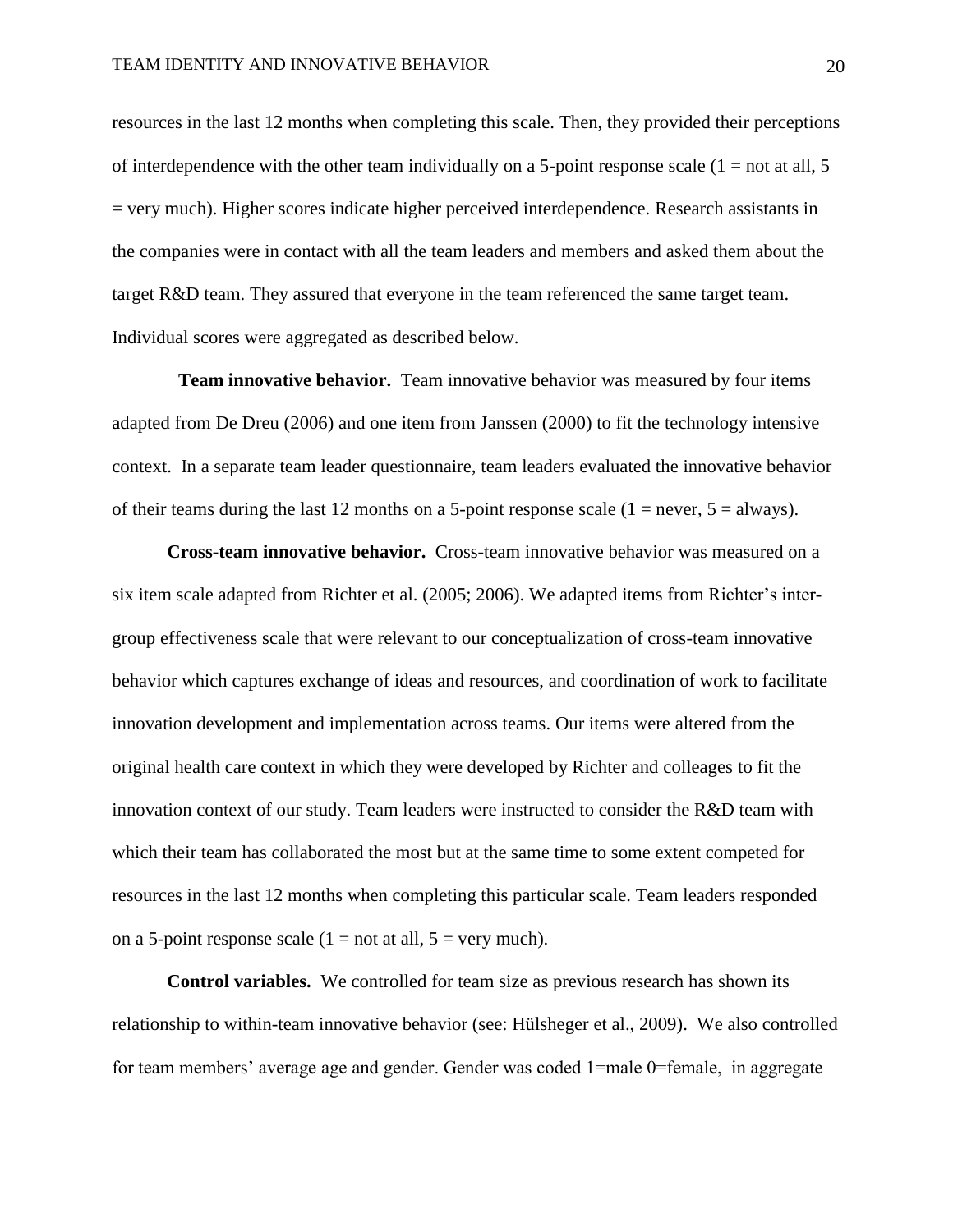format it represented the proportion of male respondents within the team. Because our sample consists of teams from organizations performing different types of R&D tasks we also include controls for three types of teams: a) manufacturing; b) software and c) electronics, and created dummy variables to correspond to these teams.

#### **Results**

#### **Descriptive Statistics**

Table 2 shows the means, standard deviations, inter-correlations and Cronbach alphas of all study variables at the team level. To examine construct distinctiveness we performed confirmatory factor analysis using MPlus software (Muthén and Muthén, 2010) to test competing models at the team level. For the items rated by team members, we first tested a single factor model combining team identity, reflexivity and perceived interdependence. This model exhibited poor fit as anticipated  $(\chi^2 332.03 (77) =$ ,  $p < .01$ ; CFI = .515; TLI = .427; RMSEA = .233). A three factor model exhibited acceptable fit  $(\chi^2 106.54 (74) =, p < .01; CFI = .938; TLI = .924;$ RMSEA  $= .085$ ). We also tested competing models of the items rated by team leaders. The first combined team innovative behavior with cross-team innovative behavior and exhibited poor fit  $(\chi^2 148.26 (44) =, p < .01$ ; CFI = .634; TLI = .542; RMSEA = .197). A model testing these as separate factors fit the data acceptably  $(\chi^2 45.28 (43) =, n.s.$ ; CFI = .992; TLI = .990; RMSEA = .029). Overall, we concluded that our measures were appropriate.

#### **Data Aggregation**

To determine whether it was appropriate to aggregate variables to the team level we examined within-team agreement using the Average Deviation (*AD*) index (Burke, Finkelstein, and Dusing, 1999). The *ADM* for team identity was 0.47 (*SD* 0.21), for team reflexivity was 0.44 (*SD* 0.19), and for perceived interdependence was 0.48 (*SD* 0.21), indicating acceptable inter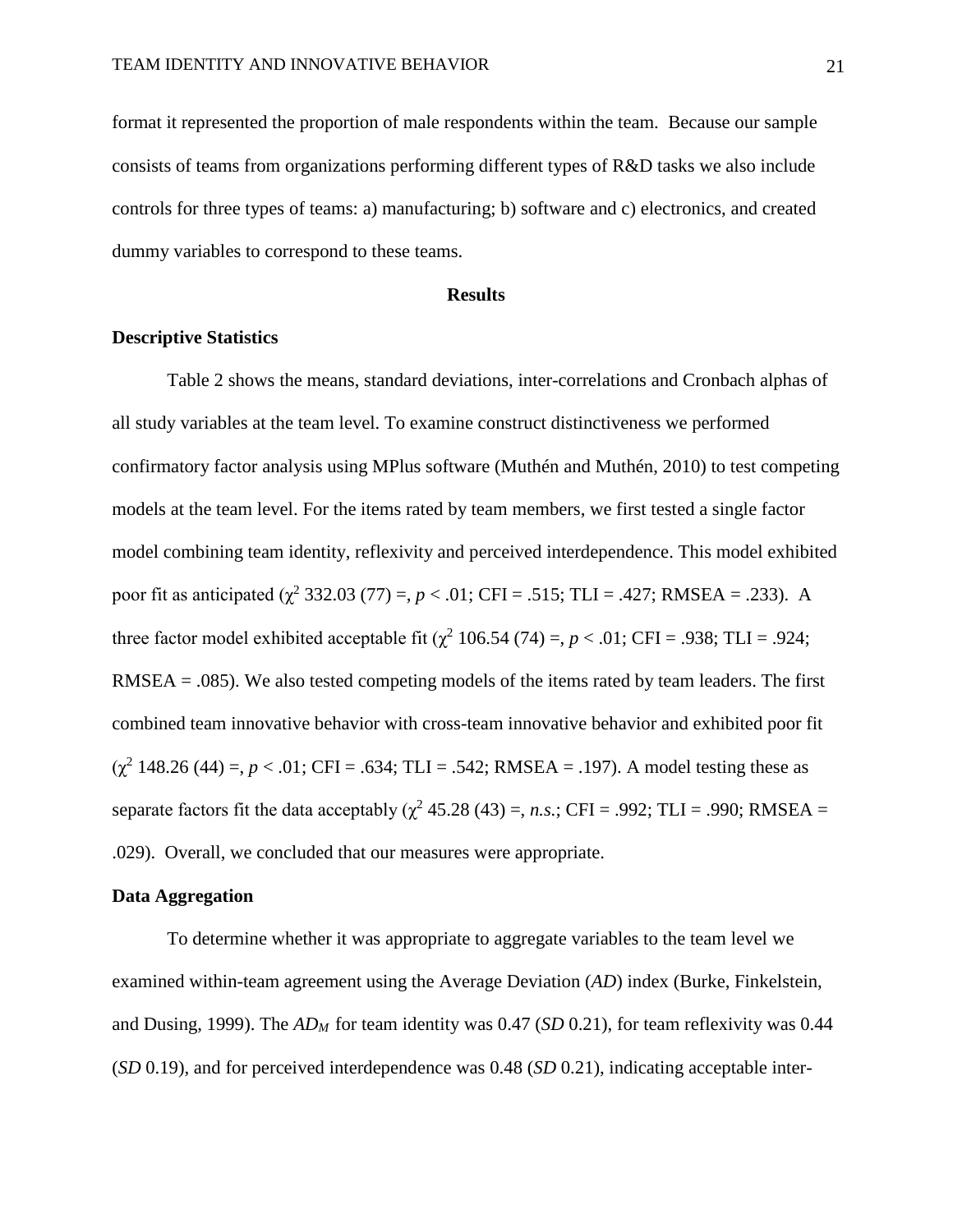rater agreement (Burke and Dunlap (2002) (*c/6* where c equals number of response options, so in this case 5/6 = .83). Next, we calculated the  $r_{wg(i)}$  statistic, with the mean  $r_{wg(i)}$  of 0.90 for team identity, 0.92 for team reflexivity, and 0.88 for perceived interdependence, all comfortably above the 0.7 cutoff proposed by James, Demaree and Wolf (1984, 1993). To measure inter-rater reliability we computed intraclass correlation coefficients  $\text{ICC}(1)$  and  $\text{ICC}(2)$  with values of 0.20 and 0.55 for team identity, 0.17 and 0.51 for team reflexivity, and 0.27 and 0.65 for perceived interdependence, which are within acceptable limits for applied samples (Bliese, 2000). Taken together the data demonstrated within-team agreement and between-team differences supporting the aggregation of team identity, reflexivity and perceived interdependence to the team level.

We also analyzed whether multi-level modeling should be conducted on the data as it was collected from a number of different organizations. We tested an unconditional model with no predictors that allowed the intercept team to vary by the organization within which the teams were nested. This allowed us to assess the  $ICC(1)$  or the proportion of variance in the dependent variable which is at Level-2 (or accounted for by the organization). For each of our dependent variables the intercept was non-significant; therefore we decided to report analysis obtained from linear regression to test the study hypotheses (as this approach allows us to test for slope differences).

#### **Hypothesis Testing**

Table 3 presents a series of regression models with team leader ratings of either team or cross-team innovative behavior as the dependent variable. For both dependent variables we adopted the same approach where the control variables (team size, gender, age, and dummy coded team type) were entered in the first block of the regression (models 1a and 1b, Table 3). All continuous predictor variables were mean-centered (Aiken and West, 1991). Regressions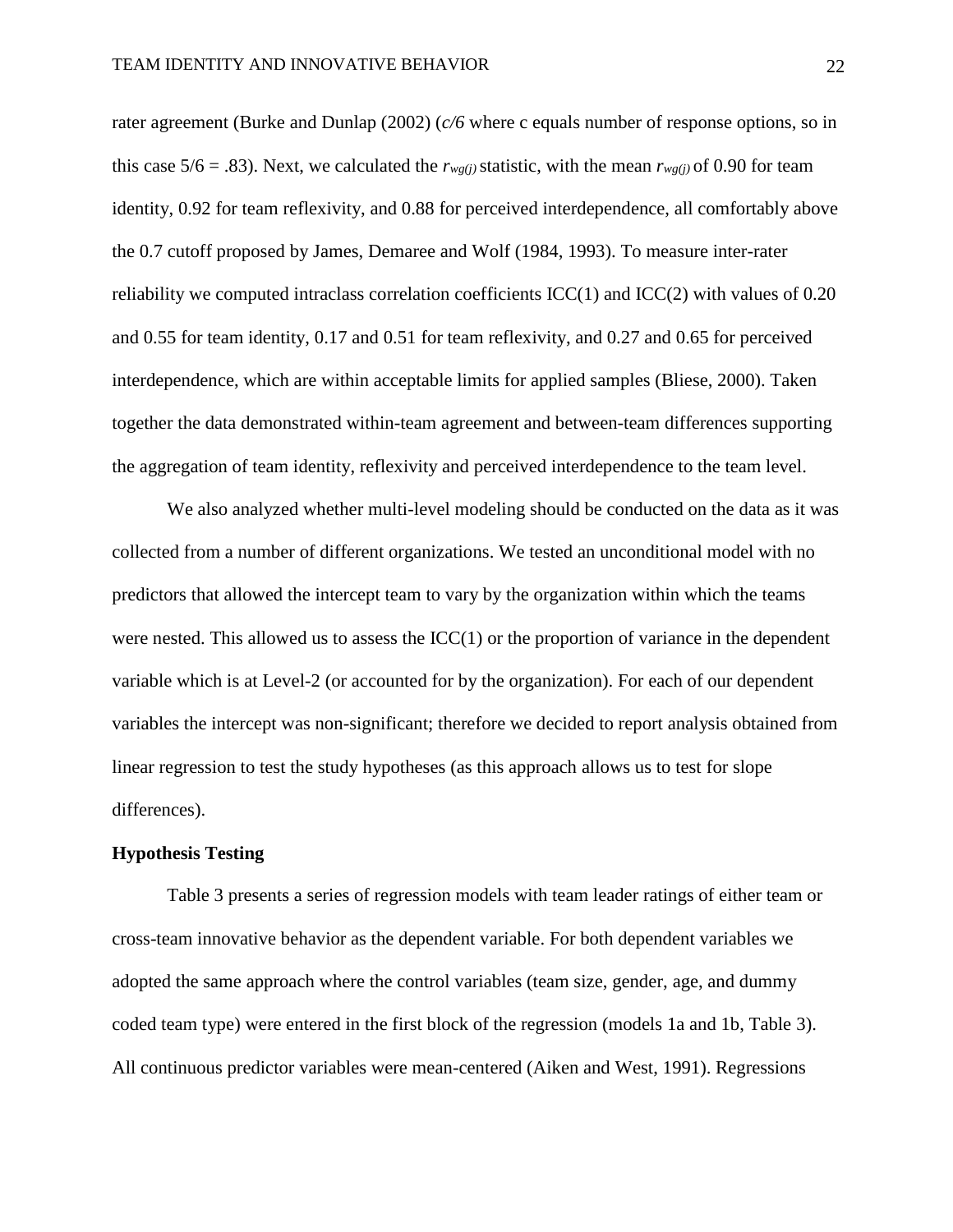using the independent variable team identity (as rated by team members) and the moderating variables of team reflexivity and perceived interdependence (as rated by team members) were entered in the second and third blocks of the regression (models 2a/b and 3a/b, Table 3). To test hypothesis 1 we calculated a two-way interaction term as a product of team identity multiplied by team reflexivity and entered this in the fourth block of the regression (model 4a, Table 3). To test hypothesis 2 we adopted a similar procedure but this time calculated the three possible twoway interaction terms and entered these in the fourth block of the regression (model 4b, Table 3), and a three-way interaction term was calculated and entered in the fifth block of the regression (model 5b, Table 3). To assist with the interpretation of significant interaction effects we adopted the procedures described by Aiken and West (1991) using points *1SD* above ('*high'*) and below ('*low'*) the mean of the moderating variable, and where appropriate, we conducted a simple slope test to test the significance of the '*high'* and '*low'* slopes of the moderating variable. For the three way interaction effect proposed in hypothesis 2 we adopted the procedures proposed by Dawson and Richter (2006) and examined the differences between pairs of slopes.

Additional analysis was conducted on team size, which can have a curvilinear relationship with innovation (De Dreu, 2006). We entered team size and team size squared into a regression model and found that the squared term was not significantly related to team innovative behavior ( $\beta$  = -.09, *n.s.*) or cross-team innovative behavior ( $\beta$  = .05, *n.s.*). We also repeated the analyses reported below using team size and the team size squared and retained the basic pattern of results.

*Hypothesis 1.* Hypothesis 1 proposed reflexivity moderates the effects of team identity on team innovative behavior such that the association between team identity and team innovative behavior is stronger when team reflexivity is high. Results displayed in Table 3 (model 1a) show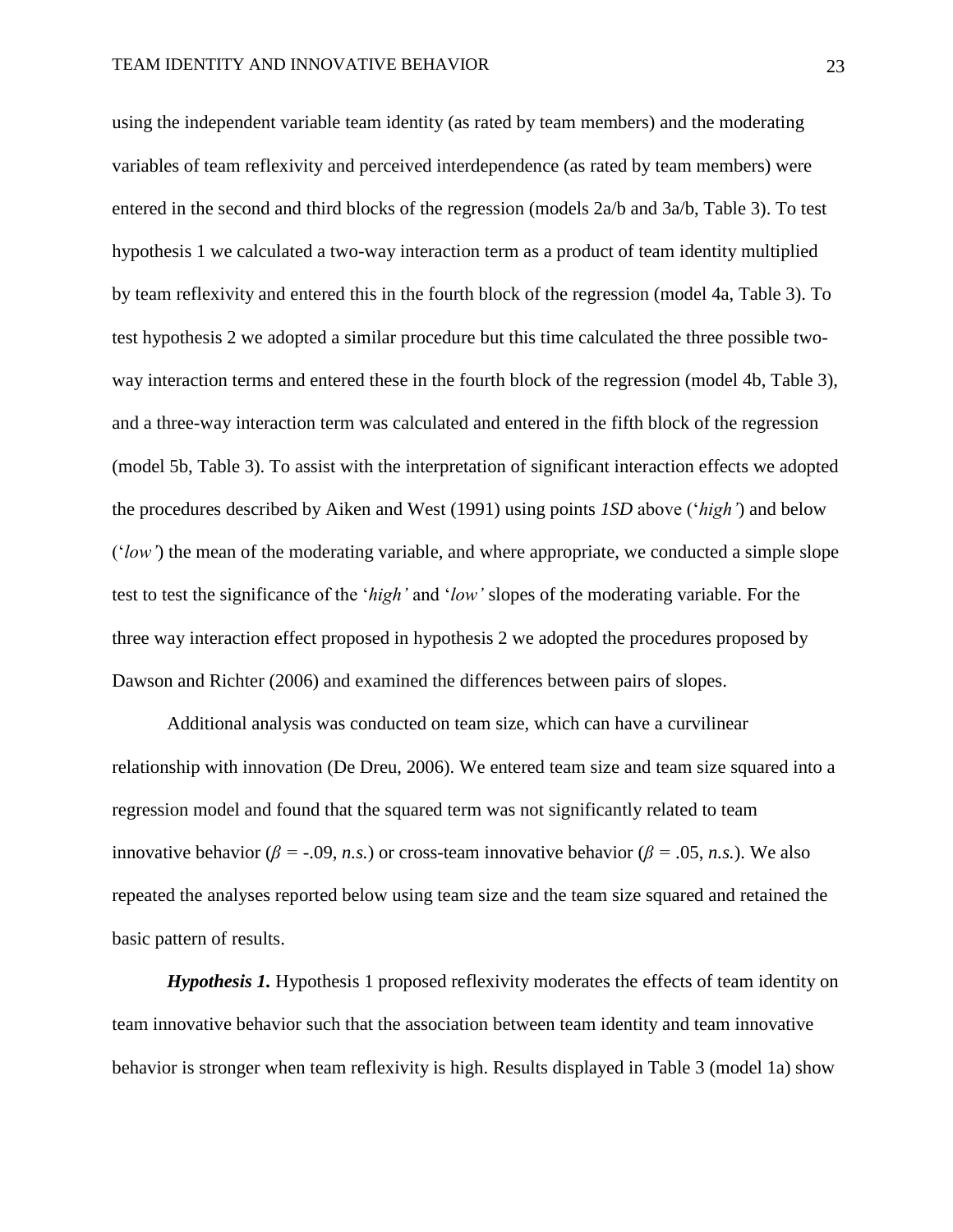that our control variables accounted for a quarter of the variance in team innovative behavior. A higher proportion of male team members was associated with higher team innovative behavior (*β*   $=$  .41,  $p$ < .01). Team size ( $\beta$  = -.22,  $p$ < .10) was marginally related to team innovative behavior. Neither team identity nor reflexivity displayed a significant main effect relationship with team innovative behavior (model 2a, Table 3), however the interaction term between these variables (model 3a, Table 3) was significant (*β*interaction *=* .36, *p*< .01) and explained 10 percent of the unique variance over and above the main effects  $(f^2 = .12)$ . This effect is depicted in Figure 1. As hypothesized when team reflexivity was low a non-significant relationship was observed between team identity and team innovative behavior (simple slope test: gradient -.118, *t* = -0.63, *n.s.*); however, when team reflexivity was high, increasing team identity was significantly positively related to team innovative behavior (simple slope test: gradient .462,  $t = 2.12$ ,  $p < .05$ ). These results support Hypothesis 1.

*Hypothesis 2.* Hypothesis 2 proposed reflexivity and perceived interdependence moderate the association between team identity and cross-team innovative behavior. Specifically we hypothesized that team identity would be positively associated with cross-team innovative behavior when both team reflexivity and perceived interdependence are high (H2a) while team identity would be negatively associated with cross-team innovative behavior when team reflexivity is low and perceived interdependence is high (H2b). Table 3 shows that team identity  $(\beta = .34, p < .05)$  was significantly related to cross-team innovative behavior when entered separately (model 2b, Table 3), although when team reflexivity and perceived interdependence were added to the regression this effect became non-significant. The proposed three-way interaction between team identity, reflexivity and perceived interdependence was significant as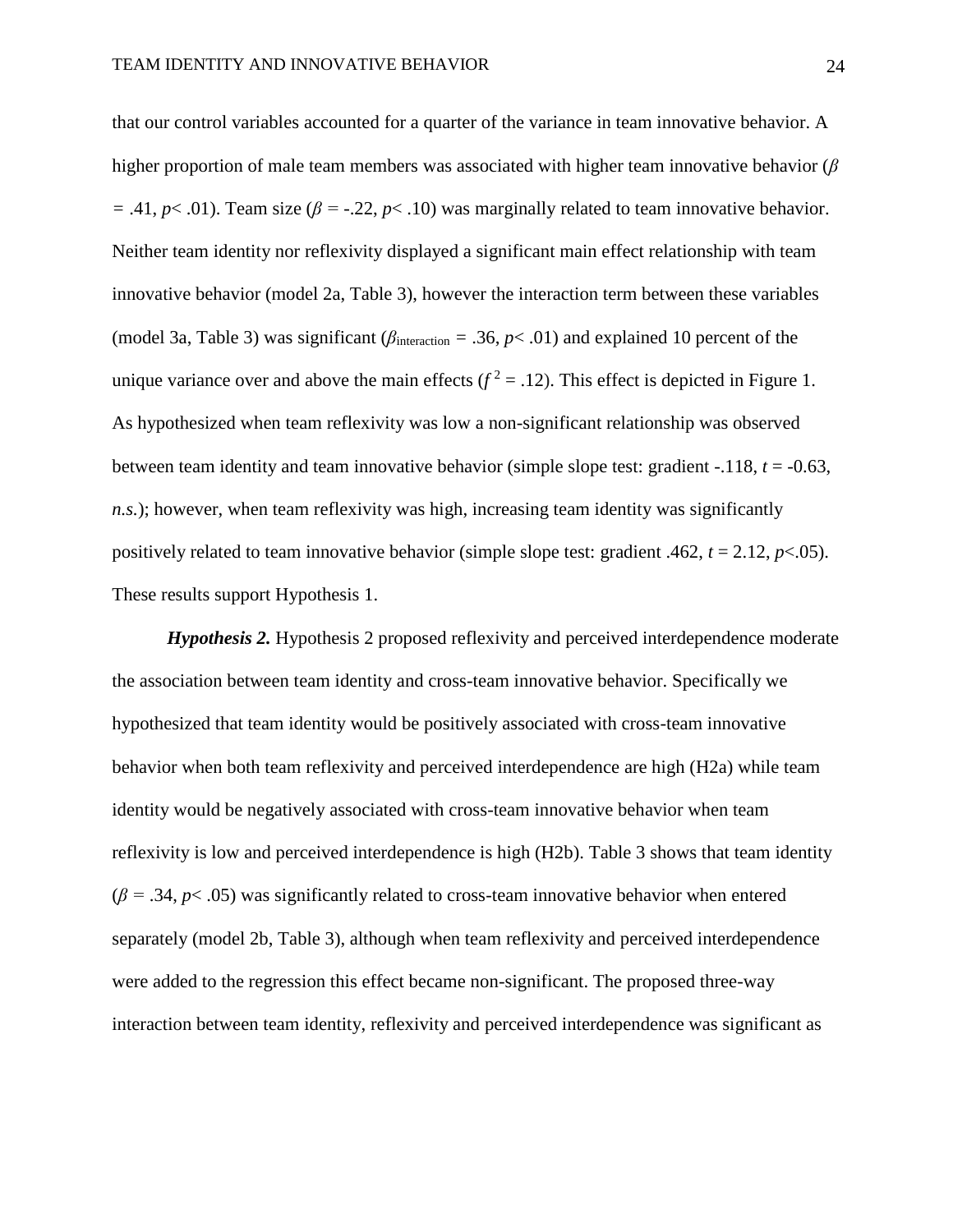predicted ( $\beta$ <sub>three-way interaction</sub> = .51, *p*<.05) (model 4b, Table 3) and explained an additional 6 percent of the unique variance over and above the main effects ( $f^2 = .15$ ).

This interaction is depicted in Figures 2a and 2b. Supporting H2a, we observed a positive relationship between team identity and cross-team innovative behavior under high levels of team reflexivity and perceived interdependence (bold line). Supporting H2b, where low team reflexivity was coupled with high perceived interdependence (dotted line) a *negative* relationship was observed between team identity and cross-team innovative behavior in Figure 2a. The Dawson and Richter (2006) methodology reveals a significant difference between these slopes (slope difference test: reflexivity high, perceived interdependence high / reflexivity low, perceived interdependence  $\phi$ <sub>high</sub>:  $t = 2.31$ ,  $p < .05$ ). As social identity theory does not offer specific guidance on the pattern of the relationships for teams low in perceived interdependence, we did not formulate any specific hypothesis for such teams. However, in Figure 2b we plot the interaction for low perceived interdependence for completeness. Using the Dawson and Richter (2006) methodology we find that the difference in these slopes was not significant (slope difference test: reflexivity <sub>high</sub>, perceived interdependence  $_{\text{low}}$  / reflexivity  $_{\text{low}}$ , perceived interdependence  $_{\text{low}}$ :  $t = -$ 0.82, *n.s.*).

#### **Discussion**

In this study, we bring team identity and reflexivity together with team and cross-team innovative behavior to test social identity theory-based predictions of the effects of strong team identity on team-level innovative behavior. Social identity theory proposes that identities motivate behavior perceived to be consistent with maintaining and strengthening them (Ashforth and Mael, 1989). R&D contexts would seem to be places where innovative behavior would be regarded as identity-consistent (Markham and Lee, 2014; Mascitelli, 2000), yet innovative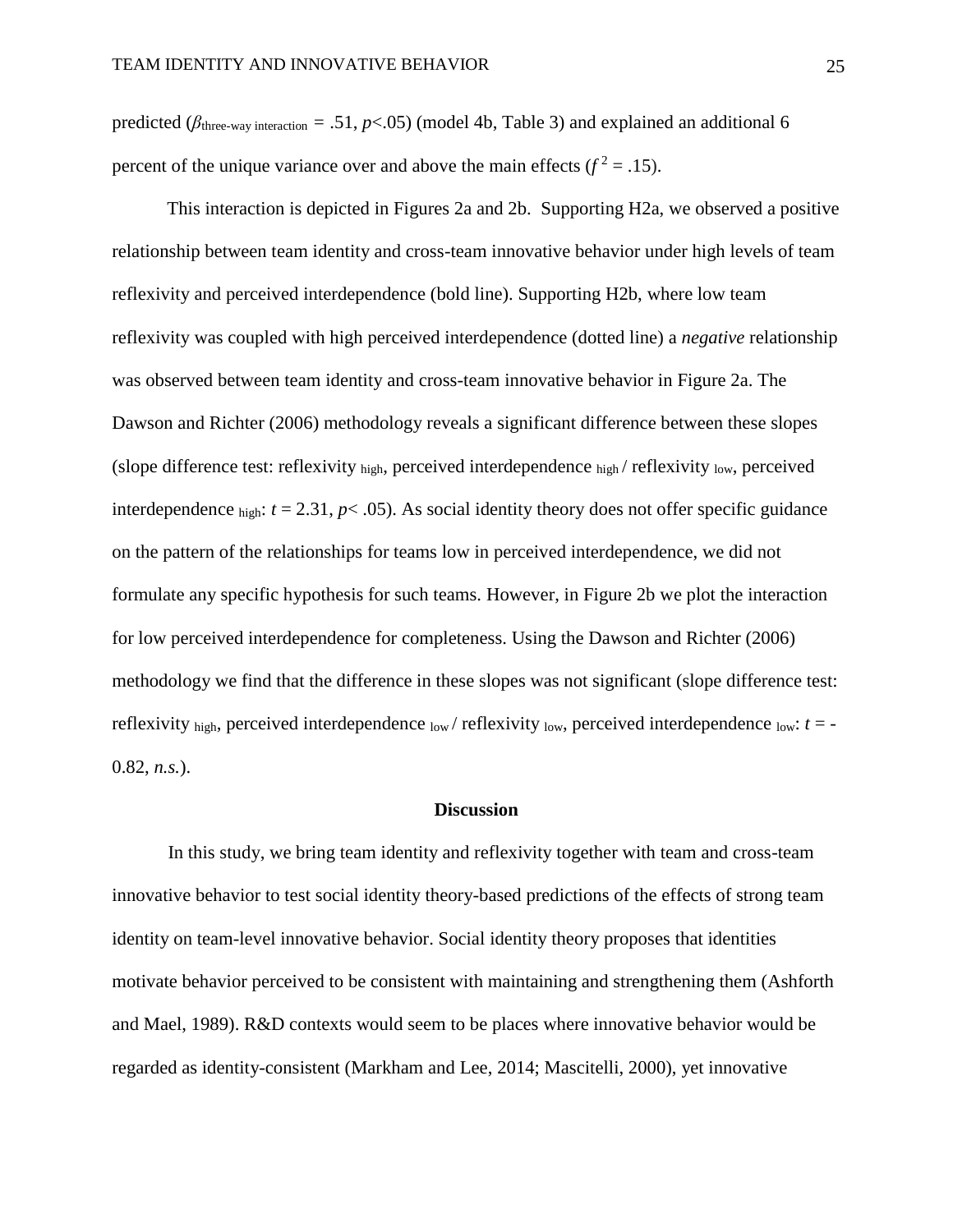behavior does not always materialize in such settings (Ancona and Caldwell, 1992) and can even come to be seen as illegitimate (Dougherty and Heller, 1994). We hypothesized team reflexivity as a legitimizing influence on the identity-consistency of team innovative behavior based on its construct definition and underlying roots linked to the relationship between professional identities and adaptive behavior (Schön, 1983; West 2000). We further observed that reflexivity embodies the balance between respect for individual differentiation that underlies creative motivation (Janssen and Huang, 2008) and collective inclusion that is required for team-level motivation (Ellemers et al., 2004) as found in the social identity concept of optimal distinctiveness (for review, see Leonardelli et al., 2010). In line with our theorizing of this interaction between team identity and team reflexivity, we found that teams high in team identity engaged in more team innovative behavior when they were high, but not low, in team reflexivity.

Social identity theories and innovation research have each noted differences between intra-team and interteam behavior. We separately measured cross-team innovative behavior and examined the generalization of the team identity x reflexivity interaction to this new dependent variable. The fact that interteam behaviors have long been recognized to depend on perceived interteam interdependence (e.g., Sherif et al., 1961) suggested a threeway interaction between team identity, reflexivity, and perceived interdependence wherein we expected the team identity x reflexivity interaction to affect cross-team innovative behavior only when teams perceived interteam interdependence. Moreover, intergroup effectiveness theory (e.g., Richter et al., 2005; 2006) and prior research by Glynn et al. (2010) showing destructive effects of intergroup threat on individuals' innovation intentions led us to hypothesize that team identity's effects on crossteam innovative behavior in interdependent teams would shift from positive to negative as reflexivity declined. As predicted, team identity was associated with enhanced cross-team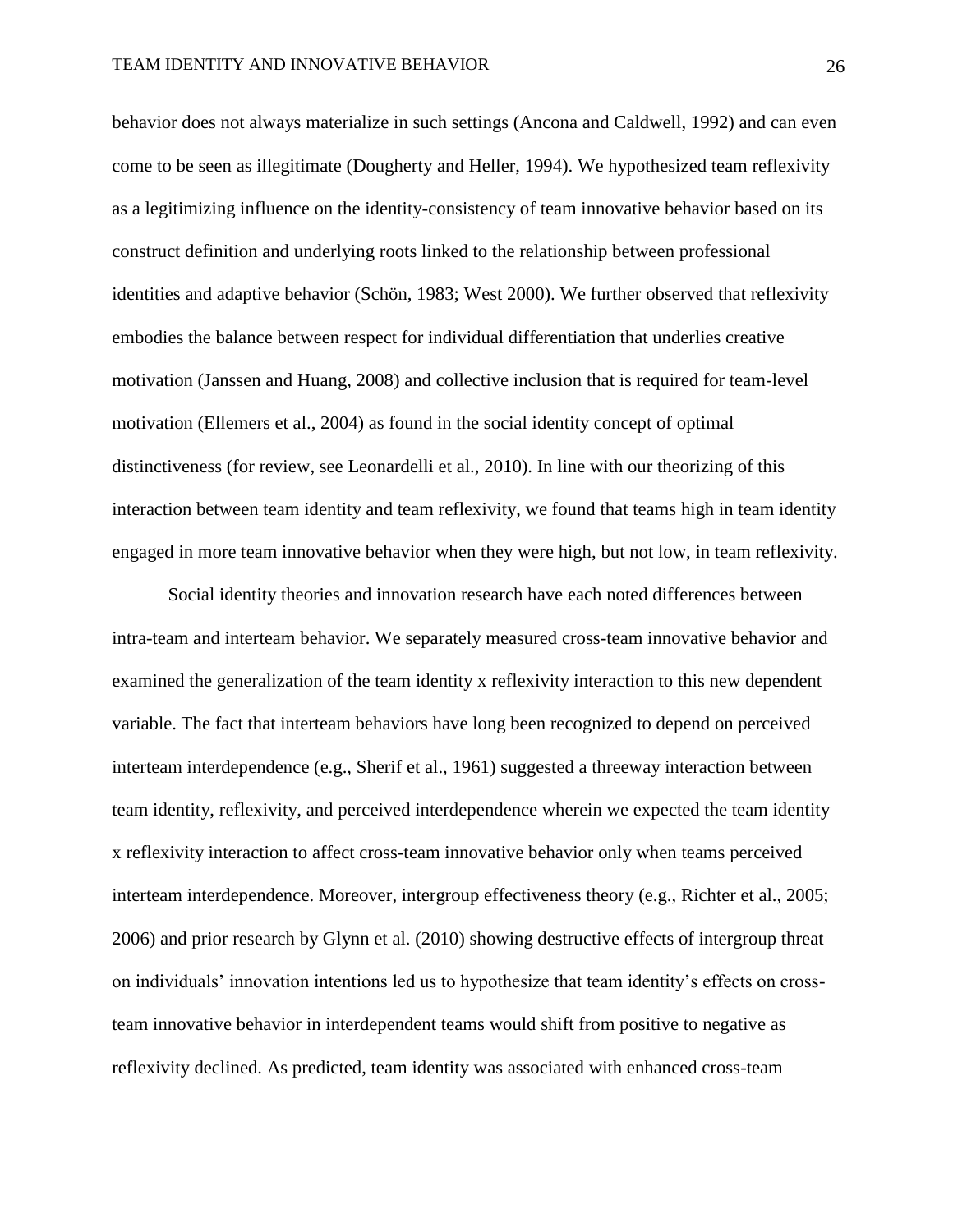innovative behavior when reflexivity was high and with reduced cross-team innovative behavior under low reflexivity, with these effects occurring only when perceived interteam interdependence was high. Our analyses document how team identity's effects on innovative behavior can shift from benign to malignant as the focus shifts from team- to cross-team when reflexivity is low and teams perceive interdependence with other teams.

#### **Theoretical Implications**

Our work makes two primary contributions to theory. First, our study illustrates how team identity and reflexivity can interact and in so doing clarifies the conditions for team identity to foster team-level innovative behavior. Social identity theory posits that behaviors must be perceived as identity-consistent to be motivated; our research explains how innovative behaviors may come to be perceived as supporting a strong team identity in innovation contexts. Digging into the theoretical foundations of team reflexivity, we find an underlying rationale for how differences in team reflection can affect whether and how team identity is energized toward innovative behavior in R&D contexts. Prior research has found that successful product innovation often requires reframing of tasks and problems in order for innovative behavior to be seen as a legitimate activity (Dougherty and Heller, 1994); reflexive teams show a willingness to engage with such reframing (West, 2000). Although prior research has pursued social identity (Hirst et al., 2009a) and reflexivity (Tjosvold et al., 2004) independently, we believe that reflexivity's effect on teams' definitions of identity-consistent behavior provides a compelling basis for at least one type of integration of these two constructs by explaining when highly identified teams will welcome novelty. Theory and research on team innovation may benefit by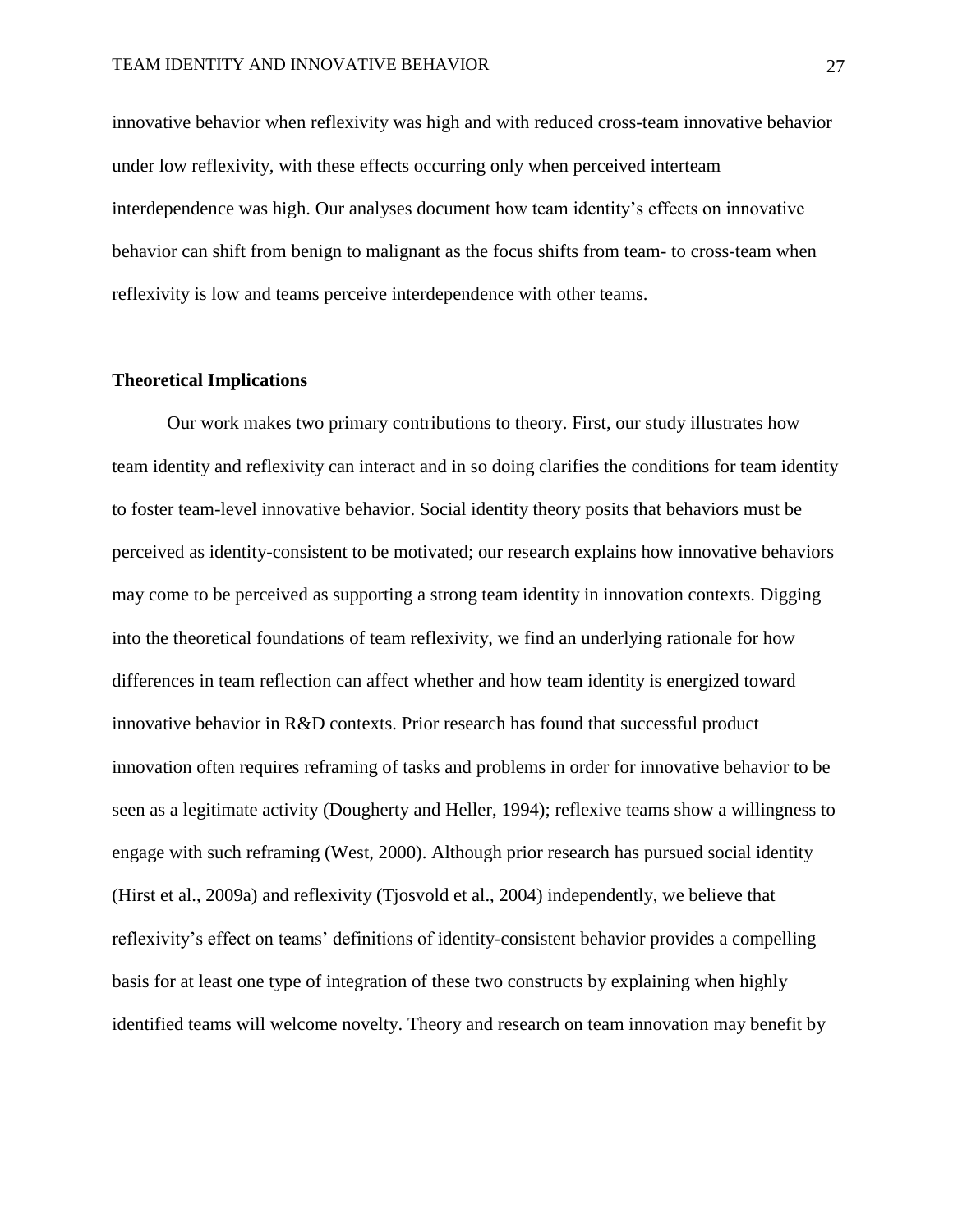moving from considering identity and reflexivity in isolation to conceptualizing their interaction as a foundational element of team innovative behavior.

Our second contribution is to demonstrate the value of specifically theorizing and measuring innovative behavior as both a within-team and cross-team phenomenon. Although there are a few studies examining interteam coordination, boundary activities, or knowledge sharing activities, their focus was not on innovative behavior across the team boundary (Drach-Zahavy and Somech, 2010; Hoegl, Weinkauf, and Gemuenden, 2004; Markham and Lee, 2014). To our knowledge, this is the first study examining the effects of team identity on both team and cross-team innovative behavior. Analyzing the effects of both types of innovative behavior allows a more thorough analysis using a social identity lens in environments where multiple teams are at work, and it also allows a deeper look at the interteam contexts that prior innovation research has found to be most challenging for predicting how psychological attachment will translate into innovative behavior (Ancona and Caldwell, 1992; Glynn et al., 2010). Our observation of both positive and negative effects of team identity on cross-team innovative behavior in interdependent teams shows that team reflexivity is all the more important when cooperation is wanted between teams. The fact that the generalizability of the team identity x reflexivity interaction was contingent upon perceived interteam interdependence is also a reminder that even in multiteam R&D contexts where interdependence is structurally present, teams can and do vary in their perceptions of it and these perceptions do matter (Glynn et al., 2010). Our work elaborates and enhances the conclusions of prior work (Glynn et al., 2010) by showing the upside *and* downside of the combination of high team identification and high perceived interteam interdependence and, importantly, by articulating reflexivity as a bridge between these two types of effects. We move beyond previous studies by illustrating that in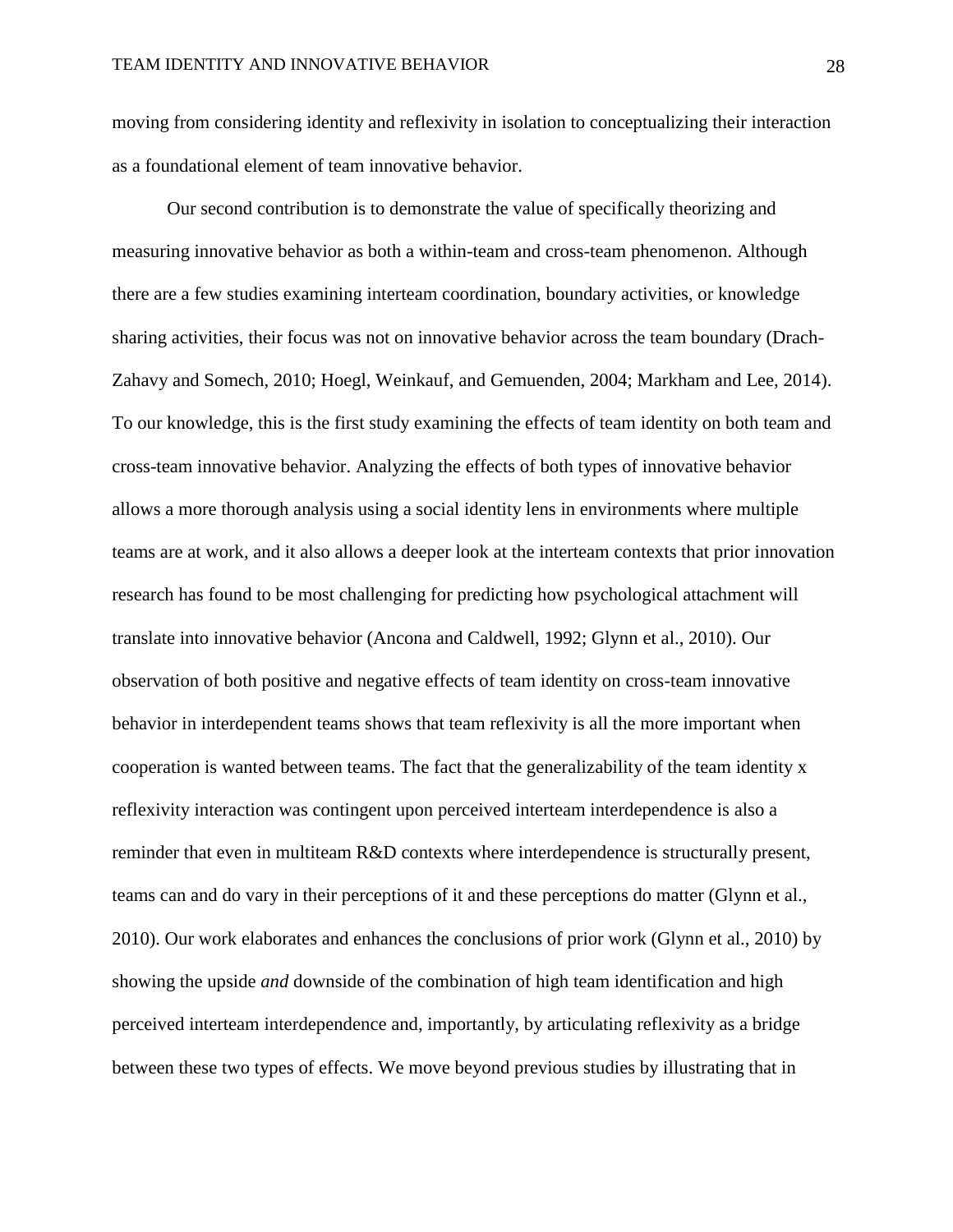multi-team contexts, team identity, reflexivity and perceived structure all play out crucial roles in predicting innovative behavior.

Given that we found evidence of both positive and negative effects of team identity on cross-team innovative behavior, future research might particularly focus on rectifiying the dearth of literature on support for teams in multiteam contexts (Barczak et al., 2009) by exploring structural interventions that increase the likelihood that team identity and reflexivity will function to enhance innovative behavior. The positive effect of the combination of high identity, reflexivity, and perceived interdependence in our study is consistent with both of the key social identity mechanisms for spurring positive intergroup behavior – superordinate identity formation (Richter et al., 2006) and mutual differentiation through roles based on expertise (Gaertner et al., 2000; Hewstone and Brown, 1986). A traditional approach to help groups resolve their competing impulses in intergroup situations is to facilitate cooperation with others by increasing the salience of a larger, more inclusive identity (such as an organization or project; Richter et al., 2006). This larger identity then provides the "why" for cooperation that enables productive intergroup behavior. However, such larger identities are not always available, and local identities (i.e., team identity) may outweigh more inclusive identities as an influence (Brewer, 1996; Dougherty and Heller, 1994; Glynn et al., 2010). Another long heralded strategy to enhance cooperation between teams is to encourage contact between groups. Yet, contact may not always yield positive consequences which is exactly why our study of reflexive team processes is so important. Our approach opens up a new avenue for research leveraging social identity theory to study innovation. The key is that the group has to be able to see how the contributions of the other team can be facilitative of its local interests and goals through reflexivity. In particular, we suggest that an adaptive function of reflexivity may be to promote reflection about the roles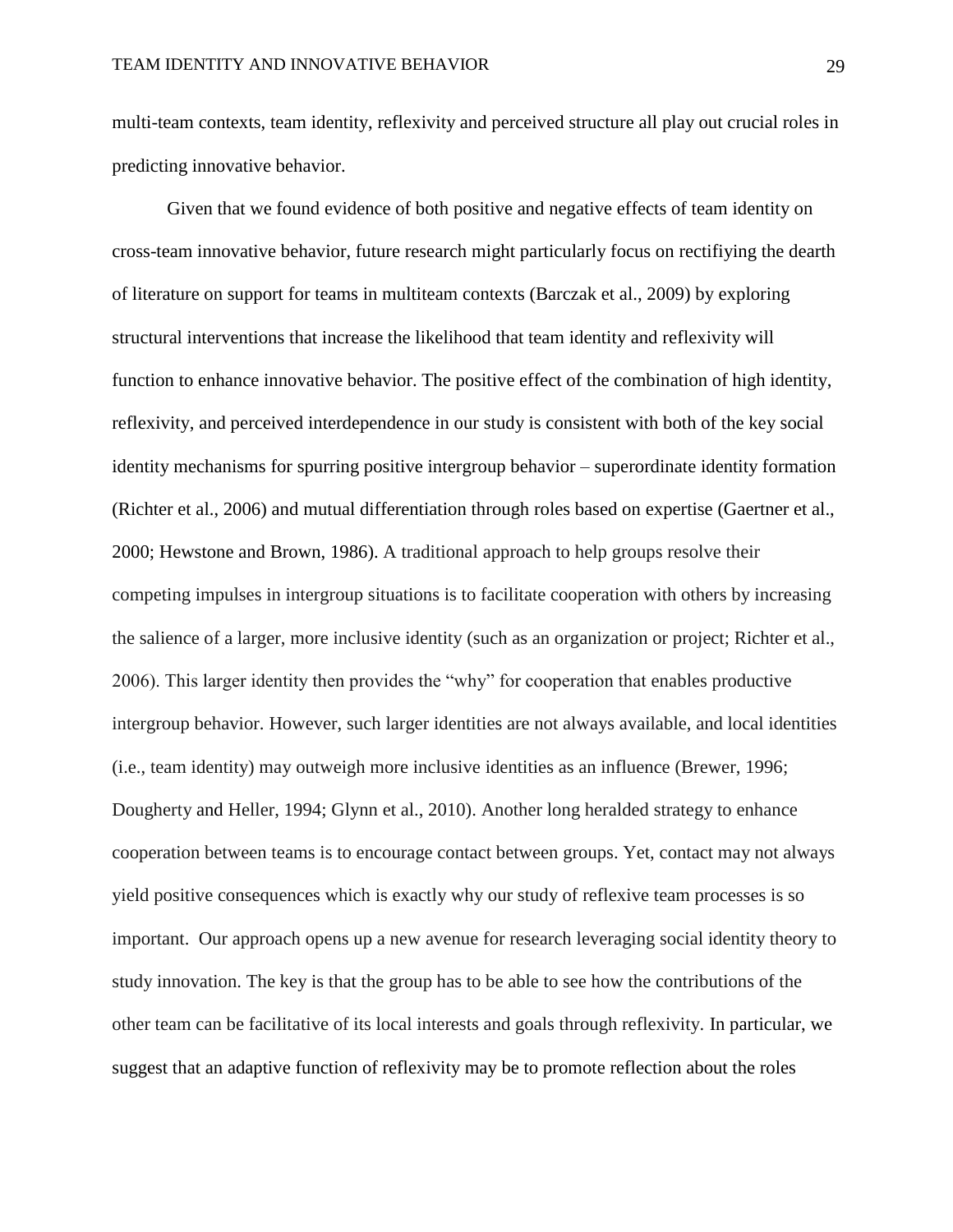played by each team and thus ease the path to cross-team innovative behavior. Hence, future theory and research might particularly examine managerial actions aimed at highlighting or defining complementary roles between teams.

#### **Managerial Implications**

Although organizations invest considerable effort seeking to develop strong team identities, the development of such identities does little to benefit innovative behavior and can actually harm it across teams if unaccompanied by collective reflection. One of the managerial practices to increase both team identity and reflexivity may be to encourage participation in team-related decisions. Reflexivity can be enhanced by encouraging open discussion, requesting all individuals share dissenting ideas without fear of retribution or criticism or guiding the members to reflect on what they have done so far. Moreover, leaders may encourage constructive controversy (Tjosvold et al., 2004) where they have the opportunity to discuss team-related issues and actively seek information and feedback both within and outside the team. Through such an exchange, teams can build upon each other's know-how and enhance their innovation capabilities collectively. Given the importance and prevalence of interdependent teams, managers can act as a bridge between teams, encourage open discussion, exchange of ideas and cooperation across teams to increase knowledge flows and creative ideas. Interteam leaders should "*convey the appropriate inter-group relational message by using compelling identity rhetoric and by building boundary-spanning relationships*" (Hogg, van Knippenberg, and Rast, 2012, p. 250).

#### **Limitations and Directions for Future Research**

Our study was conducted among R&D teams from a variety of organizations. The effect sizes for our hypotheses are consistent with those found for interactions and are in fact above the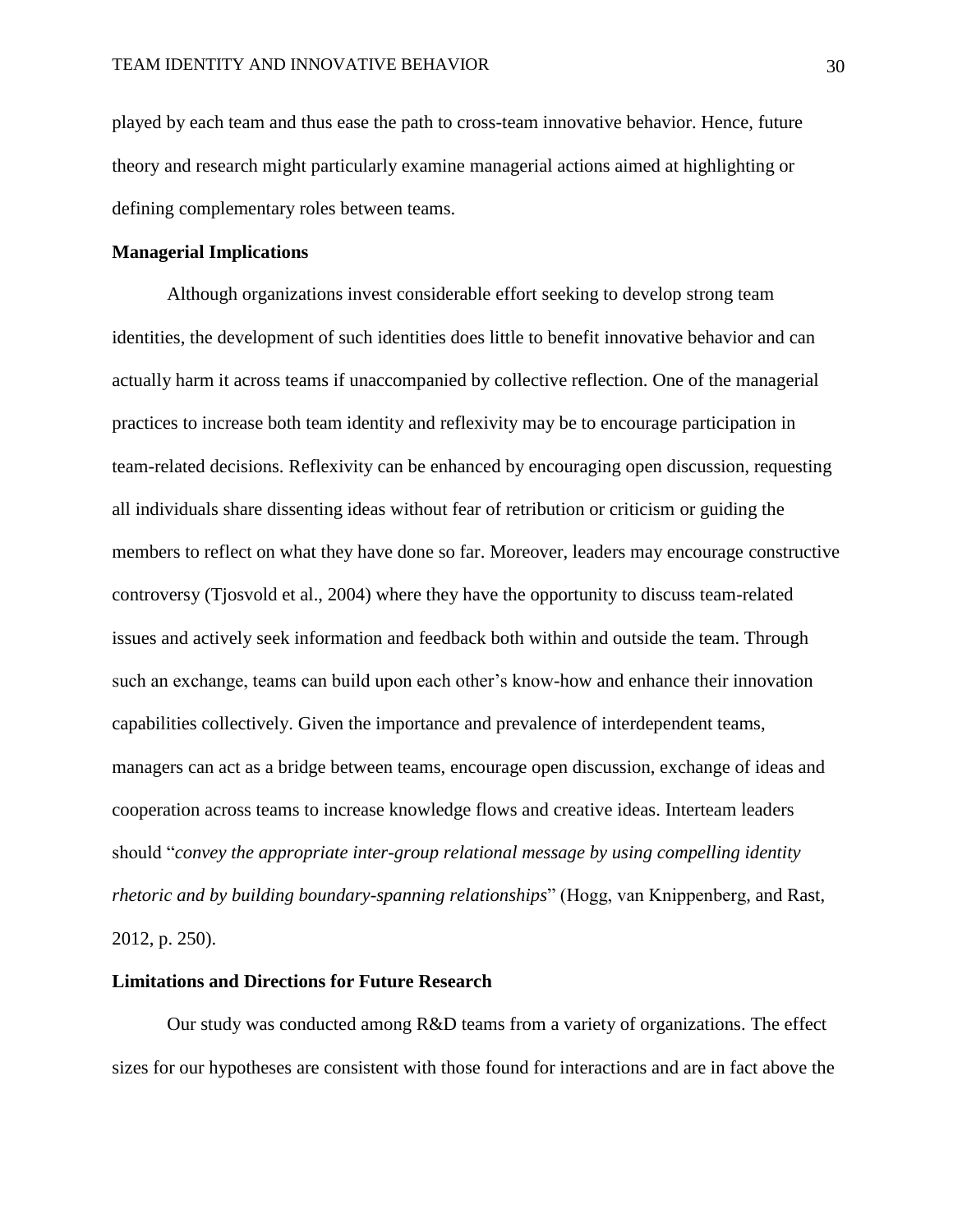normal thresholds for field research (Aguinis, Beaty, Boik, and Pierce, 2005; Cohen, Cohen, West, and Aiken, 2003; Dawson, 2014; McClelland and Judd, 1993). Nevertheless, our study has limitations. Obviously, our results only pertain to environments where cross-team innovative behavior is a meaningful option. Although our use of multiple sources of data and our focus on interaction hypotheses mean that common method bias is not a concern, the cross-sectional design does not allow examination of causality. Research has suggested that reflexivity may be especially important at the initial stages of innovation projects (e.g., Hoegl and Parboteeah, 2006; Schippers, Den Hartog, Koopman, and Wienk, 2003). Team identity might also have different effects on idea generation in the initial stages and on implementation in the later stages of innovative projects. Therefore, future research should include longitudinal studies. We framed our investigation in terms of social identity and posited team reflexivity as a moderator, but reflexivity is an empirically equivalent focus. Future research might adopt reflexivity as a focus in order to integrate our work with other emerging insights into reflexivity's effects on innovation (e.g., Schippers et al., 2015). Furthermore, although we focused on positive effects of reflexivity, it may be less helpful in some situations such as in the case of low perceived interdependence (and high identity) in the present study. There may also be other cases where reflexivity is costly since it requires time and energy. For instance, when the size of the team gets larger, especially in teams operating under a relatively high pressure to innovate, team processes may get poorer due to potential process losses such as social loafing, communication difficulties, or lower levels of participation (Curral, Forrester, Dawson, and West, 2001). Therefore, reflexivity in large groups (above 12 or 13 according to Poulton, 1995) may have higher costs than its benefits as compared to smaller teams, as in the present study (mean team size: 7.5, the correlation between team size and reflexivity was not significant). Hence, future research might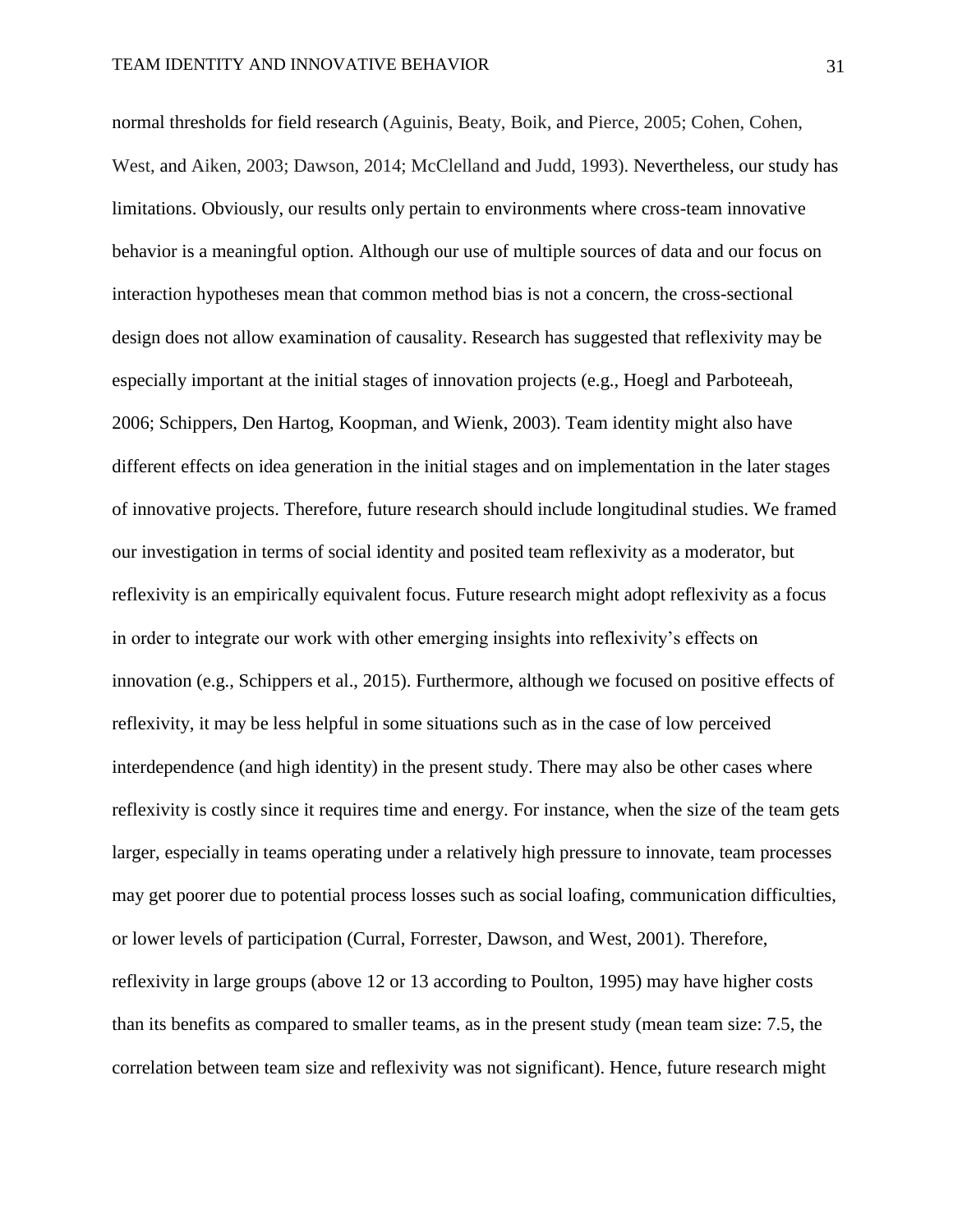examine large teams. Moreover, in our study we focused on perceived interdependence between different teams (Glynn et al., 2010). Related literature has proposed a distinction between task and goal interdependence (Drach-Zahavy and Somech, 2010). Future research can study the effects of these interdependence types in cross-team innovation to foster organizational effectiveness. Although Richter et al. (2005) provided evidence that a single team's measure can suffice to examine boundary spanning questions, future work might address the intergroup context by considering groups as joint raters of intergroup variables or by taking a round-robin perspective and examining reciprocity in group perceptions and behaviors. Finally, it may be interesting to examine how different interteam boundary activities impact cross-team innovative behavior. Previous research suggested that task coordinator activities, such as coordinating technical or design issues, discussing problems with others, obtaining feedback and negotiating with outsiders, benefit team innovation (Ancona and Caldwell, 1992; Drach-Zahavy and Somech, 2010). Future researchers may examine the moderating effects of such interteam boundary activities in team identity-cross-team innovative behavior link. Who – team leaders or all team members – should carry out these activities across teams is also to be explored.

Organizations are increasingly seeking to leverage team innovative behaviors to attain broader organizational outcomes. This research illustrates that practices that seek to build strong team identities do little to enhance innovative behavior on their own. Rather identity in conjunction with reflection is core not just to team, but also cross-team innovative behavior especially for highly interdependent teams. Such knowledge provides the necessary foundation to translate innovation to the broader organizational context.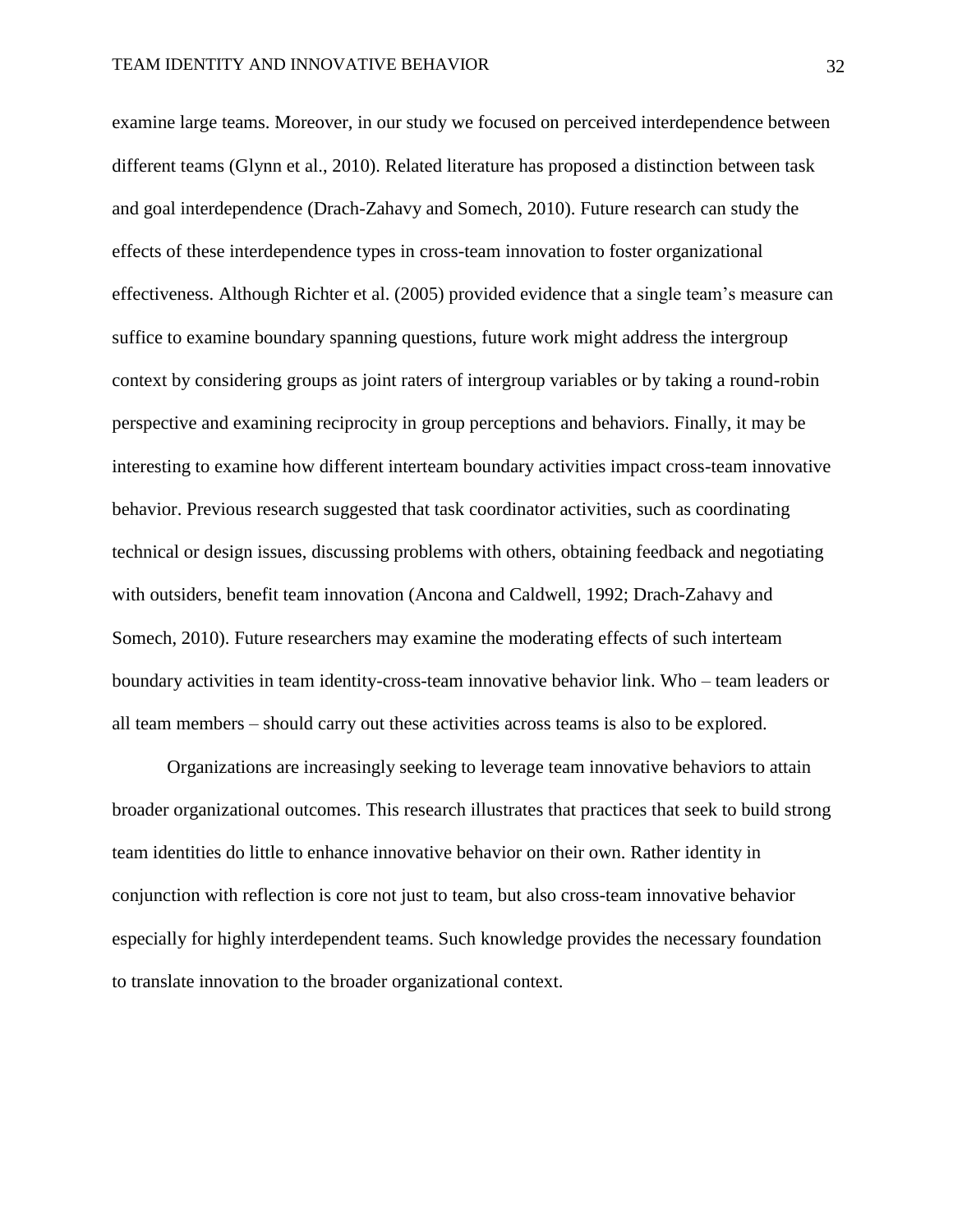# *Appendix. Questionnaire Items*

*Team identity* is measured by 4-items from Doosje, Ellemers and Spears (1995).

- 1. I see myself as a member of this team
- 2. I am pleased to be a member of this team
- 3. I feel strong ties with members of my team
- 4. I identify with other members of my team

*Team reflexivity* is measured by 6 items from Somech (2006).

- 1. In the team, we always look for different interpretations and perspectives to confront a problem
- 2. In the team, we criticize each others' work in order to improve team effectiveness
- 3. In the team, we are prepared to reflect on the way we act
- 4. In the team, we engage in evaluating our weak points in attaining effectiveness
- 5. In the team, we openly challenge each others' opinions
- 6. In the team, we reassess any proposed solution

*Team perceived interdependence* is measured by 2-items adapted from Campion, Medsker, and Higgs (1993) and the last 2-items developed by the authors.

1. To what extent are these two teams dependent on each other in doing their work?

2. To what extent are jobs performed by these two teams related to each other?

3. To what extent do these two teams have to get information or materials from each other to accomplish their tasks?

4. To what extent do these two teams meet to talk about work-related issues?

*Team innovative behavior* is measured by 4-items from De Dreu (2006) and one item from Janssen (2000)

1. Team members often implemented new ideas to improve the quality of our products and services

2. This team gave a lot of consideration to new and alternative methods and procedures for doing their work

3. Team members often produced new services, methods, or procedures

- 4. This was an innovative team
- 5. This team created new ideas for difficult issues

*Cross-team innovative behavior* is measured by 6-items adapted from Richter, Scully, and West (2005; see also Richter, West, van Dick, and Dawson, 2006).

1. To what extent did both teams work effectively together in order to enhance organizational innovation?

2. To what extent did both teams make effective use of each other's innovative ideas?

3. To what extent did both teams work effectively together in order to respond to problems or flaws that emerged from working within the organization (e.g., staff or time shortage, etc.)?

4. To what extent did both teams work effectively together in order to implement new innovation practices across the organization (e.g., coordinating cross-team activities, assignment of organizational duties, etc.)?

5. To what extent did both teams effectively help each other out if resources (e.g. time to invest, people or staff, support etc.) were needed to facilitate the implementation of new innovations? 6. To what extent did you feel the relationship between the two teams enhanced organizational innovation?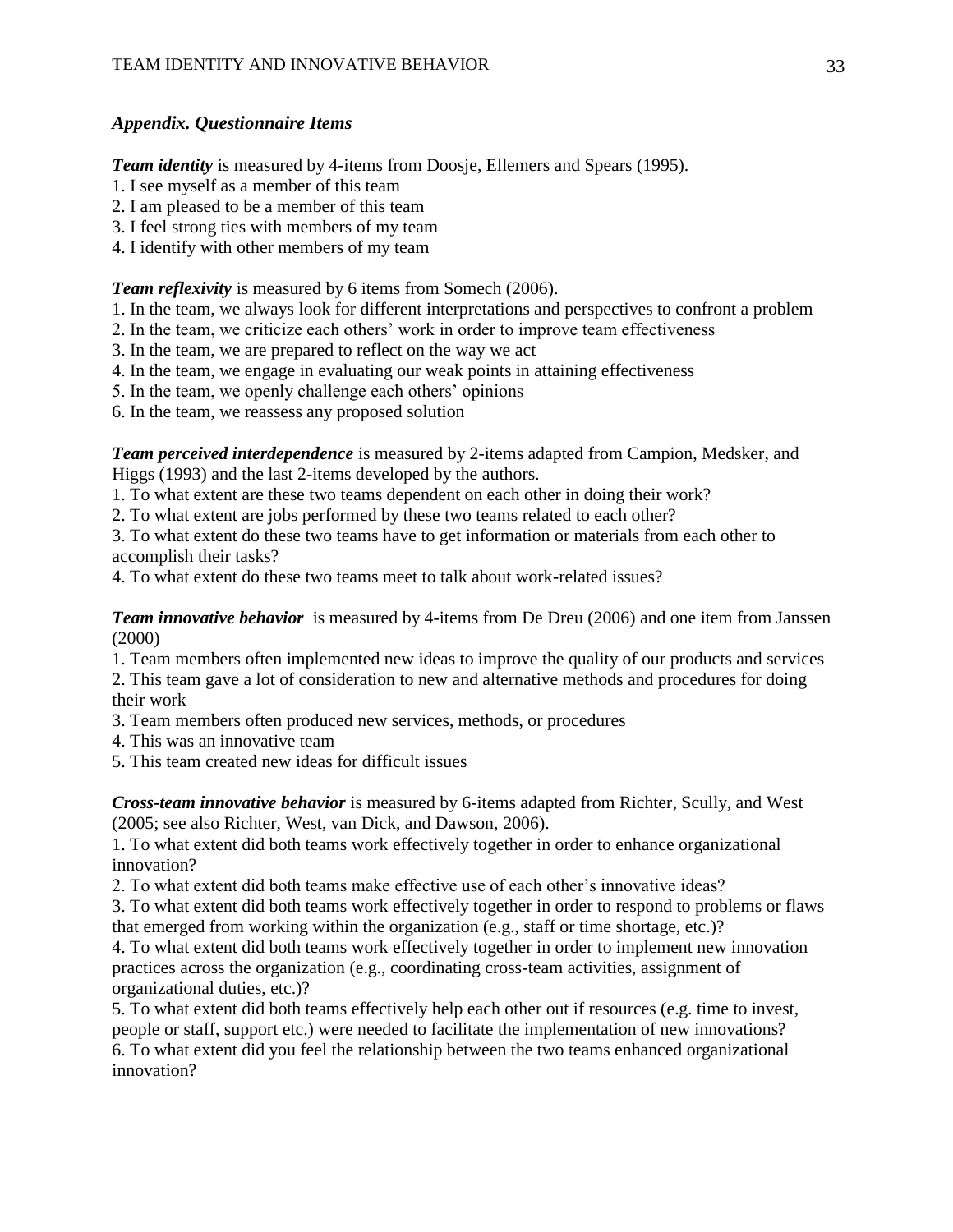#### **References**

- Adarves-Yorno, I., T. Postmes, and S. A. Haslam. 2006. Social identity and the recognition of creativity in groups. *Biritish Journal of Social Psychology* 45 (3): 479-497.
- Aguinis, H., J. C. Beaty, R. J. Boik, and C. A. Pierce. 2005. Effect size and power in assessing moderating effects of categorical variables using multiple regression: A 30-year review. *Journal of Applied Psychology* 90 (1): 94-107.
- Aiken, L.S., and S.G. West. 1991. *Multiple regression: Testing and interpreting interactions*. Newbury Park, CA: Sage.
- Amabile, T.M. 1988. A model of creativity and innovation in organizations. In *Research in Organizational Behavior (Volume 10),* ed. B. M. Staw and L. Cummings, 123-167. Greenwich, CT: JAI Press.
- Ancona, D. G., and D. F. Caldwell. 1992. Bridging the boundary: External activity and performance in organizational teams. *Administrative Science Quarterly* 37 (4): 634-665.
- Anderson, N., K. Potocnik, and J. Zhou. (2014). Innovation and creativity in organizations: A state-of-the-science review, prospective commentary, and guiding framework. *Journal of Management* 40 (5): 1297–1333..
- Argyris, C., 1991. Teaching smart people how to learn. *Harvard Business Review* 69 (3): 99-109.
- Argyris, C. 1993. *Knowledge for action: A guide to overcoming barriers to organizational change*. San Francisco: Jossey-Bass.
- Ashforth, B. E., and F. Mael. 1989. Social identity theory and the organization. *Academy of Management Review* 14 (1): 20-39.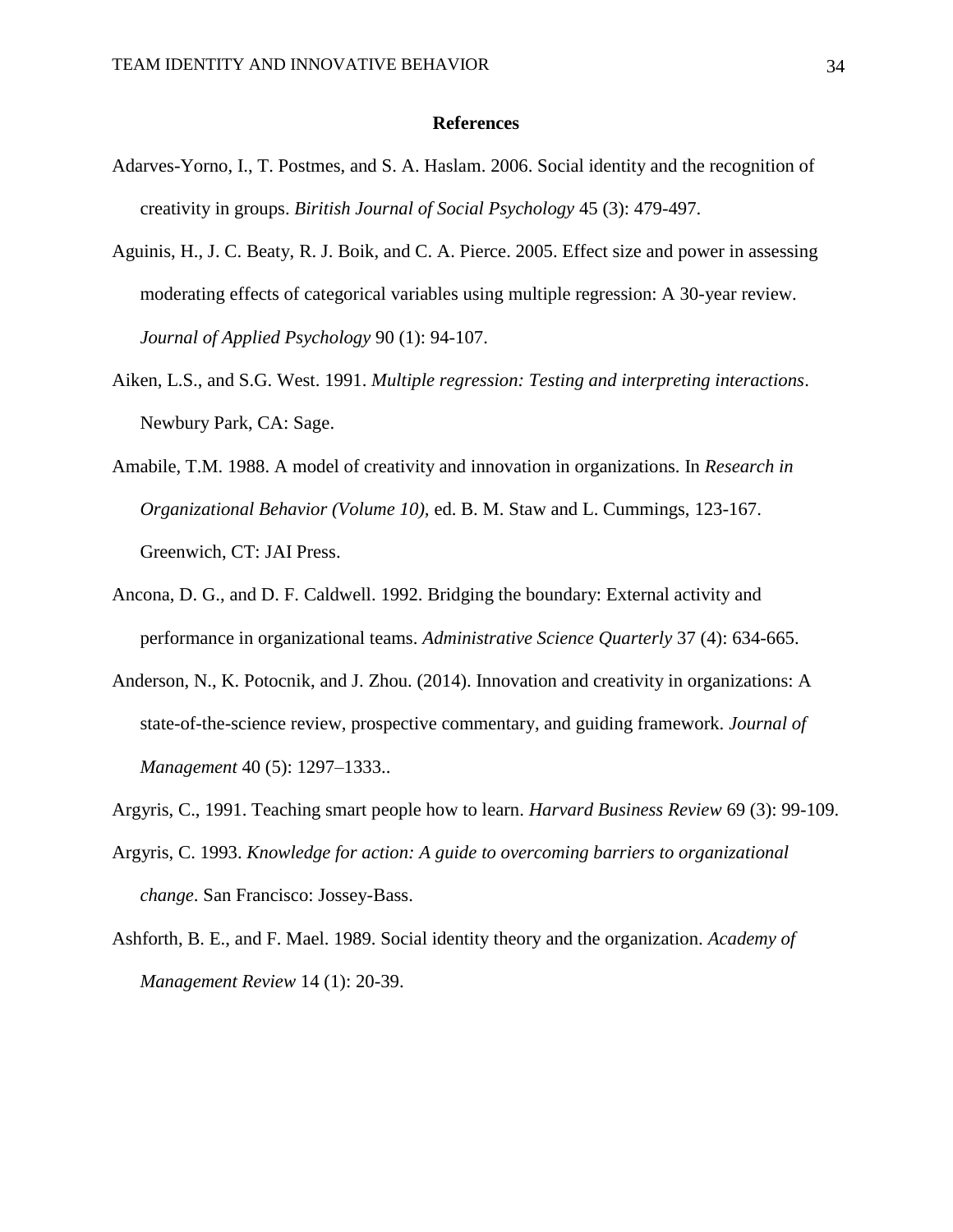- Barczak, G., A. Griffin, and K. B. Kahn. 2009. Trends and drivers of success in NPD practices: Results of the 2003 PDMA best practices study. *Journal of Product Innovation Management* 26 (1): 3-23.
- Bliese, P. D. 2000. Within-group agreement, non-independence, and reliability: Implications for data aggregation and analyses. In *Multilevel theory, research, and methods in organizations: Foundations, extensions, and new directions*, ed. K. J. Klein and S. W. J. Kozlowski, 349- 381. San Francisco, CA: Jossey-Bass.
- Brewer, M. B. 1996. When contact is not enough: Social identity and intergroup cooperation. *International Journal of Intercultural Relations* 20 (3-4): 291-303.
- Brewer, M. B., and W. Gardner. 1996. Who is this "we"? Levels of collective identity and self representations*. Journal of Personality and Social Psychology* 71 (1): 83-93.
- Burke, M. J., and W. P. Dunlap. 2002. Estimating interrater agreement with the average deviation index: A user's guide. *Organizational Research Methods* 5 (2) 159-172.
- Burke, M. J., L. M. Finkelstein, and M. S. Dusig. 1999. On average deviation indices for estimating interrater agreement. *Organizational Research Methods* 2 (1): 49-68.
- Campion, M. A., G. J. Medsker, and A. C. Higgs. 1993. Relations between work group characteristics and effectiveness: Implications for designing effective work groups. *Personnel Psychology* 46 (4): 823-850.
- Cohen, J., P., Cohen, S. G. West, and L. S. Aiken, 2003. *Applied multiple regression/correlation analysis for the behavioral sciences*. Mahwah, NJ: Erlbaum.
- Curral, L. A., R. H. Forrester, J. F. Dawson, and M. A. West. (2001). It is what you do and the way that you do it. Team task, team size, and innovation-related group processes. *European Journal of Work and Organizational Psychology* 10 (2): 187-204.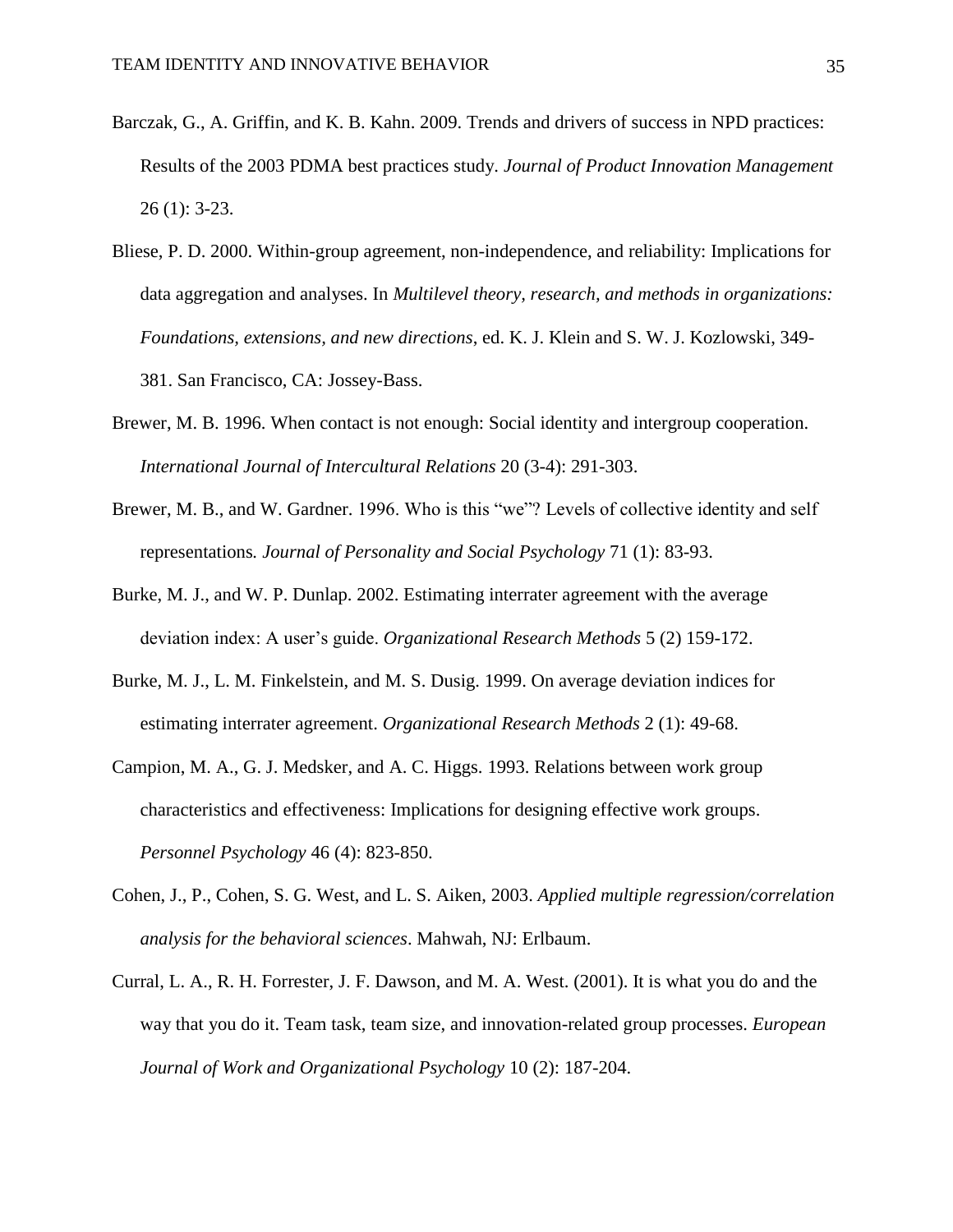- Dawson, J. F. 2014. Moderation in management research: What, why, when, and how. *Journal of Business and Psychology* 29 (1): 1-19.
- Dawson, J. F., and A. W. Richter. 2006. Probing three-way interactions in moderated multiple regression: Development and application of a slope difference test. *Journal of Applied Psychology* 91 (4) : 917-926.
- De Dreu, C. K. W. 2006. When too little or too much hurts: Evidence for a curvilinear relationship between task conflict and innovation in teams. *Journal of Management* 32(1): 83-107.
- Doosje, B., N. Ellemers, and R. Spears. 1995. Perceived intragroup variability as a function of group status and identification. *Journal of Experimental Social Psychology* 31 (5): 410-436.
- Dougherty, D., and T. Heller. 1994. The illegitimacy of successful product innovation in established firms. *Organization Science* 5 (2): 200-218.
- Drach-Zahavy, A., and A. Somech. 2010. From an intrateam to an interteam perspective of effectiveness: The role of interdependence and boundary activities. *Small Group Research* 41 (2), 143-174.
- Ellemers, N., D. De Gilder, and S. A. Haslam. 2004. Motivating individuals and groups at work: A social identity perspective on leadership and group performance. *Academy of Management Review* 29 (3): 459-478.
- Faraj, S., and A. Yan. 2009. Boundary work in knowledge teams. *Journal of Applied Psychology,* 94 (3), 604-617.
- Gaertner, S. L., J. F. Dovidio, B. S. Banker, M. Houlette, K. M. Johnson, and E. A. McGlynn. 2000. Reducing intergroup conflict: From superordinate goals to decategorization,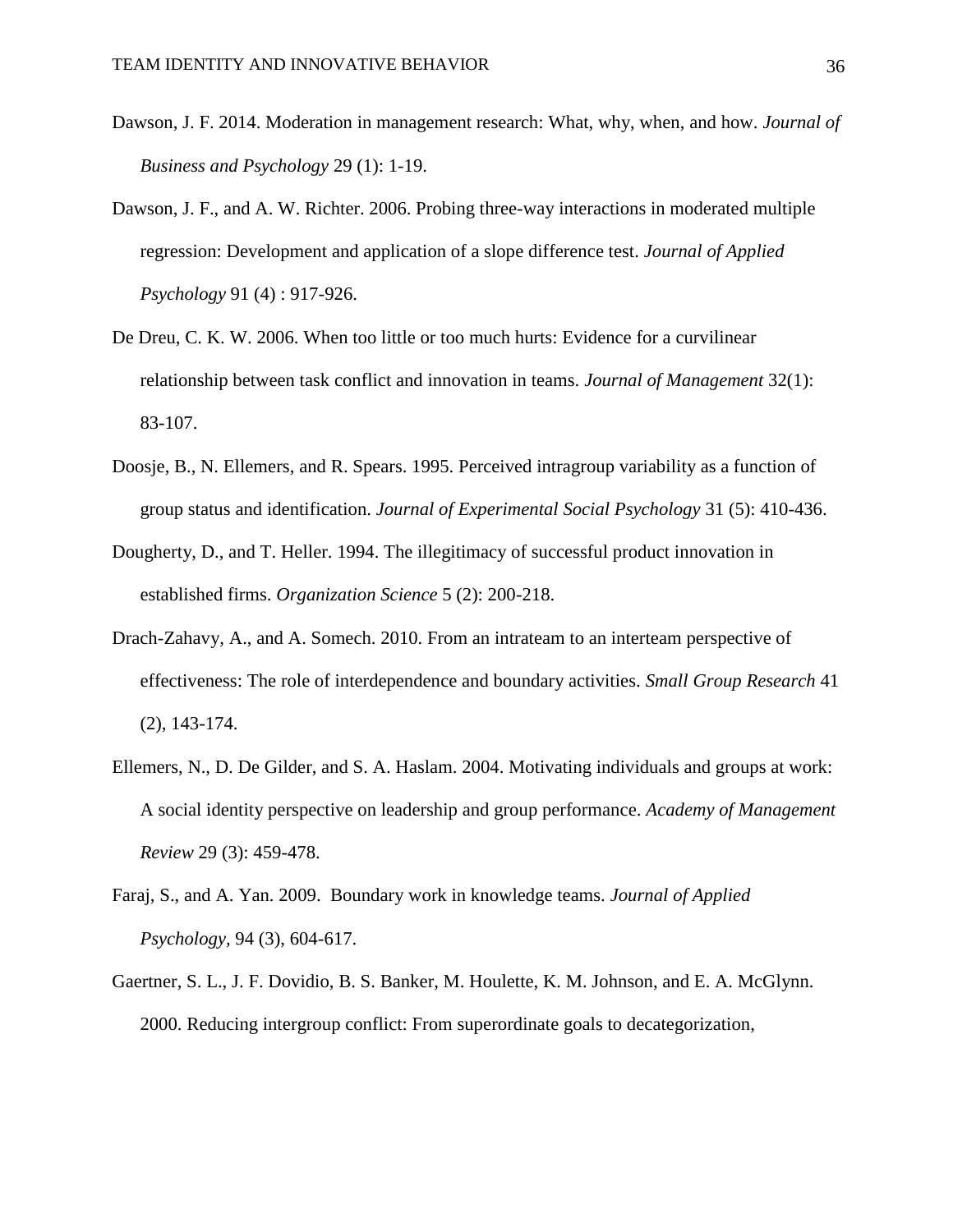recategorization, and mutual differentiation. *Group Dynamics: Theory, Research, and Practice* 4 (1): 98-114.

- Glynn, M. A., R. Kazanjian, and R. Drazin. 2010. Fostering innovation in complex product development settings: The role of team member identity and interteam interdependence. *Journal of Product Innovation Management* 27 (7): 1082-1095.
- Goncalo, J. A., and B. M. Staw. 2006. Individualism-collectivism and group creativity. *Organizational Behavior and Human Decision Processes* 100 (1): 96-109.
- Gong, Y., T. Y. Kim, D. R. Lee, and J. Zhu 2013. A multilevel model of team goal orientation, information exchange, and creativity. *Academy of Management Journal* 56 (3): 827-851.
- Gundlach, M., S. Zivnuska, and J. Stoner. 2006. Understanding the relationship between individualism-collectivism and team performance through an integration of social identity theory and the social relations model. *Human Relations* 59 (12): 1603-1632.
- Hargadon, A. B. 1998. Firms as knowledge brokers: Lessons in pursuing continuous innovation. *California Management Review,* 40, 209-227.
- Haslam, S.A. 2004. *Psychology in organizations: The social identity approach*. London, UK: Sage.
- Hewstone, M., and R. J. Brown. 1986. "Contact is not enough: An intergroup perspective on the contact hypothesis". In Contact and conflict in intergroup encounters, ed. M. Hewstone and R. J. Brown, 1-44. Oxford, England: Basil Blackwell
- Hewstone, M., M. Rubin, and H. Willis. 2002. Intergroup bias. *Annual Review of Psychology* 53 (1): 575-604.
- Hirst, G., R. van Dick, and D. van Knippenberg. 2009a. A social identity perspective on leadership and employee creativity. *Journal of Organizational Behavior* 30 (7): 963-982.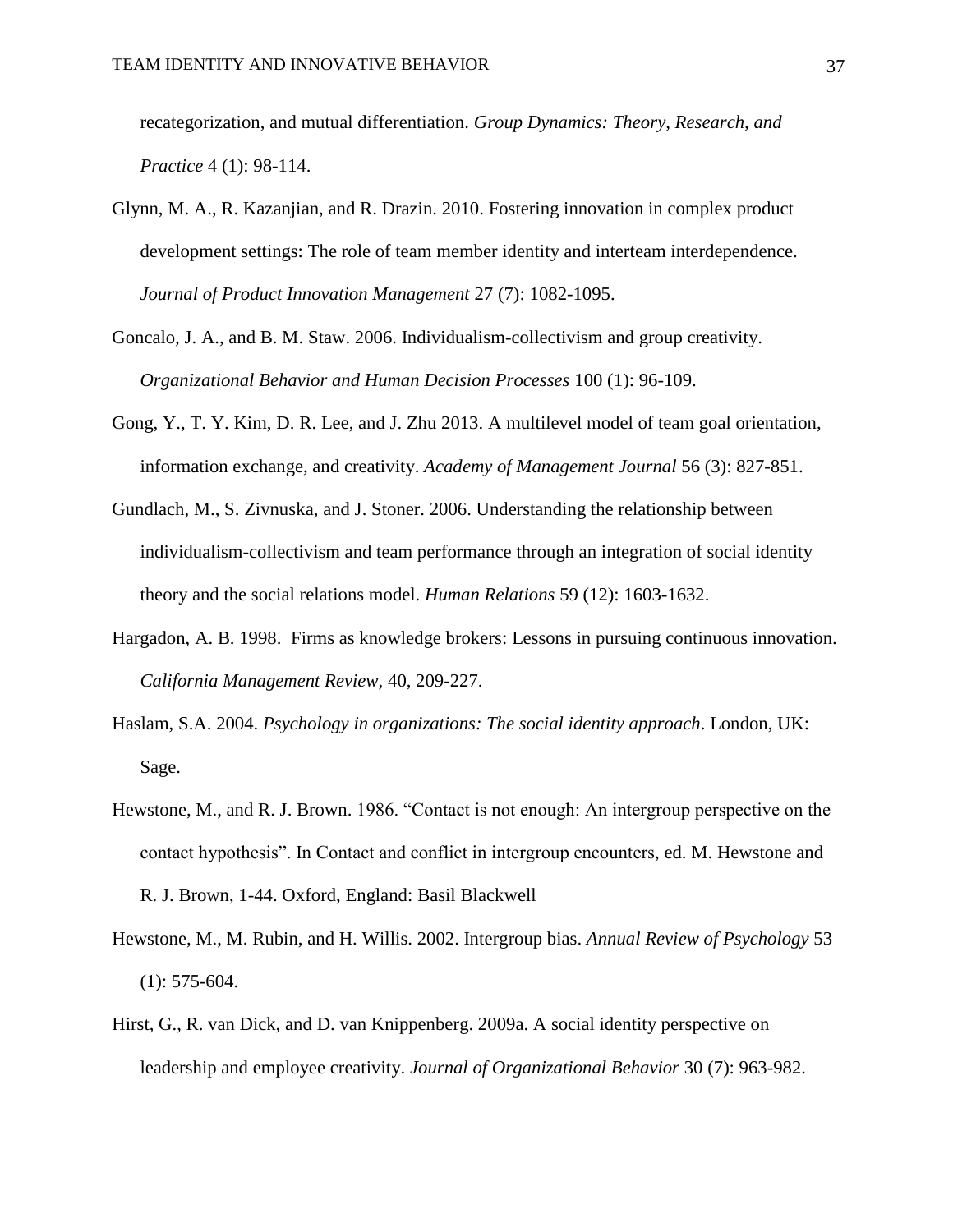- Hirst, G., D. van Knippenberg, and J. Zhou. 2009b. A cross-level perspective on employee creativity: Goal orientation, team learning behavior, and individual creativity. *Academy of Management Journal* 52 (2): 280-293.
- Hoegl, M., and K.P. Parboteeah. 2006. Team reflexivity in innovative projects. *R&D Management* 36 (2): 113-125
- Hoegl, M, K. Weinkauf, and H. G. Gemuenden. 2004. Interteam coordination, project commitment, and teamwork in multiteam R&D projects: A longitudinal study. *Organization Science* 15 (1): 38-55.
- Hogg, M. A., and D.I. Terry. 2000. Social identity and self-categorization processes in organizational contexts. *Academy of Management Review* 25 (1): 121-140.
- Hogg, M. A., D. van Knippenberg, and D.E. Rast. 2012. Intergroup leadership in organizations: Leading across group and organizational boundaries. *Academy of Management Review* 37 (2): 232-255.
- Hülsheger, U. R., N. Anderson, and J. F. Salgado. 2009. Team-level predictors of innovation at work: A comprehensive meta-analysis spanning three decades of research. *Journal of Applied Psychology* 94 (5): 1128-1145.
- James, L. R., R. G. Demaree, and G. Wolf. 1984. Estimating within-group interrater reliability with and without response bias. *Journal of Applied Psychology 69* (1): 85-98.
- James, L. R., R. G. Demaree, and G. Wolf. 1993. rwg: An assessment of within-group interrater agreement. *Journal of Applied Psychology* 78 (2): 306-309.
- Janssen, O. 2000. Job demands, perceptions of effort-reward fairness and innovative work behavior. *Journal of Occupational and Organizational Psychology* 73 (3): 287-302.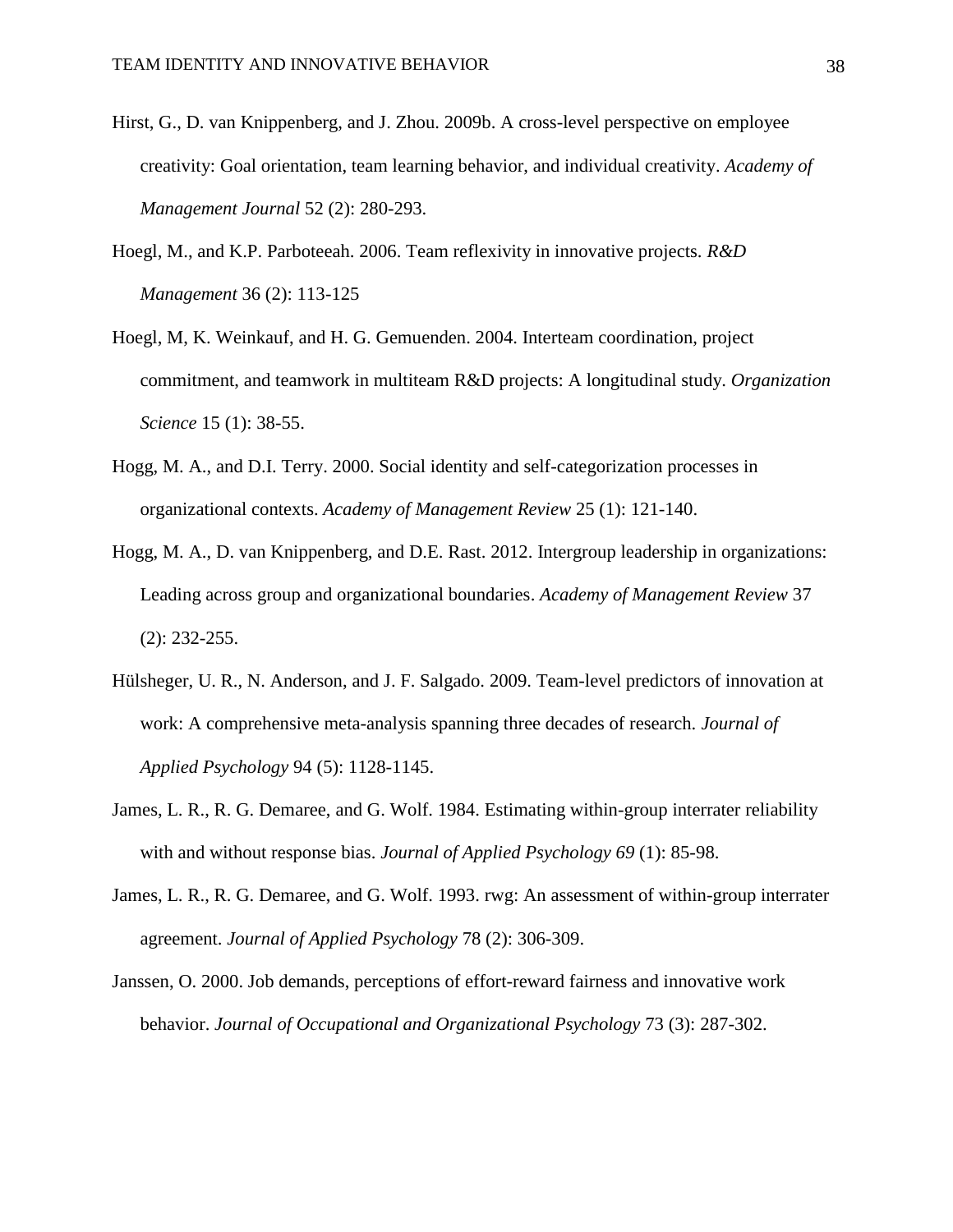- Janssen, O., and X. Huang. 2008. Us and me: team identification and individual differentiation as complementary drivers of team members' citizenship and creative behaviors. *Journal of Management* 34 (1): 69-88.
- Kahn, W. A. 1992. To be fully there: Psychological presence at work. *Human Relations* 45 (4): 321-349.
- Lembke, S., and M. G. Wilson. 1998. Putting the 'team' into teamwork: Alternative theoretical contributions for contemporary management practice. *Human Relations* 51 (7): 927-944.
- Leonardelli, G. J., C. L. Pickett, and M. B. Brewer. 2010. Optimal distinctiveness theory: A framework for social identity, social cognition, and intergroup relations. *Advances in Experimental Social Psychology* 43: 63-113.
- Markham, S. K. and H. Lee. 2014. Marriage and family therapy in NPD teams: Effects of weness on knowledge sharing and product performance. *Journal of Product Innovation Management* 31 (6): 1291-1311.
- Marrone, J. A. 2010. Team boundary spanning: A multi-level review of past research and proposals for the future. *Journal of Management,* 36*,* 911-940.
- Mascitelli, R. 2000. From experience: Harnessing tacit knowledge to achieve breakthrough innovation. *Journal of Product Innovation Management* 17 (3) 179-193.
- Mathieu, J. E., M. A. Marks, and S. J. Zaccaro. 2001. Multi-team systems. In *Handbook of industrial, work and organizational psychology*, ed. N. Anderson, D. S Ones, H. K: Sinangil and C. Viswesvaran, 289-313. London, UK: Sage.
- McClelland, G. H., and C. M. Judd. 1993. Statistical difficulties of detecting interactions and moderator effects. *Psychological Bulletin* 114 (2): 376-390.
- Mitchell, R. J., V. Parker, and M. Giles. (2011). When do interprofessional teams succeed?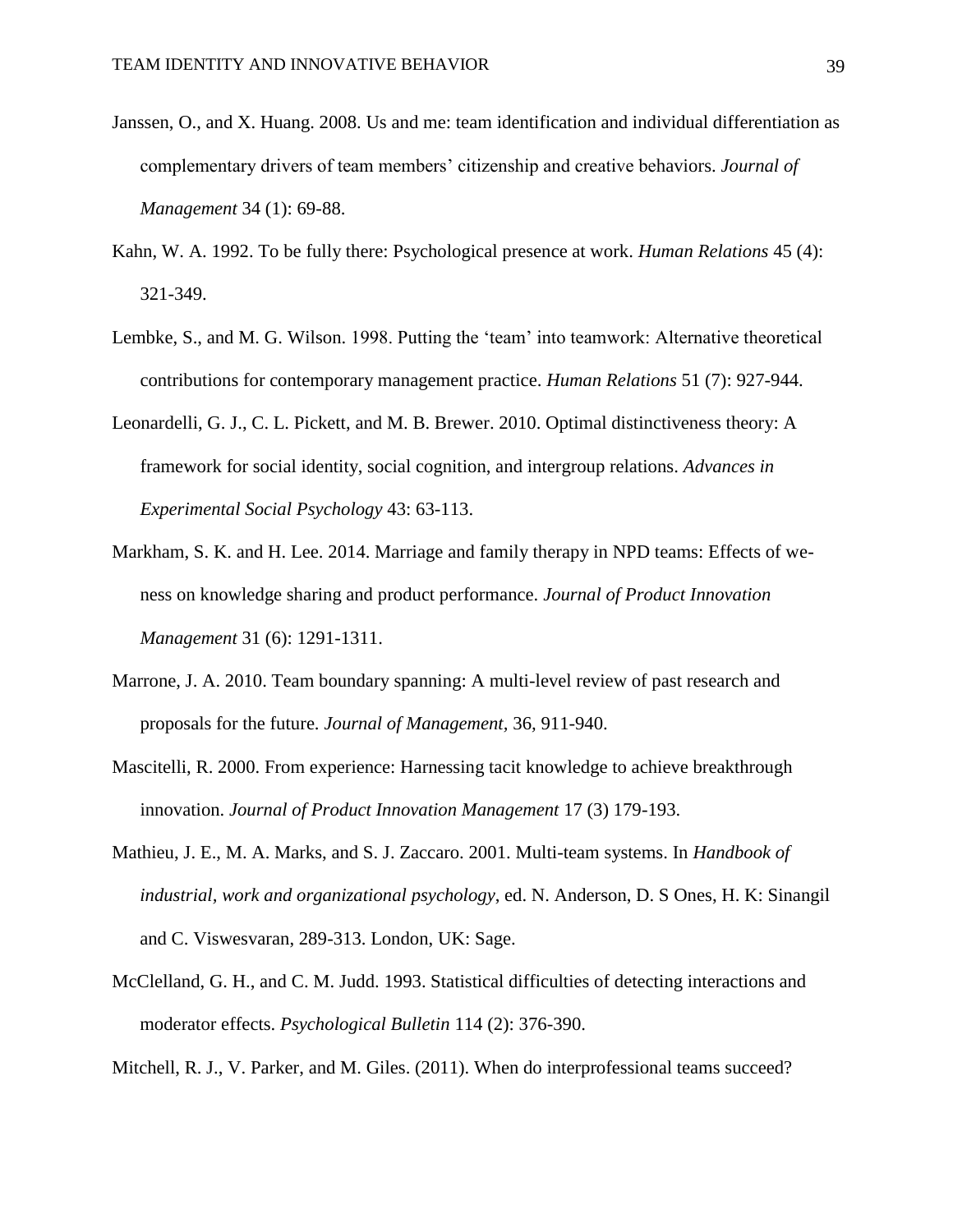Investigating the moderating roles of team and professional identity in interprofessional effectiveness. *Human Relations, 64(*10) 1321–1343.

- Morgeson, F. P., and D. A. Hofmann. 1999. The structure and function of collective constructs: Implications for multilevel research and theory development. *Academy of Management Review* 24 (2):249–265.
- Muthén, L. K., and B. O. Muthén. 1998-2010. Mplus User's Guide. Los Angeles, CA: Muthén and Muthén.
- Petriglieri, J. L. 2011. Under threat: Responses to and the consequences of threats to individuals' identities. *Academy of Management Review,* 36 (4): 641-662.
- Pettigrew, T. F., and L. R. Tropp. 2006. A meta-analytic test of intergroup contact theory. *Journal of Personality and Socila Psychology*, 90 (5): 751-783.
- Poulton, B. C. 1995. Effective multi-disciplinary teamwork in primary healthcare. Unpublished doctoral thesis, Institute of Work Psychology, University of Sheffield, UK.
- Richter, A. W., J. W. Scully, and M. A. West. 2005. Intergroup conflict and intergroup effectiveness in organizations: Theory and scale development. *European Journal of Work and Organizational Psychology* 14 (2): 177-203.
- Richter, A. W., M. A. West, R. van Dick, and J. F. Dawson. 2006. Boundary spanners' identification, intergroup contact, and effective intergroup relations. *Academy of Management Journal* 49 (6): 1252-1269.
- Schippers, M. C., D .N. Den Hartog, P. L. Koopman, and J. A. Wienk. 2003. Diversity and team outcomes: The moderating effects of outcome interdependence and group longevity and the mediating effect of reflexivity. *Journal of Organizational Behavior* 24 (6): 779-802.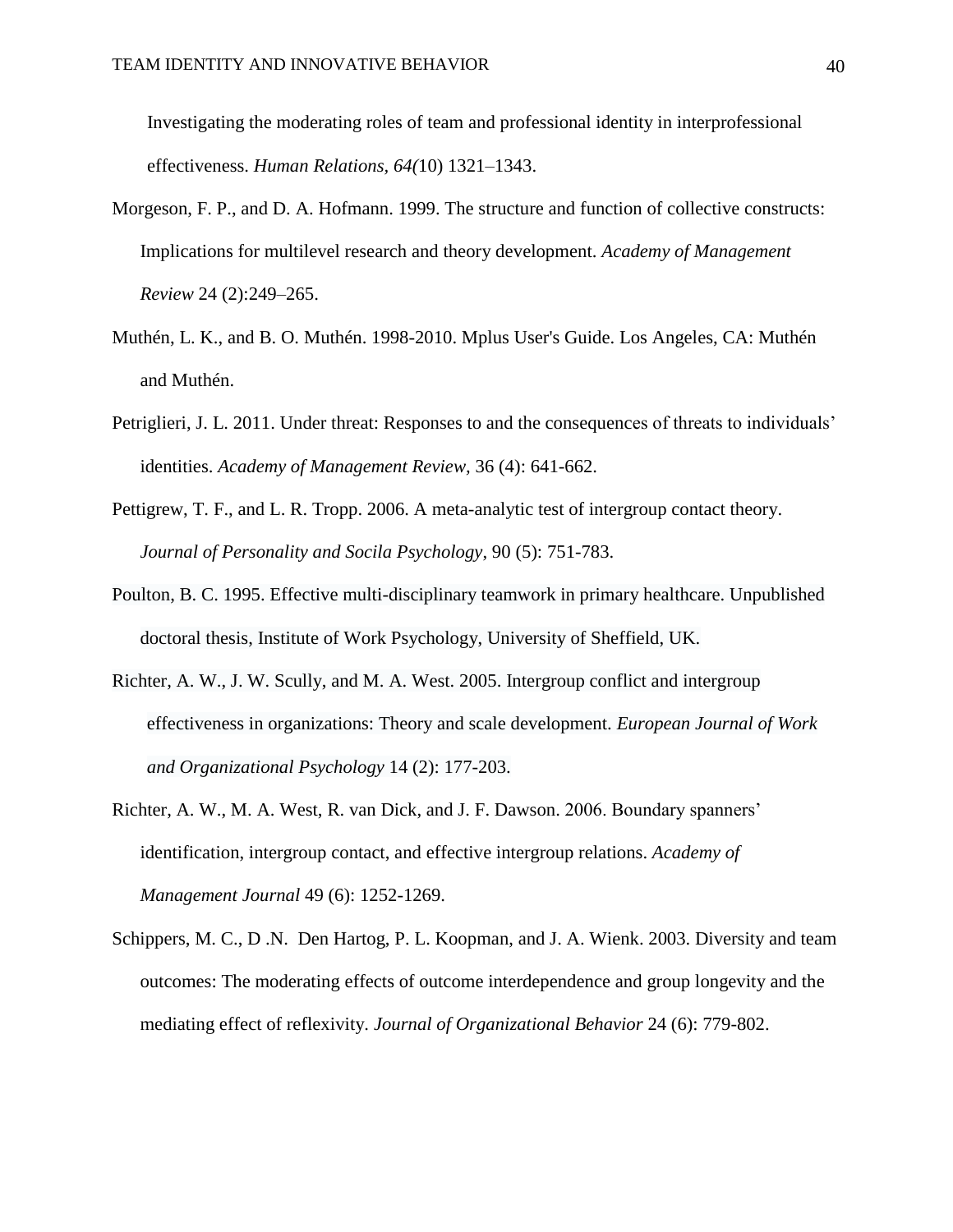Schippers, M. C., M. A. West, and J. D. Dawson. 2015. Team reflexivity and innovation: The moderating role of team context. *Journal of Management* 41 (3) 769-788.

Schön, D. 1983. *The reflective practitioner*. New York: Basic Books.

- Sherif, M., O. J. Harvey, B. J. White, W. R. Hood, and C. W. Sherif. 1961. *Intergroup conflict and cooperation: The Robbers Cave experiment.* Norman: University of Oklahoma Book Exchange.
- Sivasubramaniam, N., S. J. Liebowitz, and C. Lackman. 2012. Determinants of new product development team performance: A meta-analytic review. *Journal of Product Innovation Management* 29 (5): 803-820.
- Somech, A. 2006. The effects of leadership style and team process on performance and innovation in functionally heterogeneous teams. *Journal of Management* 32 (1): 132-157.
- Somech, A., H. S. Desivilya, and H. Lidogoster. 2009. Team conflict management and team effectiveness: The effects of task interdependence and team identification. *Journal of Organizational Behavior* 30 (3): 359-378.
- Tajfel, H., and J. C. Turner. 1986. The social identity theory of intergroup behavior. In *Psychology of intergroup relations,* ed. S. Worchel and W.G. Austin, 7-24. Chicago, IL: Nelson-Hall.
- Tjosvold, D., M. M. L. Tang, and M.A. West. 2004. Reflexivity for team innovation in China: The contribution of goal interdependence. *Group and Organization Management* 29 (5): 540- 559.
- van Knippenberg, D., and E. C. M. van Schie. 2000. Foci and correlates of organizational identification. *Journal of Occupational and Organizational Psychology* 73 (2): 137-147.

West, M.A. 1996. *The handbook of work group psychology*. Chichester, UK: John Wiley.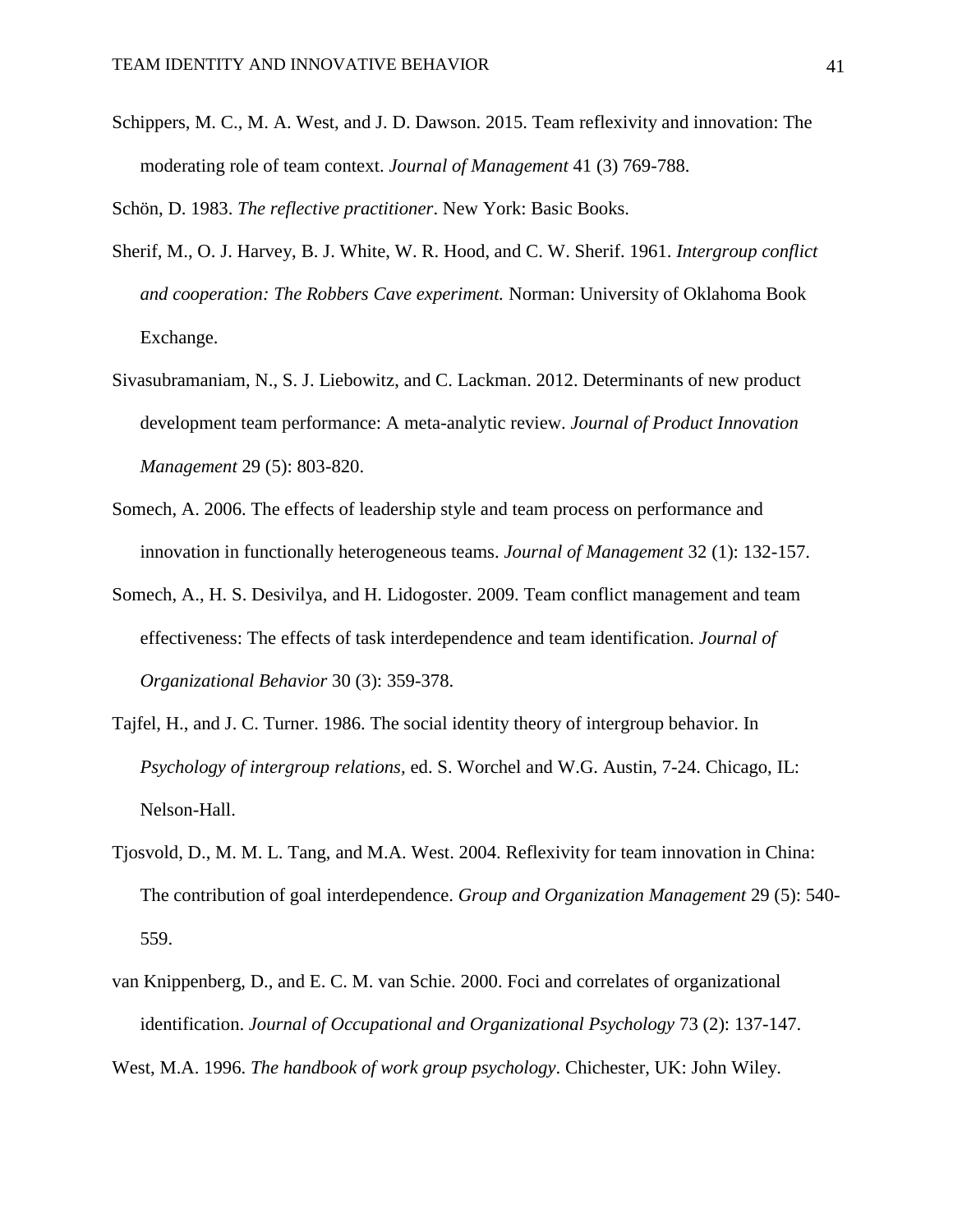- West, M. A. 2000. Reflexivity, revolution, and innovation in work teams. In *Advances in the interdisciplinary study of work teams: Product development teams.* ed. M.M. Beyerlein, D.A.Johnson and S.T. Beyerlein, 1-29. Stamford, Connecticut: JAI Press.
- West, M. A. 2002. Sparkling fountains or stagnant ponds: An integrative model of creativity and innovation implementation in work groups. *Applied Psychology: An International Review* 51 (3): 355-424.
- West, M.A., and J.L. Farr. 1990. Innovation at work. In. *Innovation and creativity at work: Psychological and organizational strategies.* ed. M. A West, and J. L. Farr, 3-13. Chichester, UK: Wiley.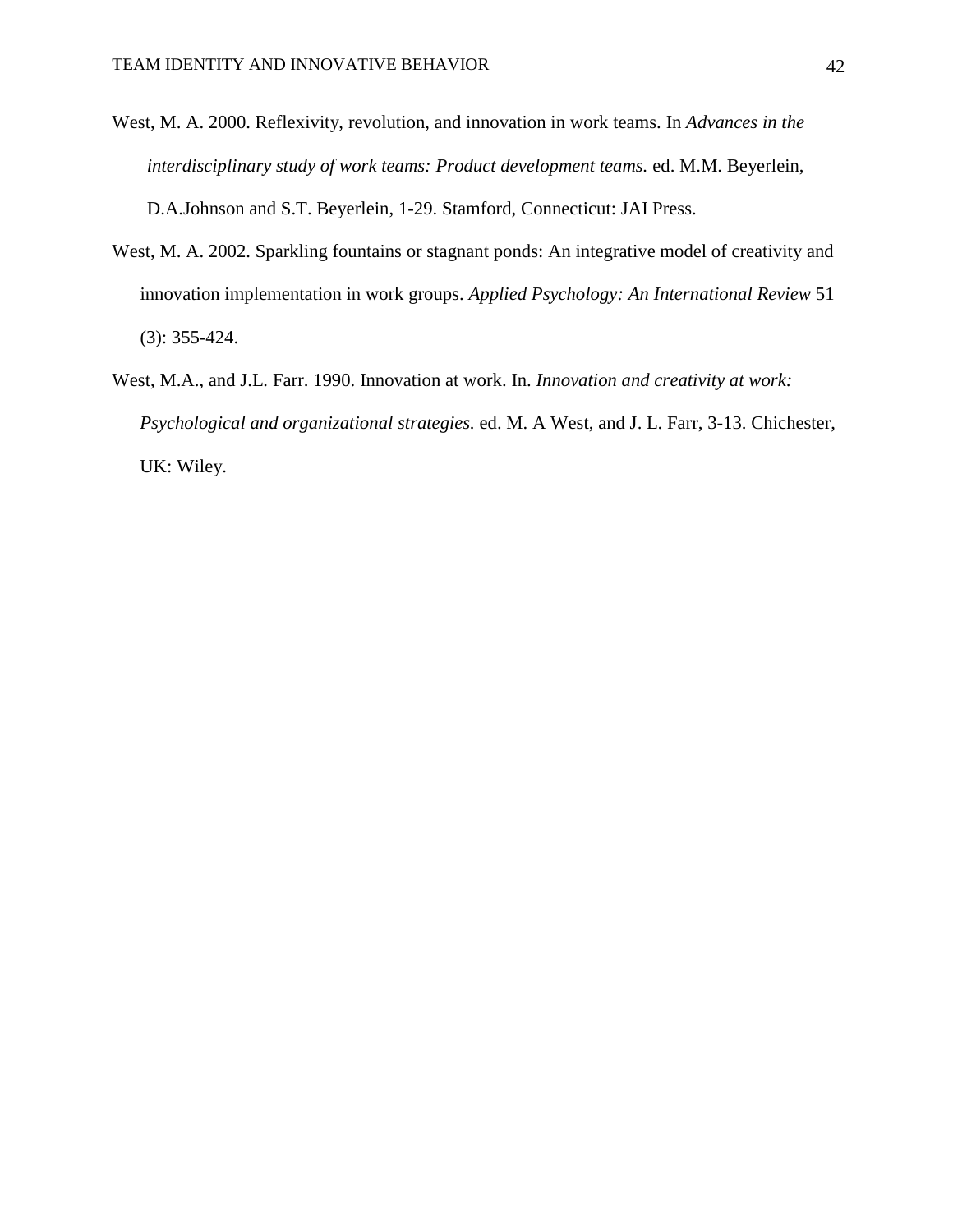# **Table 1**

# **Sample Descriptive Characteristics**

| <b>Industry</b> | $\frac{0}{0}$ | Age              |               |
|-----------------|---------------|------------------|---------------|
| Manufacturing   | 28            | Mean             | 29.62         |
| Software        | 33            | <b>SD</b>        | 3.81          |
| Electronics     | 39            | Minimum          | 24.00         |
|                 |               | Maximum          | 44.29         |
|                 |               |                  |               |
| <b>Gender</b>   | $\frac{0}{0}$ | <b>Education</b> | $\frac{6}{6}$ |
| Male            | 81            | Undergraduate    | 56            |
| Female          | 19            | Post-graduate    | 41            |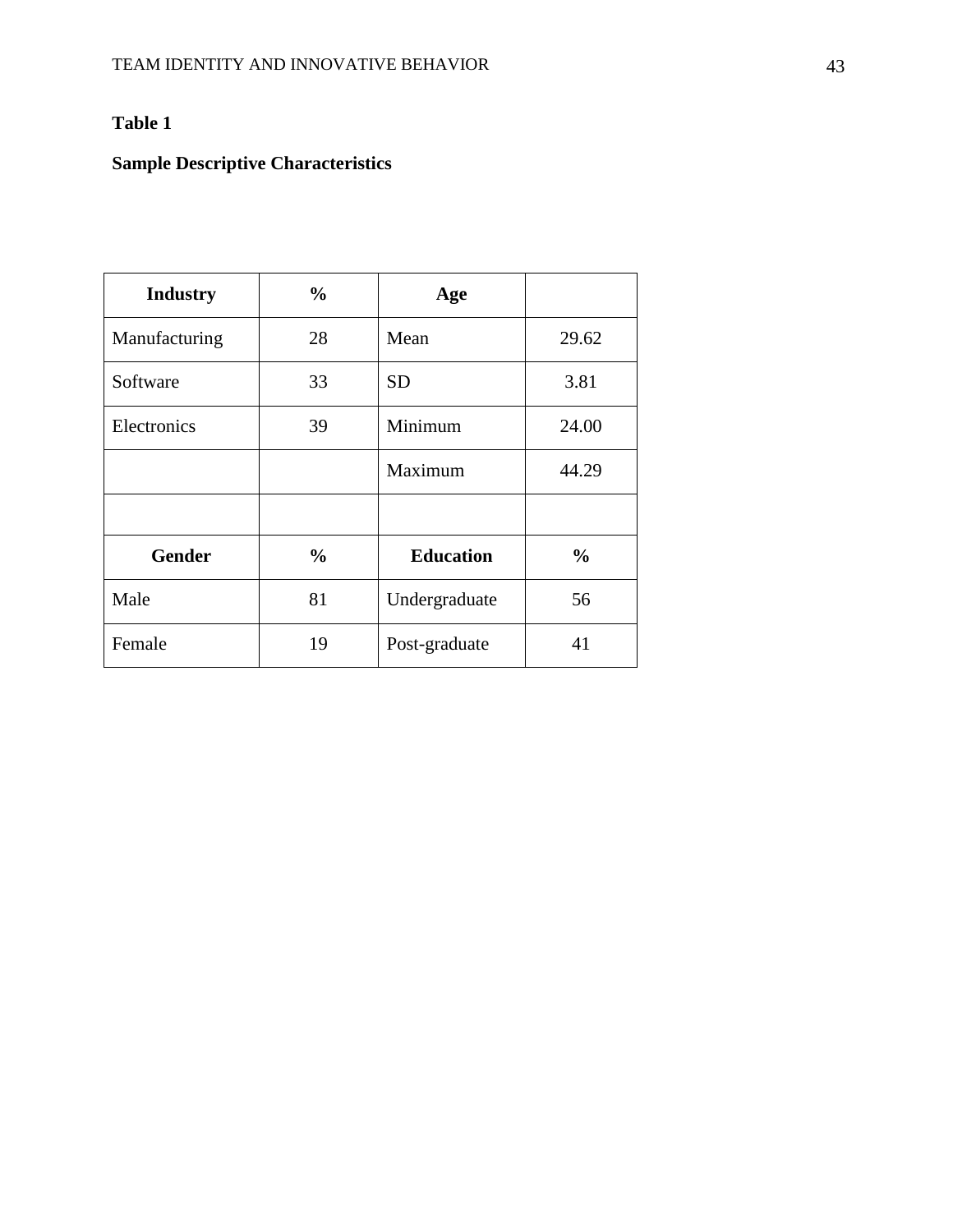# **Table 2**

## *Means, Standard Deviations and Intercorrelations between Study Variables*

|                |                                             | Mean SD |      |                          | $\overline{2}$   | 3                                 | 4          | 5          | 6               | 7         | 8       | 9      | 10    | 11    |
|----------------|---------------------------------------------|---------|------|--------------------------|------------------|-----------------------------------|------------|------------|-----------------|-----------|---------|--------|-------|-------|
| 1              | Team size                                   | 7.54    | 3.82 | $\overline{\phantom{a}}$ |                  |                                   |            |            |                 |           |         |        |       |       |
| 2              | Gender <sup>a</sup>                         | 0.81    | 0.23 | .04                      | $-$              |                                   |            |            |                 |           |         |        |       |       |
| $\mathfrak{Z}$ | Age                                         | 29.62   | 3.81 | .00.                     | .03              | $ -$                              |            |            |                 |           |         |        |       |       |
| 4              | Team type (manufacturing) $b$               | 0.28    | 0.45 | $-.13$                   | .06              | .04                               | $-$        |            |                 |           |         |        |       |       |
| 5              | Team type (software) $b$                    | 0.33    | 0.47 | $-.05$                   | .13              | .12                               | $-43**$    | $-$        |                 |           |         |        |       |       |
| 6              | Team type (electronics) $b$                 | 0.39    | 0.49 | .17                      | $-.18$           | $-.15$                            | $-.50**$   | $-.56**$ - |                 |           |         |        |       |       |
| 7              | Team identity <sup>c</sup>                  | 3.74    | 0.53 | $-.04$                   | .24 <sup>†</sup> | $-.11$                            | $-.23^{+}$ | .12        | .10             | (.85)     |         |        |       |       |
| 8              | Team reflexivity <sup>c</sup>               | 3.27    | 0.48 | .01                      | $.26*$           | $-.17$                            | $-.19$     | $-.08$     | $.25^{\dagger}$ | $.54**$   | (.83)   |        |       |       |
| 9              | Team perceived interdependence <sup>c</sup> | 3.22    | 0.55 | .07                      | $-.12$           | $-.23^{\dagger}$ $-.25^{\dagger}$ |            | $-.10$     | $.33*$          | .08       | .19     | (.86)  |       |       |
| 10             | Team innovative behavior <sup>d</sup>       | 3.79    | 0.67 |                          | $-.21$ .39**     | $-.18$                            | .04        | .04        | $-.08$          | $.24^{t}$ | $.27*$  | .03    | (.87) |       |
| 11             | Cross-team innovative behavior <sup>d</sup> | 2.97    | 0.84 | $-.02$                   | .12              | $-.10$                            | $-.27*$    | .15        | .10             | $.41**$   | $.42**$ | $.32*$ | .21   | (.90) |

Notes<sup>a</sup> proportion of male respondent in team; <sup>b</sup> proportion of teams which were classified as manufacturing, software or electronics team; <sup>c</sup> as rated by team members; <sup>d</sup> as rated by team leaders. (Reliabilities in parentheses) N= 61 teams  $\dot{p}$  < .10 \*  $p$  < .05 \*\*  $p$  < .01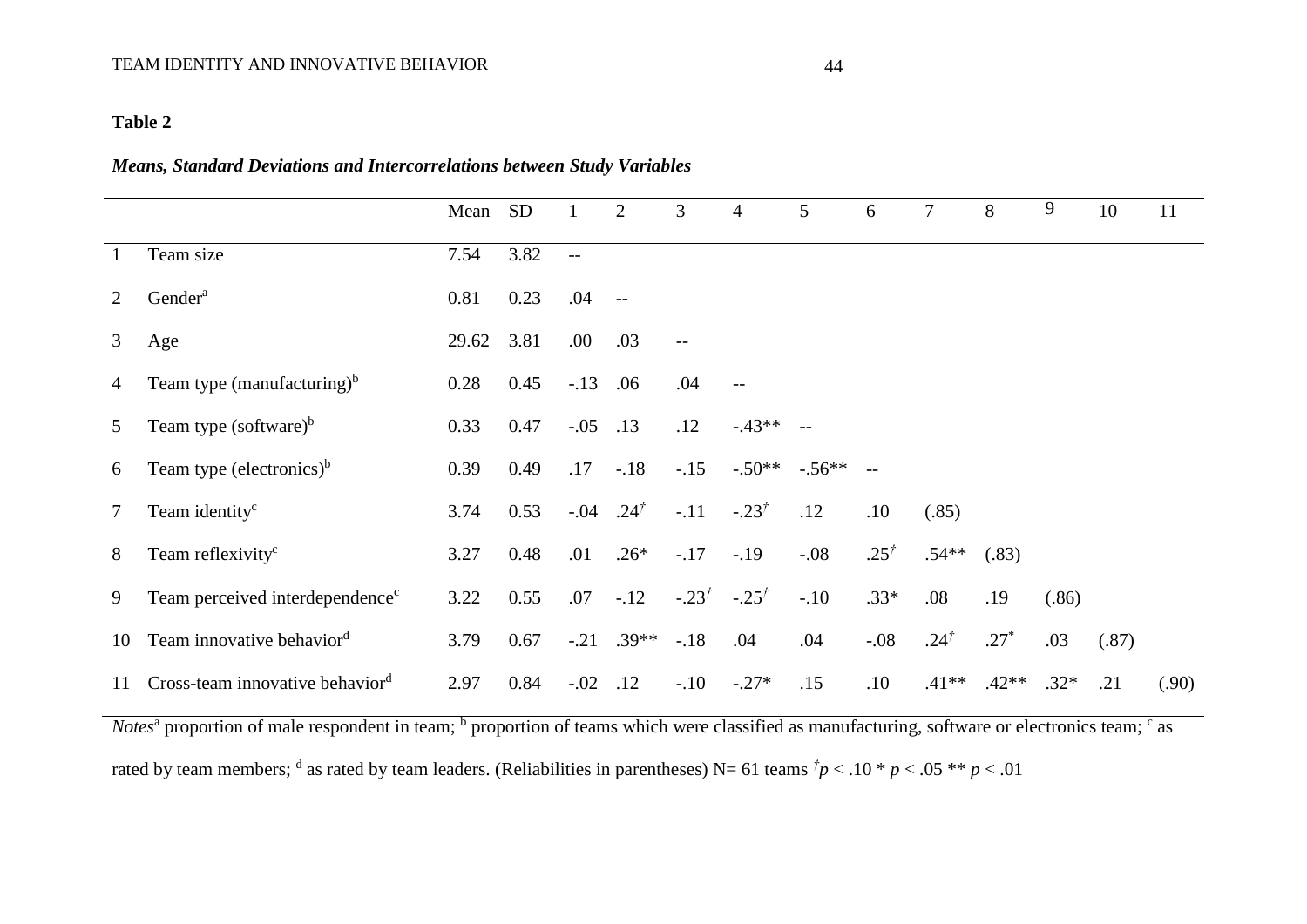# **Table 3**

*Results of Regression Analysis for Hypotheses 1 and 2 with Dependent Variables Team Innovative Behavior and Cross-team Innovative* 

## *Behavior*

|                                      | <b>Team innovative behavior</b> |                  |                  |                 | <b>Cross-team innovative behavior</b> |                 |                 |                 |                 |  |
|--------------------------------------|---------------------------------|------------------|------------------|-----------------|---------------------------------------|-----------------|-----------------|-----------------|-----------------|--|
|                                      | Model 1a                        | Model 2a         | Model 3a         | <b>Model 4a</b> | <b>Model 1b</b>                       | <b>Model 2b</b> | <b>Model 3b</b> | <b>Model 4b</b> | <b>Model 5b</b> |  |
| <b>Model 1: Control variables</b>    |                                 |                  |                  |                 |                                       |                 |                 |                 |                 |  |
| Team size                            | $-.22^{\dagger}$                | $-.21^{\dagger}$ | $-.21^{\dagger}$ | $-.17$          | $-.05$                                | $-.03$          | $-.03$          | $-.07$          | $-.12$          |  |
| Gender <sup>a</sup>                  | $.41**$                         | $.37**$          | $.35**$          | $.46**$         | .14                                   | .05             | .02             | .10             | .05             |  |
| Age                                  | $-.19$                          | $-.18$           | $-.17$           | $-.18$          | $-10$                                 | $-.06$          | .01             | .08             | .10             |  |
| Team type (software) $\rm^b$         | .00.                            | $-.03$           | $-.03$           | $-.01$          | $.30^{\dagger}$                       | .22             | .19             | .24             | .18             |  |
| Team type (electronics) <sup>b</sup> | .01                             | $-.03$           | $-.06$           | $-.03$          | $.29^{\dagger}$                       | .20             | .05             | .13             | .12             |  |
| Model 2: Independent variable        |                                 |                  |                  |                 |                                       |                 |                 |                 |                 |  |
| Team identity $(ID)^c$               |                                 | .13              | .07              | .14             |                                       | $.34*$          | .22             | $.30*$          | .16             |  |
| Model 3: Moderator variable(s)       |                                 |                  |                  |                 |                                       |                 |                 |                 |                 |  |
| Team reflexivity $(RX)^c$            |                                 |                  | .12              | .19             |                                       |                 | $.25^{\dagger}$ | .23             | .19             |  |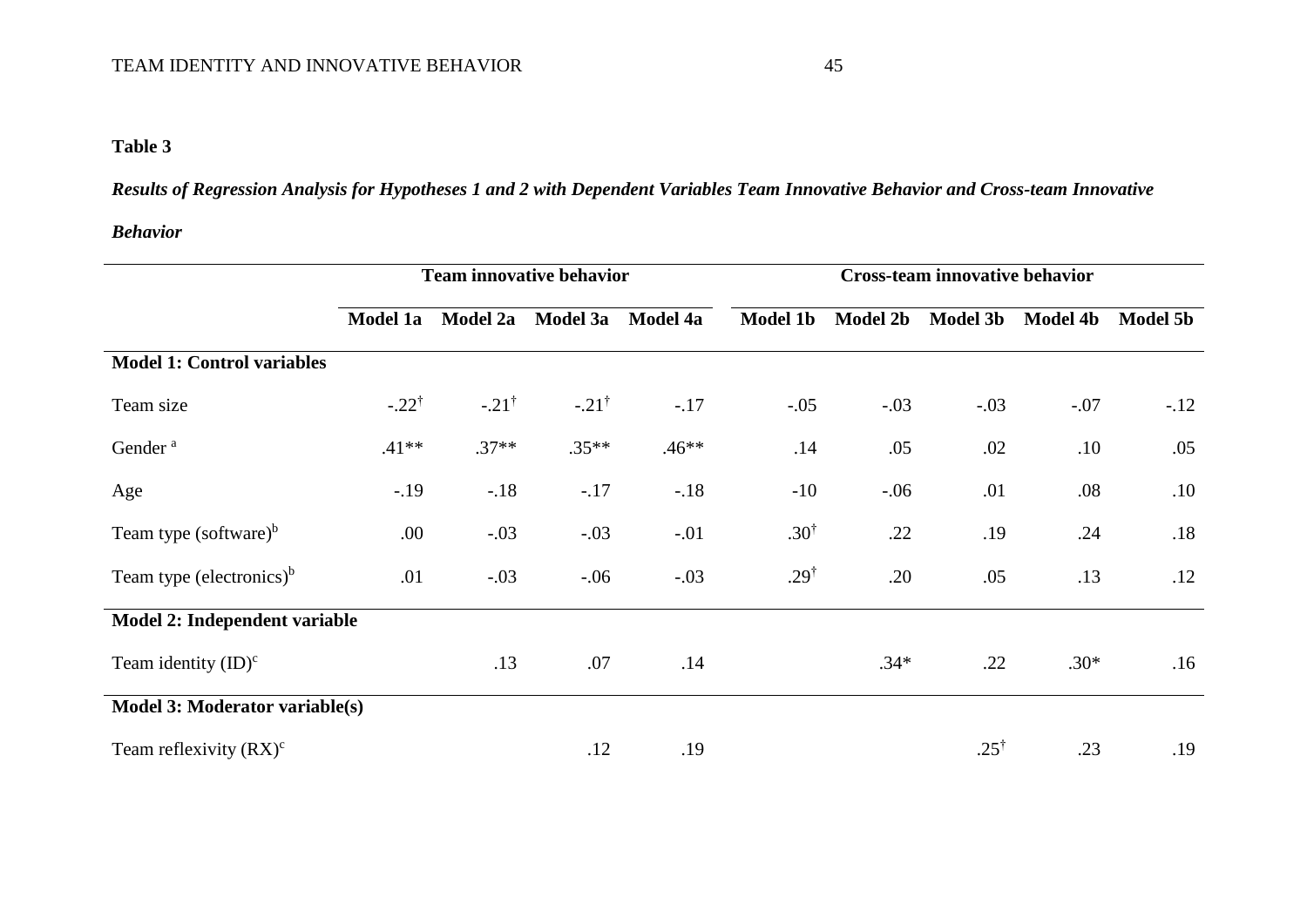# TEAM IDENTITY AND INNOVATIVE BEHAVIOR 46 AM IN 1997 10 AM INDEX 15 AM IN 1997 10 AM IN 1997 10 AM IN 1997 10 AM INDEX 15 AM IN 1997 10 AM IN 1997 10 AM INDEX 15 AM INDEX 15 AM IN 1997 10 AM INDEX 15 AM INDEX 15 AM INDEX 15

| Team perceived                         |          |      |      |          |      |         | $.27*$  | .22    | .13             |
|----------------------------------------|----------|------|------|----------|------|---------|---------|--------|-----------------|
| interdependence $(IN)^c$               |          |      |      |          |      |         |         |        |                 |
| Model 4: Two-way interaction(s)        |          |      |      |          |      |         |         |        |                 |
| ID x RX                                |          |      |      | $.36**$  |      |         |         | .08    | $.38^{\dagger}$ |
| $ID \times IN$                         |          |      |      |          |      |         |         | .26    | .19             |
| RX x IN                                |          |      |      |          |      |         |         | $-.07$ | $-.05$          |
| <b>Model 4: Three-way interactions</b> |          |      |      |          |      |         |         |        |                 |
| <b>ID x RX x IN</b>                    |          |      |      |          |      |         |         |        | $.51*$          |
| Change $\mathbb{R}^2$ due to step      | $0.24**$ | 0.01 | 0.01 | $0.10**$ | 0.10 | $0.10*$ | $0.11*$ | 0.05   | $0.06*$         |
| Total $\mathbb{R}^2$ explained         | 0.24     | 0.25 | 0.26 | 0.36     | 0.10 | 0.20    | 0.31    | 0.37   | 0.43            |

*Notes*<sup>a</sup> proportion of male respondent in team; <sup>b</sup> referent group manufacturing teams; <sup>c</sup> as rated by team members.

N= 61 teams *† p* < .10 \* *p* < .05 \*\* *p* < .01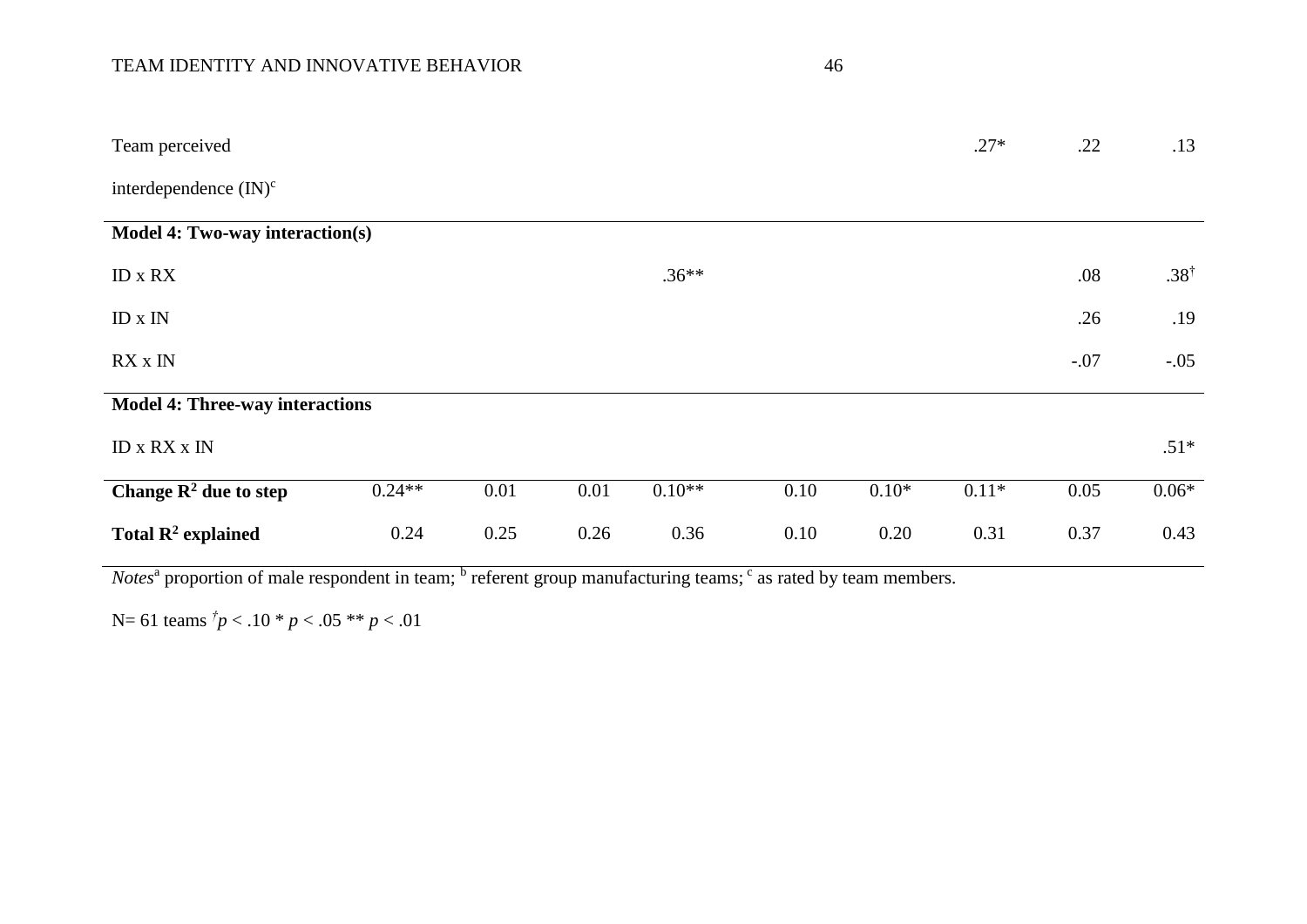

**Figure 1. Moderating effect of team reflexivity on the relationship between team identity and team innovative behavior (Hypothesis 1).**